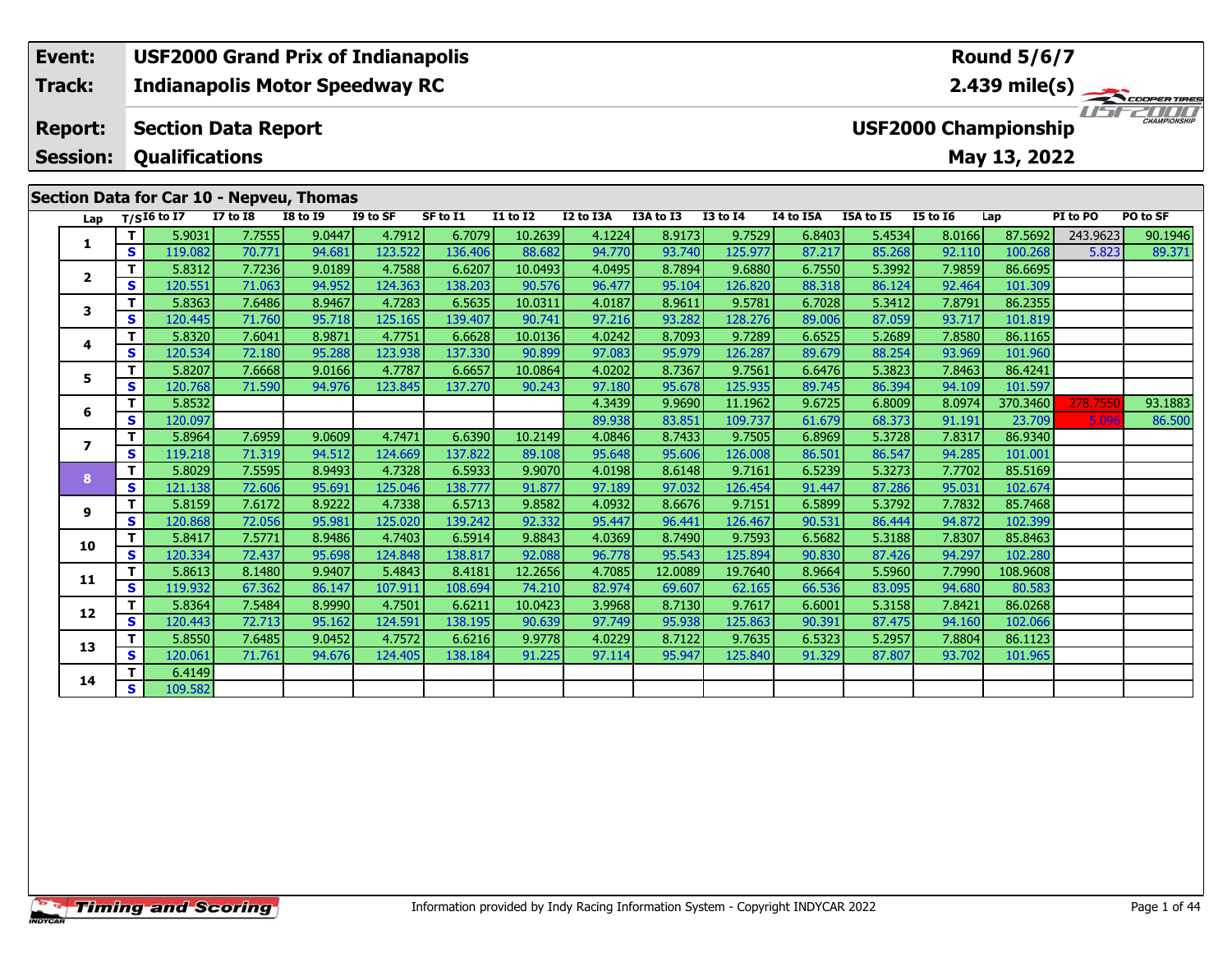| Track:<br><b>Indianapolis Motor Speedway RC</b><br>$2.439 \text{ mile(s)}$ |                     |
|----------------------------------------------------------------------------|---------------------|
|                                                                            |                     |
| <b>USF2000 Championship</b><br>Section Data Report<br><b>Report:</b>       | <b>CHAMPIONSHIP</b> |
| <b>Session:</b><br><b>Qualifications</b><br>May 13, 2022                   |                     |

|                         |                                                                         | Section Data for Car 10 - Nepveu, Thomas |
|-------------------------|-------------------------------------------------------------------------|------------------------------------------|
|                         | Lap T/SSF to PI                                                         |                                          |
| $\mathbf{1}$            | $\overline{\mathsf{r}}$<br>$\mathbf{s}$                                 |                                          |
| $\overline{\mathbf{2}}$ | $\overline{\mathsf{r}}$<br>$\mathbf{s}$                                 |                                          |
| $\mathbf{3}$            | $\overline{\mathsf{T}}$<br>$\overline{\mathbf{s}}$                      |                                          |
| $\overline{\mathbf{4}}$ | $\overline{\mathsf{T}}$<br>$\mathsf{s}$                                 |                                          |
| $5\phantom{a}$          | $\overline{\mathsf{T}}$<br>84.9443<br>94.217<br>$\overline{\mathbf{s}}$ |                                          |
| 6                       | $\overline{\mathbf{r}}$<br>$\mathsf{s}$                                 |                                          |
| $\overline{\mathbf{z}}$ | $\overline{\mathsf{r}}$<br>$\mathbf{s}$                                 |                                          |
| 8 <sub>o</sub>          | $\overline{\mathsf{T}}$<br>$\mathbf{s}$                                 |                                          |
| $\overline{9}$          | $\overline{\mathsf{T}}$                                                 |                                          |
| 10                      | $\mathbf{s}$<br>$\frac{1}{s}$                                           |                                          |
| 11                      | $\overline{\mathbf{r}}$                                                 |                                          |
| 12                      | $\mathbf{s}$<br>$\overline{\mathsf{r}}$                                 |                                          |
| 13                      | $\overline{\mathbf{s}}$<br>89.3620<br>$\overline{\mathbf{T}}$           |                                          |
| 14                      | 89.559<br>$\overline{\mathbf{s}}$<br>$\overline{\mathsf{T}}$            |                                          |
|                         | $\overline{\mathbf{s}}$                                                 |                                          |
|                         |                                                                         |                                          |
|                         |                                                                         |                                          |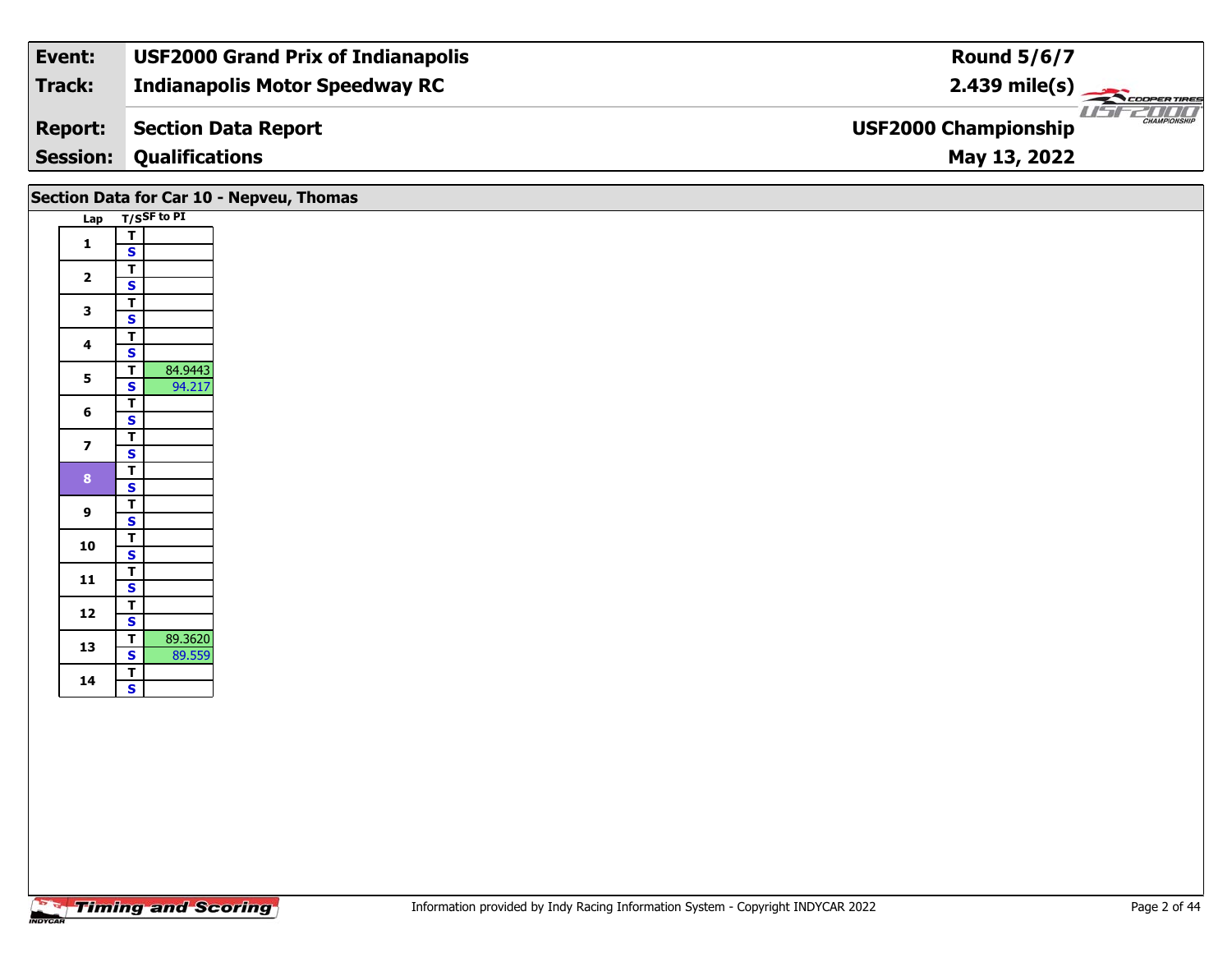#### **Event: USF2000 Grand Prix of Indianapolis Round 5/6/7Indianapolis Motor Speedway RC 2.439 mile(s) Track:** ER TIRES USFZUUD **Section Data Report Report: USF2000 Championship Qualifications Session:May 13, 2022 Section Data for Car 11 - Christie, Dylan**

| Lap                     |                         | $T/SI6$ to I7     | 38.3<br><b>I7 to I8</b> | <b>I8 to I9</b>  | I9 to SF          | SF to I1          | <b>I1 to I2</b>   | I2 to I3A        | I3A to I3        | <b>I3 to I4</b>   | I4 to I5A        | I5A to I5        | <b>I5 to 16</b>  | Lap                | PI to PO | PO to SF |
|-------------------------|-------------------------|-------------------|-------------------------|------------------|-------------------|-------------------|-------------------|------------------|------------------|-------------------|------------------|------------------|------------------|--------------------|----------|----------|
|                         | T.                      | 5.8945            | 7.8668                  | 9.0441           | 4.7352            | 6.5732            | 10.5466           | 4.1051           | 8.8060           | 9.9838            | 6.8097           | 5.6016           | 8.2039           | 88.1705            | 243.1058 | 90.9207  |
| 1                       | S                       | 119.256           | 69.770                  | 94.688           | 124.983           | 139.202           | 86.305            | 95.170           | 94.925           | 123.063           | 87.609           | 83.012           | 90.007           | 99.584             | 5.843    | 88.657   |
|                         | T.                      | 5.9070            | 7.7308                  | 8.9457           | 4.7313            | 6.5810            | 10.2213           | 4.0478           | 8.7655           | 9.6673            | 6.7162           | 5.4958           | 7.9393           | 86.7490            |          |          |
| 2                       | S                       | 119.004           | 70.997                  | 95.729           | 125.086           | 139.037           | 89.052            | 96.517           | 95.364           | 127.092           | 88.829           | 84.610           | 93.007           | 101.216            |          |          |
| 3                       | T.                      | 5.8215            | 7.6875                  | 8.9386           | 4.7345            | 6.5686            | 10.1839           | 4.0486           | 8.8019           | 9.6541            | 7.0523           | 5.6606           | 7.9191           | 87.0712            |          |          |
|                         | S                       | 120.751           | 71.397                  | 95.805           | 125.001           | 139.299           | 89.379            | 96.498           | 94.969           | 127.266           | 84.595           | 82.147           | 93.244           | 100.842            |          |          |
| 4                       | Τ.                      | 5.8262            | 7.6374                  | 9.0236           | 4.7434            | 6.5793            | 10.1186           | 4.0357           | 8.7712           | 9.6581            | 6.6254           | 5.4968           | 7.9013           | 86.4170            |          |          |
|                         | S                       | 120.654           | 71.865                  | 94.903           | 124.767           | 139.073           | 89.956            | 96.806           | 95.302           | 127.213           | 90.046           | 84.595           | 93.454           | 101.605            |          |          |
| 5                       | Τ.                      | 5.7939            | 7.6037                  | 8.9976           | 4.7392            | 6.5883            | 10.1479           | 4.0193           | 8.7231           | 9.6591            | 6.6312           | 5.5456           | 7.8772           | 86.3261            |          |          |
|                         | S                       | 121.327           | 72.184                  | 95.177           | 124.877           | 138.883           | 89.696            | 97.201           | 95.827           | 127.200           | 89.967           | 83.850           | 93.740           | 101.712            |          |          |
| 6                       | Τ.                      | 6.1730            |                         |                  |                   |                   |                   | 4.6057           | 9.7071           | 10.7369           | 7.1204           | 5.8620           | 8.2815           | 402.0086           | 312.3606 | 90.6561  |
|                         | S                       | 113.876           |                         |                  |                   |                   |                   | 84.826           | 86.113           | 114.431           | 83.786           | 79.324           | 89.164           | 21.841             | 4.548    | 88.916   |
| $\overline{\mathbf{z}}$ | Τ.                      | 5.9013            | 7.7313                  | 9.0633           | 4.8852            | 7.9301            | 10.7078           | 4.0907           | 8.7967           | 9.8945            | 6.6865           | 5.5233           | 7.8382           | 89.0489            |          |          |
|                         | S                       | 119.119           | 70.992                  | 94.487           | 121.145           | 115.383           | 85.006            | 95.505           | 95.025           | 124.174           | 89.223           | 84.189           | 94.206           | 98.602             |          |          |
| 8                       | Τ.<br>S                 | 5.8245            | 7.6761                  | 8.9777           | 4.7265            | 6.5829            | 9.9802            | 4.0288           | 8.6883           | 9.7161            | 6.6513           | 5.4366           | 7.8727           | 86.1617            |          |          |
|                         | T.                      | 120.689<br>5.7845 | 71.503<br>7.5974        | 95.388<br>8.9814 | 125.213<br>4.7295 | 138.996<br>6.5629 | 91.203<br>10.0195 | 96.972<br>4.0189 | 96.211<br>8.7648 | 126.454<br>9.7081 | 89.695<br>6.6767 | 85.531<br>5.4333 | 93.794<br>7.8790 | 101.906<br>86.1560 |          |          |
| 9                       | S.                      | 121.524           | 72.244                  | 95.349           | 125.133           | 139.420           | 90.846            | 97.211           | 95.371           | 126.558           | 89.354           | 85.583           | 93.719           | 101.913            |          |          |
|                         | Τ.                      | 5.8265            | 7.5823                  | 9.0957           | 4.7626            | 6.6344            | 10.0562           | 4.2860           | 9.6576           | 10.4795           | 6.8048           | 5.5279           | 7.8445           | 88.5580            |          |          |
| 10                      | S.                      | 120.648           | 72.387                  | 94.150           | 124.264           | 137.918           | 90.514            | 91.153           | 86.555           | 117.242           | 87.672           | 84.119           | 94.131           | 99.149             |          |          |
|                         | Τ.                      | 5.7948            | 7.6513                  | 9.0370           | 4.7512            | 6.6291            | 10.0220           | 4.0188           | 8.7739           | 9.7508            | 6.5608           | 5.5243           | 7.8540           | 86.3680            |          |          |
| 11                      | S.                      | 121.308           | 71.735                  | 94.762           | 124.562           | 138.028           | 90.823            | 97.214           | 95.272           | 126.004           | 90.933           | 84.174           | 94.017           | 101.663            |          |          |
|                         | T                       | 5.8175            | 7.5542                  | 9.1396           | 4.7667            | 6.6177            | 10.0634           | 4.0243           | 8.7093           | 9.7335            | 6.6165           | 5.4085           | 7.9683           | 86.4195            |          |          |
| 12                      | S.                      | 120.834           | 72.657                  | 93.698           | 124.157           | 138.266           | 90.449            | 97.081           | 95.979           | 126.228           | 90.167           | 85.976           | 92.668           | 101.602            |          |          |
| 13                      | Τ.                      | 5.8578            | 7.5255                  | 9.1186           | 4.7599            | 6.6188            | 10.0452           | 4.0386           | 8.7348           | 9.7374            | 6.5870           | 5.3831           | 7.8751           | 86.2818            |          |          |
|                         | S.                      | 120.003           | 72.934                  | 93.914           | 124.334           | 138.243           | 90.613            | 96.737           | 95.699           | 126.177           | 90.571           | 86.381           | 93.765           | 101.764            |          |          |
| 14                      | Τ.                      | 5.8582            |                         |                  |                   |                   |                   |                  |                  |                   |                  |                  |                  |                    |          |          |
|                         | $\overline{\mathbf{s}}$ | 119.995           |                         |                  |                   |                   |                   |                  |                  |                   |                  |                  |                  |                    |          |          |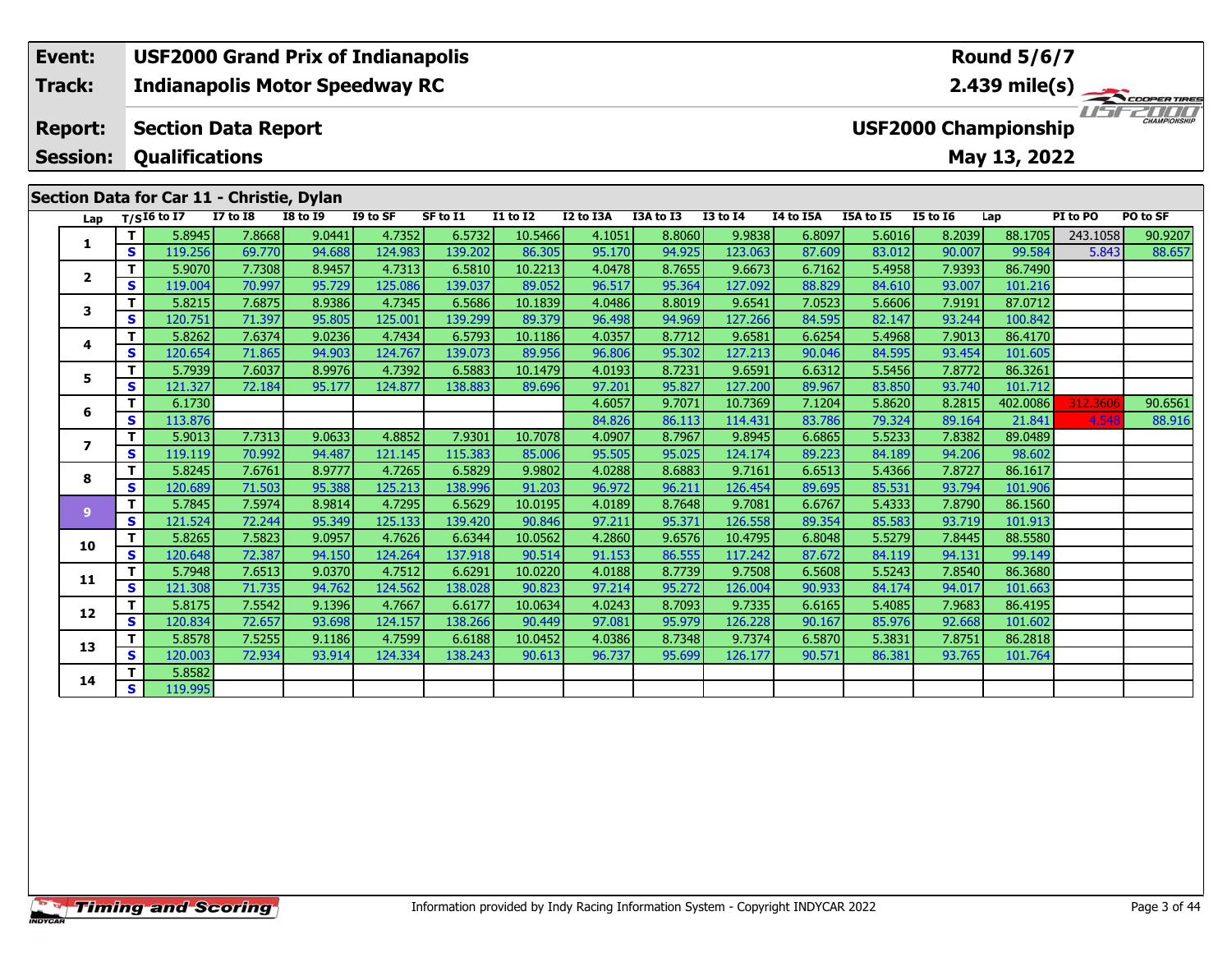| Event:          | <b>USF2000 Grand Prix of Indianapolis</b> | <b>Round 5/6/7</b>                                 |
|-----------------|-------------------------------------------|----------------------------------------------------|
| Track:          | <b>Indianapolis Motor Speedway RC</b>     | $2.439$ mile(s)                                    |
| <b>Report:</b>  | Section Data Report                       | <b>CHAMPIONSHIP</b><br><b>USF2000 Championship</b> |
| <b>Session:</b> | <b>Qualifications</b>                     | May 13, 2022                                       |

# **Lap T/SSF to PI Section Data for Car 11 - Christie, Dylan**

| 1<br>2                                                                      |         |
|-----------------------------------------------------------------------------|---------|
|                                                                             |         |
|                                                                             |         |
|                                                                             |         |
|                                                                             |         |
| 3                                                                           |         |
|                                                                             |         |
| 4                                                                           |         |
|                                                                             |         |
| 5                                                                           | 85.7647 |
|                                                                             | 93.316  |
| 6                                                                           |         |
|                                                                             |         |
| 7                                                                           |         |
|                                                                             |         |
| 8                                                                           |         |
|                                                                             |         |
| 9                                                                           |         |
|                                                                             |         |
| 10                                                                          |         |
|                                                                             |         |
| 11                                                                          |         |
|                                                                             |         |
| 12                                                                          |         |
|                                                                             |         |
| $\frac{1}{T}$ $\frac{1}{T}$ $\frac{1}{S}$ $\frac{1}{T}$ $\frac{1}{S}$<br>13 | 84.0795 |
|                                                                             | 95.186  |
| 14                                                                          |         |
|                                                                             |         |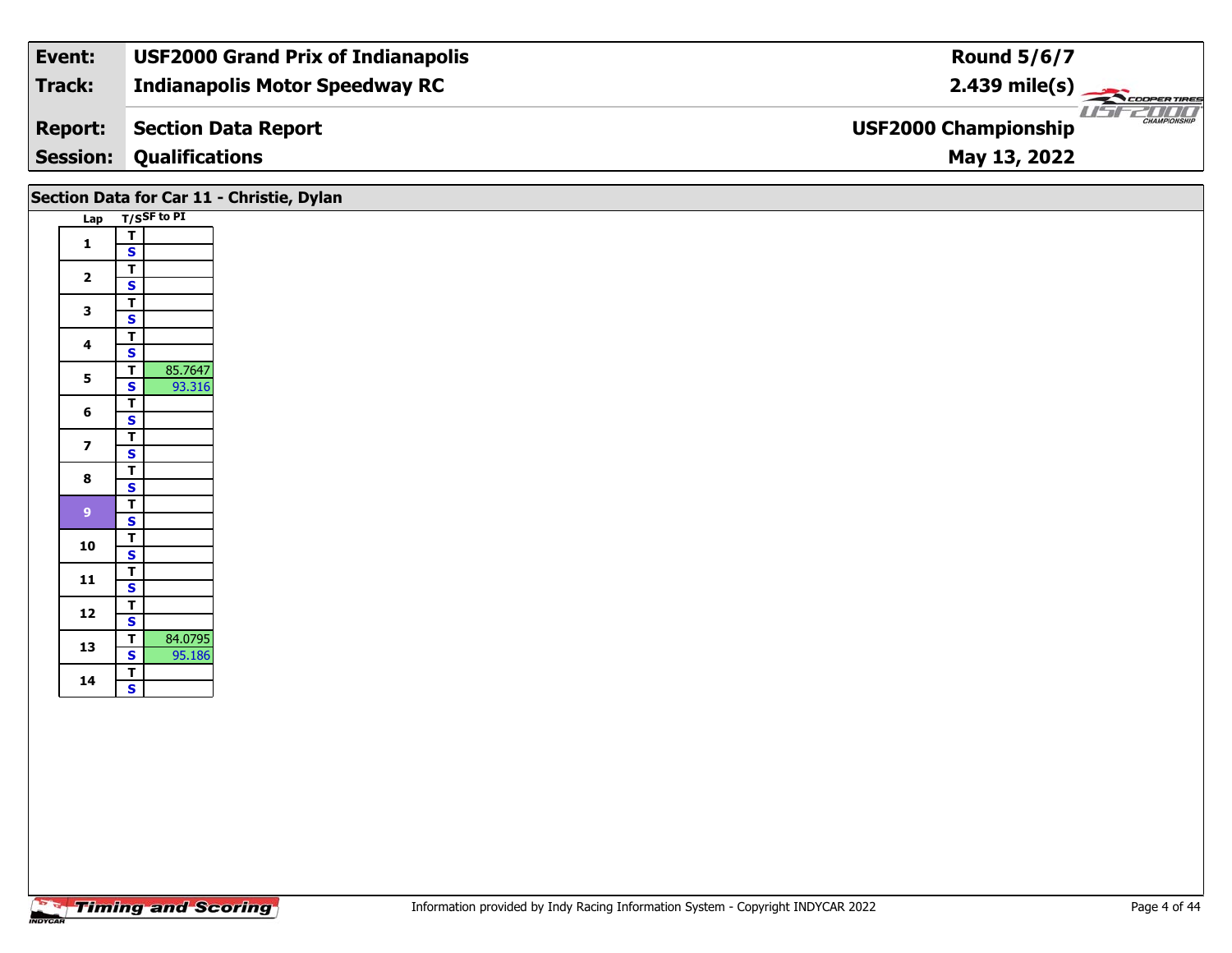# **Event: USF2000 Grand Prix of Indianapolis Round 5/6/7Indianapolis Motor Speedway RC 2.439 mile(s) Track:**I FEZICIO **Report: Section Data Report USF2000 Championship Session: Qualifications May 13, 2022 Section Data for Car 12 - Garg, Bijoy Lap T/SI6 to I7 I7 to I8 I8 to I9 I9 to SF SF to I1 I1 to I2 I2 to I3A I3A to I3 I3 to I4 I4 to I5A I5A to I5 I5 to I6 Lap PI to PO PO to SF**  1 | T | 5.9588| 7.8747| 9.0125| 4.7643| 6.6698| 10.2581| 4.0277| 8.8216| 9.7104| 6.7533| 5.4909| 7.9756| 87.3177| 246.2835| 91.1649<br>1 | S | 117.969| 69.700| 95.020| 124.219| 137.186| 88.733| 96.999| 94.757| 126.528| 88.341 **1**

**<sup>T</sup>** 5.8711 7.7253 9.0190 4.7618 6.6288 10.2504 4.0276 8.7975 9.7238 6.6375 5.4246 7.9721 86.8395 **<sup>S</sup>** 119.731 71.048 94.951 124.285 138.034 88.799 97.001 95.017 126.354 89.882 85.721 92.624 101.111

**<sup>T</sup>** 5.8273 7.6486 9.0069 4.7542 6.6215 9.0961 9.6735 6.7507 5.4385 7.9328 92.0190 **<sup>S</sup>** 120.631 71.760 95.079 124.483 138.186 91.898 127.011 88.375 85.502 93.083 95.419

**<sup>T</sup>** 5.8868 8.0697 8.9430 4.6993 6.4795 10.3044 4.0475 8.7117 9.7331 6.6360 5.3426 7.9624 86.8160 **<sup>S</sup>** 119.412 68.015 95.758 125.938 141.215 88.334 96.524 95.952 126.233 89.902 87.036 92.737 101.138

**<sup>T</sup>** 5.8550 7.6111 8.9529 4.7636 6.6394 10.0538 4.0246 8.6946 9.7498 6.5762 5.3454 8.0177 86.2841 **<sup>S</sup>** 120.061 72.114 95.652 124.238 137.814 90.536 97.073 96.141 126.017 90.720 86.991 92.097 101.762

**<sup>T</sup>** 5.9634 7.7678 9.1199 4.7307 6.6082 10.4425 4.0662 8.7934 9.7347 6.7722 5.4248 7.8848 87.3086 **<sup>S</sup>** 117.878 70.659 93.901 125.102 138.464 87.166 96.080 95.061 126.212 88.094 85.717 93.650 100.567

**<sup>T</sup>** 5.8529 7.5821 8.9087 4.7136 6.5771 10.0855 4.0083 8.6473 9.7372 6.5659 5.3606 7.7772 85.8164 **<sup>S</sup>** 120.104 72.389 96.127 125.555 139.119 90.251 97.468 96.667 126.180 90.862 86.744 94.945 102.316

**<sup>T</sup>** 5.8515 7.7035 8.8811 4.7407 6.5925 9.9998 3.9760 8.6657 9.7680 6.5819 5.3586 7.8696 85.9889 **<sup>S</sup>** 120.132 71.249 96.425 124.838 138.794 91.025 98.260 96.462 125.782 90.641 86.776 93.831 102.111

**<sup>T</sup>** 5.8307 7.6048 8.9597 4.7459 6.5922 9.9035 4.0021 8.6934 9.7669 6.6098 5.3656 7.9110 85.9856 **<sup>S</sup>** 120.561 72.173 95.579 124.701 138.800 91.910 97.619 96.154 125.796 90.259 86.663 93.340 102.115

**<sup>T</sup>** 5.8233 7.6045 8.9385 4.7161 6.5773 10.0278 3.9905 8.6853 9.7596 6.5948 5.3311 7.8591 85.9079 **<sup>S</sup>** 120.714 72.176 95.806 125.489 139.115 90.770 97.903 96.244 125.890 90.464 87.224 93.956 102.207

**<sup>T</sup>** 5.8628 7.6457 8.9869 4.7477 6.6048 9.9834 3.9910 8.6962 9.7571 6.6073 5.3467 8.0539 86.2835 **<sup>S</sup>** 119.901 71.787 95.290 124.654 138.536 91.174 97.891 96.123 125.922 90.293 86.970 91.683 101.762

**T** 5.9651 **1** 5.1.5883<br>**S** 117.845 27.537

**<sup>T</sup>** 6.3468 4.4147 9.7737 11.1566 9.1340 7.4463 8.2723 363.7792 272.9677 93.7776 **<sup>S</sup>** 110.757 88.496 85.526 110.126 65.315 62.447 89.263 24.137 5.204 85.957

**2**

**3**

**4**

**5**

**6**

**7**

**8**

**9**

**10**

**11**

**12**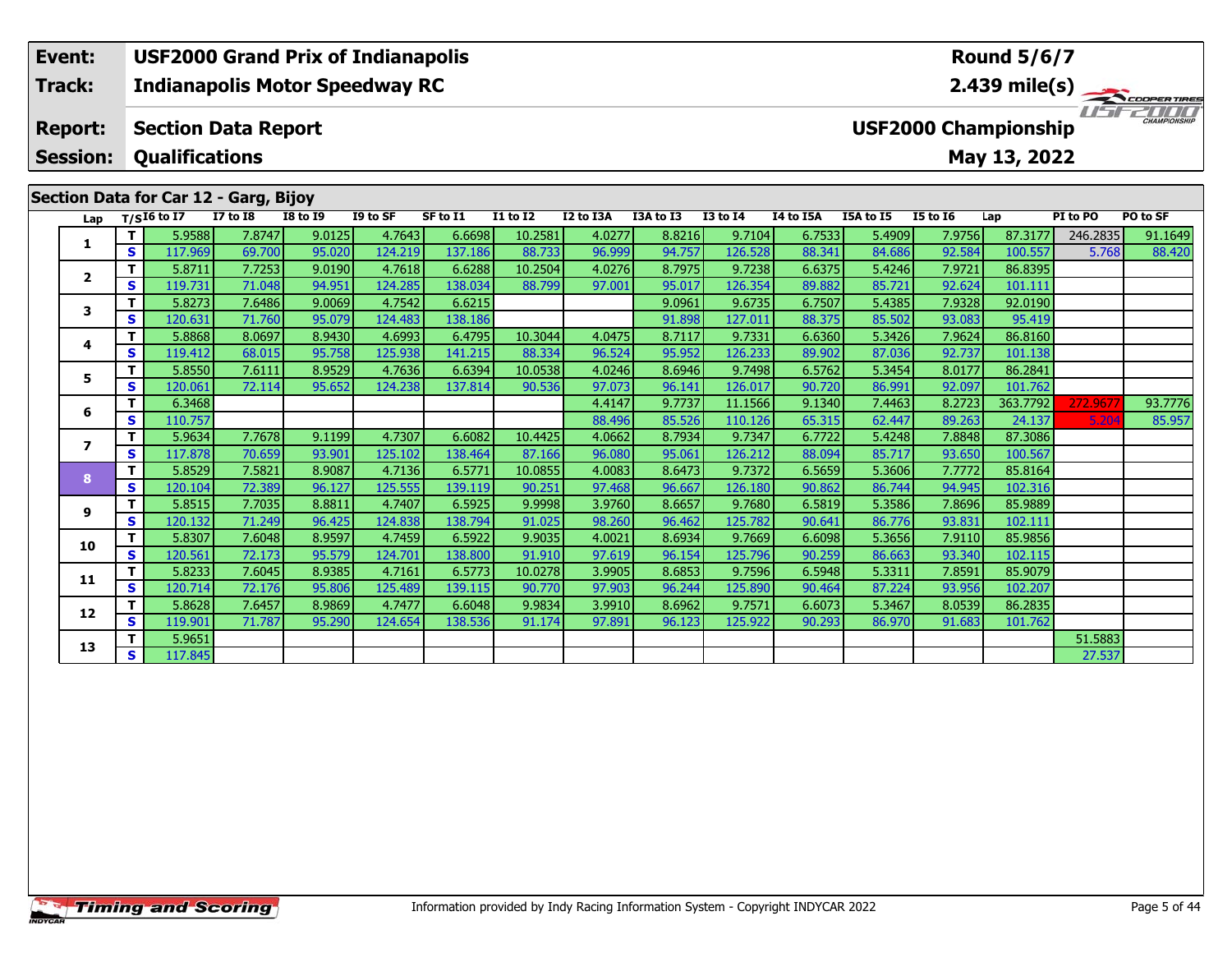| Event:          | <b>USF2000 Grand Prix of Indianapolis</b> | <b>Round 5/6/7</b>                                 |
|-----------------|-------------------------------------------|----------------------------------------------------|
| Track:          | <b>Indianapolis Motor Speedway RC</b>     | $2.439 \text{ mile(s)}$                            |
| <b>Report:</b>  | Section Data Report                       | <b>CHAMPIONSHIP</b><br><b>USF2000 Championship</b> |
| <b>Session:</b> | <b>Qualifications</b>                     | May 13, 2022                                       |
|                 |                                           |                                                    |

|                         | Section Data for Car 12 - Garg, Bijoy                          |
|-------------------------|----------------------------------------------------------------|
|                         | Lap T/SSF to PI                                                |
| $\mathbf{1}$            | T<br>$\mathbf{s}$                                              |
| $\mathbf{2}$            | $\overline{\mathbf{r}}$<br>$\overline{\mathbf{s}}$             |
| $\mathbf{3}$            | $\overline{\mathsf{r}}$<br>$\overline{\mathbf{s}}$             |
| $\overline{\mathbf{4}}$ | $\overline{\mathbf{r}}$<br>$\mathbf{s}$                        |
| 5                       | $\overline{1}$<br>83.7172<br>95.598<br>$\overline{\mathbf{s}}$ |
| 6                       | $\mathbf{T}$<br>$\mathbf{s}$                                   |
| $\overline{7}$          | $\overline{\mathsf{r}}$<br>$\mathbf{s}$                        |
| 8 <sup>°</sup>          | $\overline{\mathsf{T}}$<br>$\mathbf{s}$                        |
| 9                       | $\overline{\mathsf{r}}$<br>$\overline{\mathbf{s}}$             |
| 10                      | $\overline{\mathsf{r}}$<br>$\overline{\mathbf{s}}$             |
| 11                      | T<br>$\mathbf{s}$                                              |
| 12                      | 83.3727<br>$\overline{t}$<br>$\mathbf{s}$<br>95.993            |
| 13                      | $\overline{\mathsf{T}}$<br>$\overline{\mathbf{s}}$             |
|                         |                                                                |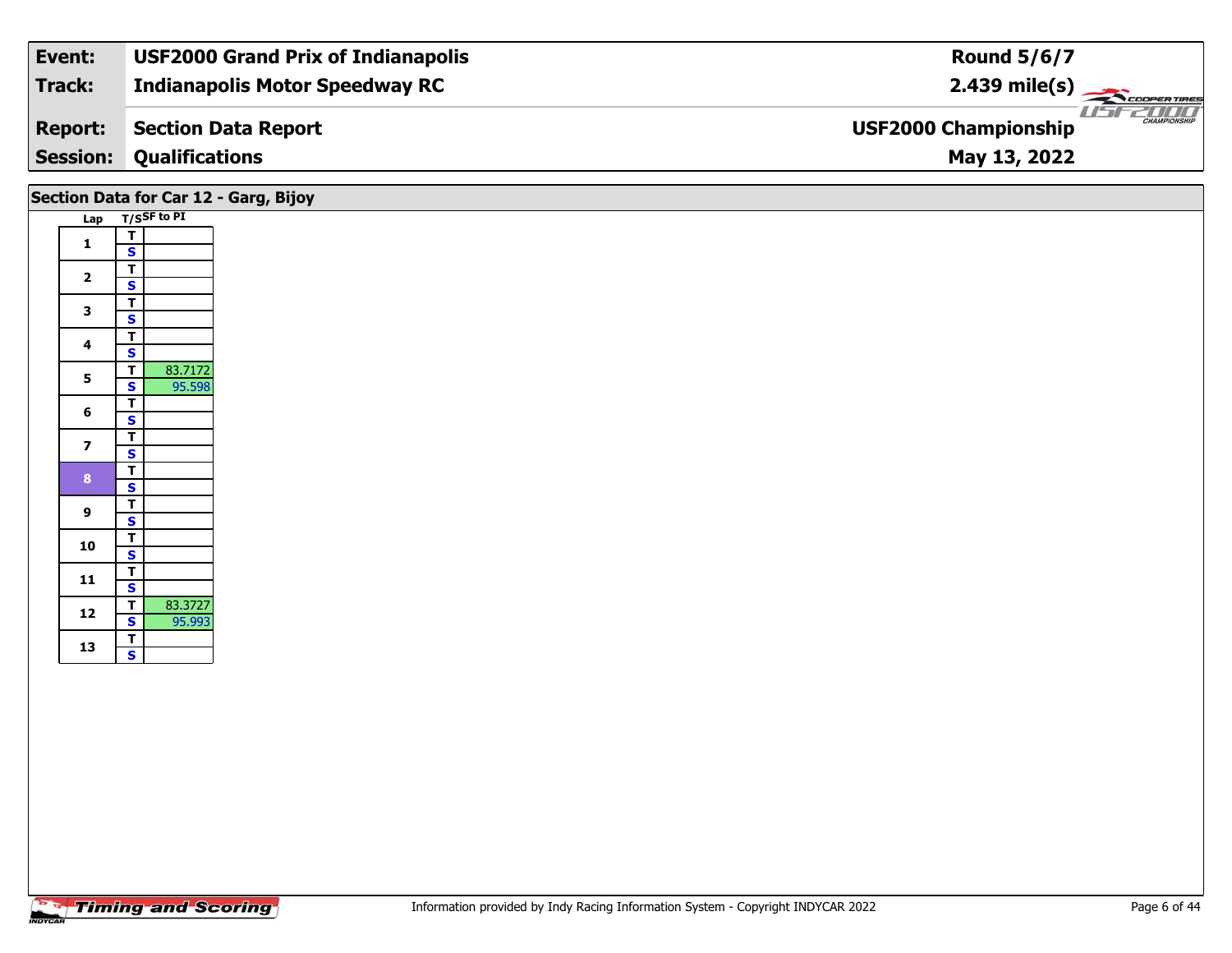# **Event: USF2000 Grand Prix of Indianapolis Round 5/6/7Indianapolis Motor Speedway RC 2.439 mile(s) Track:**I FEZICIO **Report: Section Data Report USF2000 Championship Session: Qualifications May 13, 2022 Section Data for Car 13 - Gardner, Chase (R)**<br>Lap  $\frac{T}{516}$  to 17 17 to 18 18 to 19 19 to **Lap T/SI6 to I7 I7 to I8 I8 to I9 I9 to SF SF to I1 I1 to I2 I2 to I3A I3A to I3 I3 to I4 I4 to I5A I5A to I5 I5 to I6 Lap PI to PO PO to SF**  1 | T | 5.9389 8.0481 9.1305 4.7902 6.7014 10.3491 4.0476 8.7708 9.7788 6.8387 5.4409 7.9299 87.7649 245.8813 91.8324<br>1 | S | 118.364 68.198 93.792 123.548 136.539 87.952 96.522 95.306 125.643 87.237 85.464 93.117 100.045 **1<sup>T</sup>** 5.8306 7.6940 9.1608 4.7670 6.6337 10.1265 4.0475 8.7525 9.7382 6.7486 5.3599 7.9260 86.7853 **<sup>S</sup>** 120.563 71.337 93.481 124.149 137.932 89.886 96.524 95.505 126.167 88.402 86.755 93.163 101.174

**<sup>T</sup>** 8.3630 7.5965 9.0167 4.7594 6.6151 9.9816 4.3069 9.6295 10.7068 7.5326 5.7493 8.0630 476.6322 297.6186 89.0833 **<sup>S</sup>** 84.055 72.252 94.975 124.347 138.320 91.191 90.711 86.807 114.753 79.201 80.879 91.580 18.422 4.773 90.486

**<sup>T</sup>** 5.8140 7.7055 8.9289 4.7481 6.6059 10.1335 4.1358 8.9209 9.7430 6.5973 5.7823 8.4404 87.5556 **<sup>S</sup>** 120.907 71.230 95.909 124.643 138.513 89.824 94.463 93.702 126.105 90.430 80.418 87.485 100.284

**<sup>T</sup>** 5.9228 7.8797 9.0193 4.7627 6.6328 9.4616 13.1082 7.5356 5.4215 7.9087 96.4659 **<sup>S</sup>** 118.686 69.655 94.948 124.261 137.951 88.348 93.730 79.170 85.770 93.367 91.021

**<sup>T</sup>** 5.8646 7.8140 8.9907 4.7135 6.6495 10.3316 4.0352 8.7154 9.7971 6.6571 5.2990 7.8068 86.6745 **<sup>S</sup>** 119.864 70.241 95.250 125.558 137.604 88.101 96.818 95.912 125.408 89.617 87.752 94.585 101.303

**<sup>T</sup>** 5.8364 7.5119 8.9981 4.7557 6.6553 9.9831 3.9986 8.6563 9.8086 6.7105 5.2606 7.9020 86.0771 **<sup>S</sup>** 120.443 73.066 95.172 124.444 137.484 91.177 97.705 96.567 125.261 88.904 88.393 93.446 102.006

**<sup>T</sup>** 5.8679 7.8665 9.0741 4.7720 6.6526 10.2221 3.9820 8.7160 11.4606 7.7296 5.6174 7.8381 89.7989 **<sup>S</sup>** 119.797 69.772 94.374 124.019 137.540 89.045 98.112 95.905 107.205 77.183 82.779 94.208 97.778

**<sup>T</sup>** 5.8062 11.7231 9.1390 4.7803 6.6613 10.2543 3.9828 8.6889 10.8602 7.6405 5.4642 7.8386 92.8394 **<sup>S</sup>** 121.070 46.819 93.704 123.804 137.361 88.765 98.092 96.204 113.132 78.083 85.099 94.202 94.576

**<sup>T</sup>** 5.8164 7.5220 9.1101 4.7722 6.6481 10.0339 3.9980 17.0195 12.5736 9.4820 5.5546 7.8909 100.4213 **<sup>S</sup>** 120.857 72.968 94.002 124.014 137.633 90.715 97.719 49.115 97.716 62.918 83.714 93.577 87.436

**<sup>T</sup>** 5.8355 7.6149 9.1214 4.7730 6.6362 10.0515 4.0189 8.7764 9.8014 6.6918 5.2974 7.9259 86.5443 **<sup>S</sup>** 120.462 72.078 93.885 123.993 137.880 90.556 97.211 95.245 125.353 89.153 87.779 93.164 101.456

**T** 5.8951 42.2510<br> **S** 119.244 33.622

**2**

**3**

**4**

**5**

**6**

**8**

**9**

**10**

**11**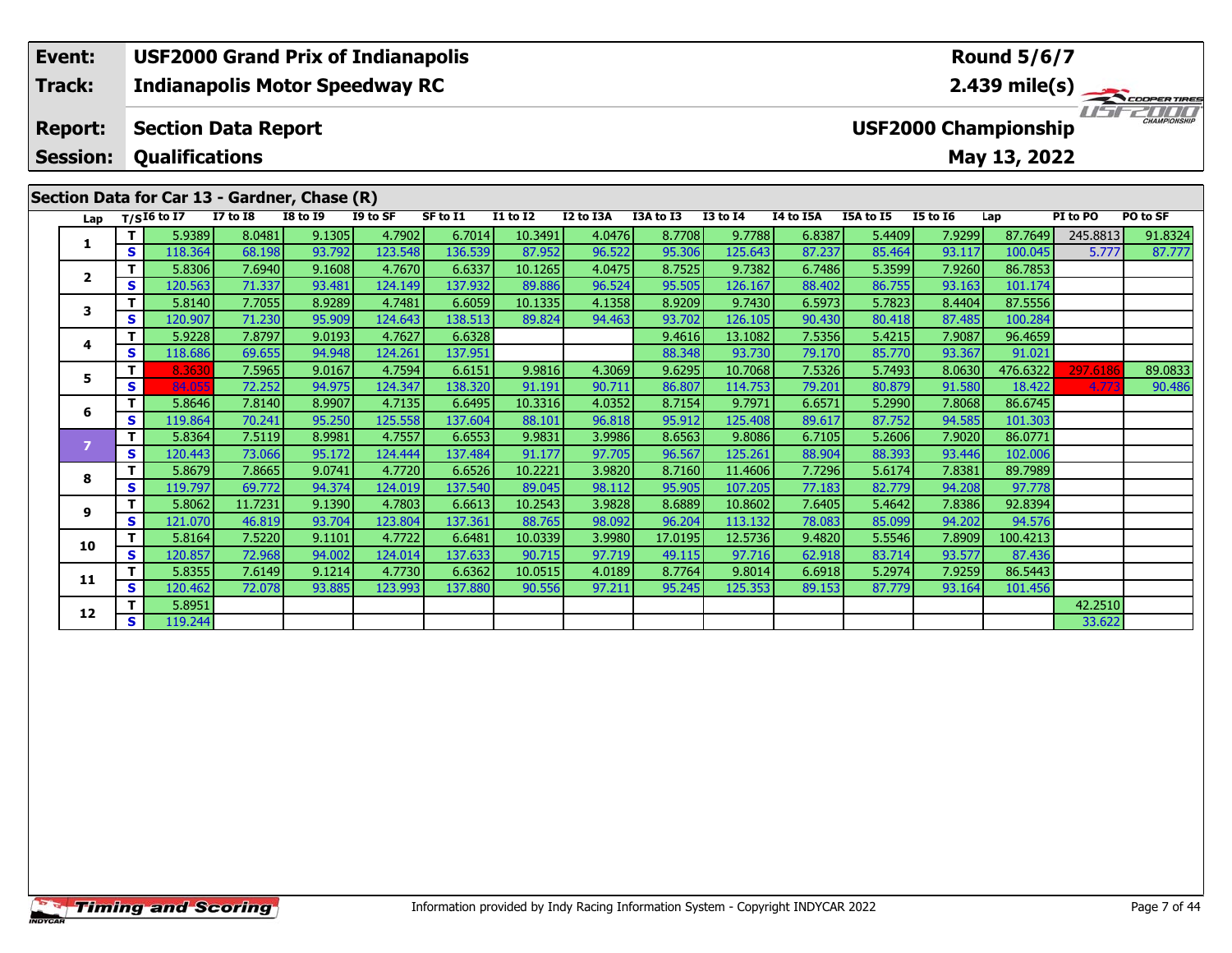| Track:<br><b>Indianapolis Motor Speedway RC</b>                             | $2.439 \text{ mile(s)}$ |
|-----------------------------------------------------------------------------|-------------------------|
| <b>USF2000 Championship</b><br><b>Section Data Report</b><br><b>Report:</b> | <b>CHAMPIONSHIP</b>     |
| <b>Session:</b><br><b>Qualifications</b><br>May 13, 2022                    |                         |

|                         |                                                                | Section Data for Car 13 - Gardner, Chase (R) |
|-------------------------|----------------------------------------------------------------|----------------------------------------------|
|                         | Lap T/SSF to PI                                                |                                              |
| $\mathbf{1}$            | $\mathbf{T}$<br>$\mathbf{s}$                                   |                                              |
| $\overline{\mathbf{2}}$ | $\mathbf T$<br>$\overline{\mathbf{s}}$                         |                                              |
| $\mathbf{3}$            | $\overline{\mathsf{T}}$<br>$\overline{\mathbf{s}}$             |                                              |
| 4                       | $\mathbf T$<br>$\overline{\mathbf{s}}$                         |                                              |
| $5\phantom{a}$          | 90.1058<br>$\overline{t}$<br>$\overline{\mathbf{s}}$<br>88.820 |                                              |
| 6                       | $\mathbf T$<br>$\mathbf{s}$                                    |                                              |
| $\overline{7}$          | $\overline{t}$<br>$\mathbf{s}$                                 |                                              |
| 8                       | $\mathbf T$<br>$\mathbf{s}$                                    |                                              |
| 9                       | $\overline{\mathsf{r}}$<br>$\mathbf{s}$                        |                                              |
| 10                      | $rac{1}{s}$                                                    |                                              |
| 11                      | 81.8287<br>$rac{1}{s}$<br>97.804                               |                                              |
| 12                      | $\overline{I}$<br>$\overline{\mathbf{s}}$                      |                                              |
|                         |                                                                |                                              |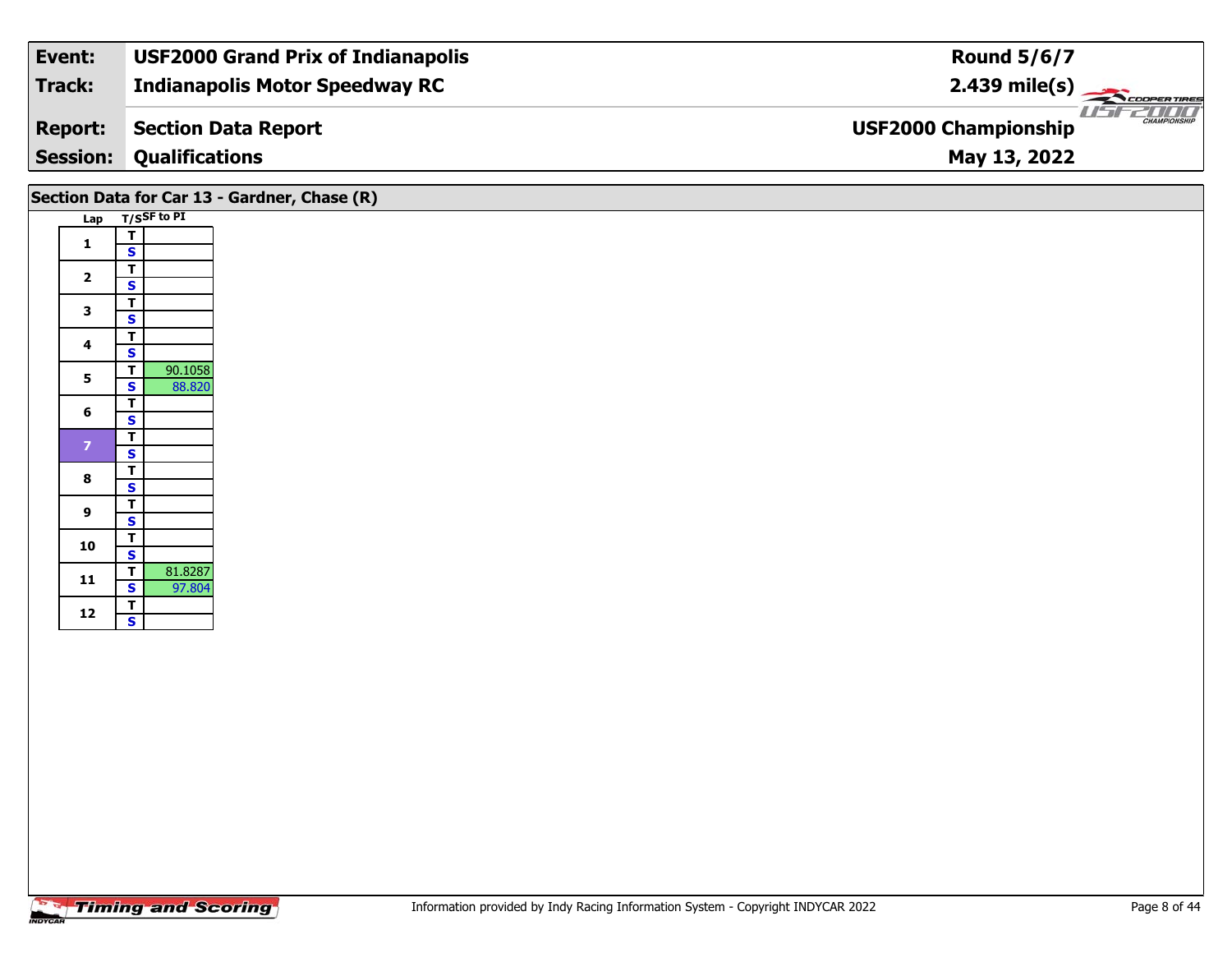### **Event: USF2000 Grand Prix of Indianapolis Round 5/6/7Track:Indianapolis Motor Speedway RC 2.439 mile(s)** 1151521111 **Report: Section Data Report USF2000 Championship Session: Qualifications May 13, 2022 Section Data for Car 17 - Quinn, Alex (R) Lap T/SI6 to I7 I7 to I8 I8 to I9 I9 to SF SF to I1 I1 to I2 I2 to I3A I3A to I3 I3 to I4 I4 to I5A I5A to I5 I5 to I6 Lap PI to PO PO to SF**

**<sup>T</sup>** 5.8945 7.7773 8.9923 4.7331 6.6240 10.1869 4.0926 8.7856 9.6756 6.7313 5.4267 7.8930 86.8129 **<sup>S</sup>** 119.256 70.573 95.233 125.038 138.134 89.353 95.461 95.145 126.983 88.629 85.687 93.552 101.142

**<sup>T</sup>** 5.7956 7.5977 8.8652 4.7006 6.5344 10.1620 4.0849 8.7847 9.5447 6.8916 5.7627 7.9219 86.6460 **<sup>S</sup>** 121.291 72.241 96.598 125.903 140.028 89.572 95.640 95.155 128.724 86.568 80.691 93.211 101.336

**<sup>T</sup>** 5.8112 7.6634 8.8110 4.7432 6.6211 9.8642 4.0556 8.7039 9.7083 6.5650 5.3780 7.8486 85.7735 **<sup>S</sup>** 120.965 71.621 97.193 124.772 138.195 92.276 96.331 96.038 126.555 90.874 86.463 94.082 102.367

**<sup>T</sup>** 5.9753 8.2611 9.1543 4.7386 6.6393 10.7872 4.1939 8.8801 9.8223 6.8591 5.4851 7.9686 88.7649 **<sup>S</sup>** 117.643 66.440 93.548 124.893 137.816 84.380 93.155 94.133 125.086 86.978 84.775 92.665 98.917

**<sup>T</sup>** 5.8267 7.6219 8.8513 4.7208 6.6097 9.9041 4.0495 8.6595 9.7249 6.5859 5.3887 7.8454 85.7884 **<sup>S</sup>** 120.644 72.011 96.750 125.364 138.433 91.904 96.477 96.531 126.339 90.586 86.292 94.120 102.350

**<sup>T</sup>** 5.7650 7.6105 8.8598 4.7215 6.5892 9.3905 9.7166 7.1989 5.5063 7.9097 92.1348 **<sup>S</sup>** 121.935 72.119 96.657 125.345 138.864 89.016 126.447 82.873 84.449 93.355 95.299

**<sup>T</sup>** 5.7911 7.5652 8.8296 4.6953 6.5392 9.7891 4.0410 8.6750 9.6321 6.5609 5.3844 7.9881 85.4910 **<sup>S</sup>** 121.385 72.551 96.988 126.045 139.925 92.984 96.679 96.358 127.556 90.931 86.361 92.439 102.706

**<sup>T</sup>** 5.7984 7.7405 8.8901 4.6813 6.4599 9.8122 4.0895 8.7007 9.7106 6.4985 5.3787 7.8664 85.6268 **<sup>S</sup>** 121.233 70.908 96.328 126.422 141.643 92.765 95.533 96.074 126.525 91.804 86.452 93.869 102.543

**<sup>T</sup>** 5.7797 7.5723 8.8422 4.7212 6.5871 9.8522 4.0416 8.6744 9.7208 6.5264 5.3797 7.8494 85.5470 **<sup>S</sup>** 121.625 72.483 96.850 125.353 138.908 92.388 96.665 96.365 126.393 91.412 86.436 94.072 102.638

**<sup>T</sup>** 5.7671 7.5829 8.8756 4.7312 6.5791 9.7896 4.0474 8.7461 9.7089 6.4973 5.4235 7.8993 85.6480 **<sup>S</sup>** 121.890 72.382 96.485 125.088 139.077 92.979 96.527 95.575 126.547 91.821 85.738 93.478 102.517

**T** 5.8440 41.2548<br> **S** 120.287 34.434

1 | T | 6.3248| 8.6893| 9.3327| 4.7845| 6.6665| 12.6147| 4.5055| 10.0054| 10.8198| 8.9640| 7.0041| 8.3327| 98.0440| 249.8736| 95.2638<br>1 | S | 111.143| 63.165| 91.759| 123.695| 137.253| 72.156| 86.712| 83.546| 113.554| 66.5

5 | T 18.3427| 7.5251| 8.8844| 4.7387| 6.6171| 9.7765| 4.6504| 10.1219| 10.1620| 7.8083| 6.1934| 8.5050|404.9240| 210.3547| 91.7844<br>| S 38.323| 72.938| 96.390| 124.890| 138.278| 93.104| 84.010| 82.584| 120.905| 76.405| 75.

| <b>Timing and Scoring</b> |  |  |
|---------------------------|--|--|

**1**

**2**

**3**

**4**

**5**

**6**

**7**

**8**

**9**

**10**

**11**

**12**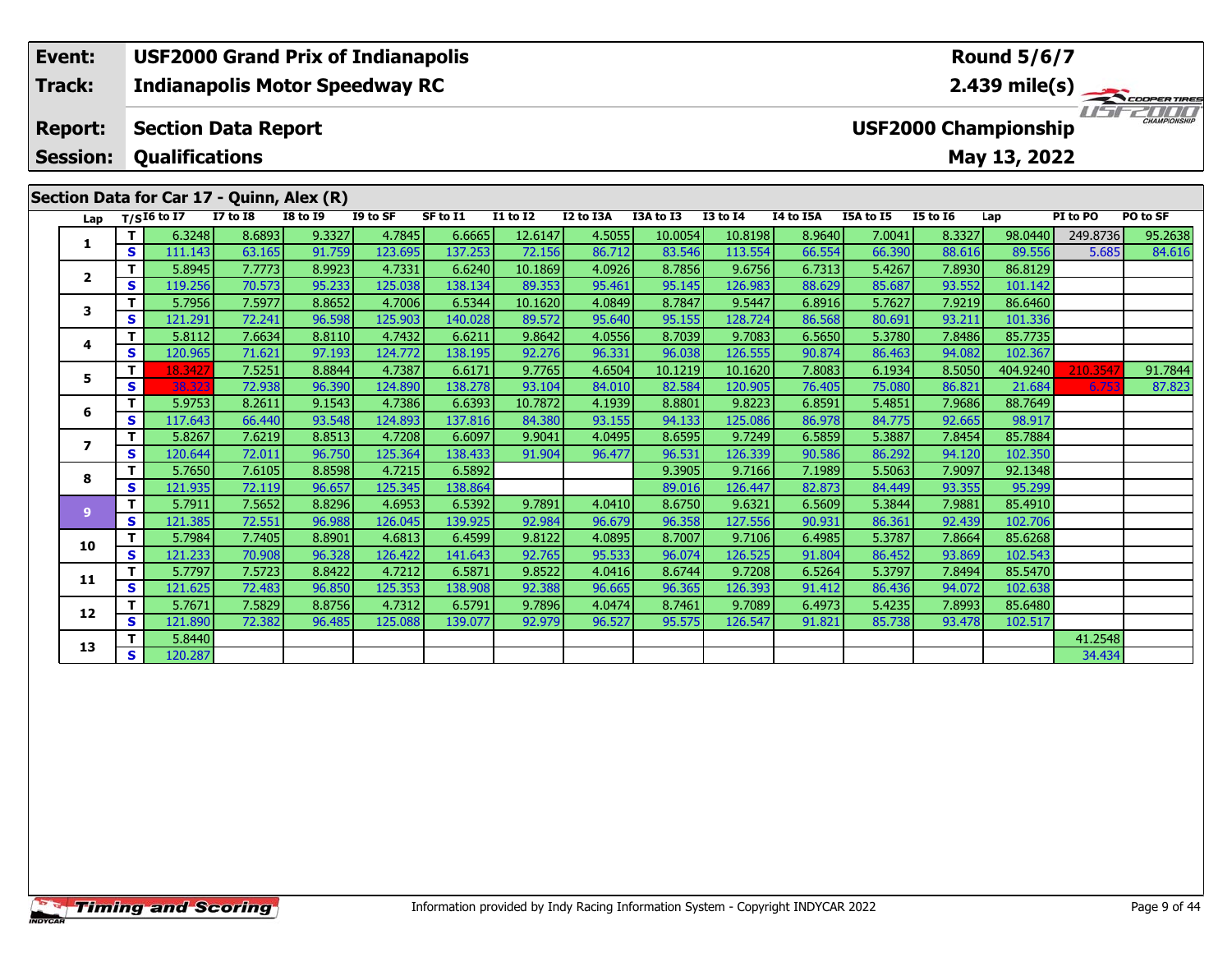| Event:          | <b>USF2000 Grand Prix of Indianapolis</b> | <b>Round 5/6/7</b>                                 |
|-----------------|-------------------------------------------|----------------------------------------------------|
| Track:          | <b>Indianapolis Motor Speedway RC</b>     | $2.439 \text{ mile(s)}$                            |
| <b>Report:</b>  | <b>Section Data Report</b>                | <b>CHAMPIONSHIP</b><br><b>USF2000 Championship</b> |
| <b>Session:</b> | <b>Qualifications</b>                     | May 13, 2022                                       |
|                 |                                           |                                                    |

|                         |                                                       | Section Data for Car 17 - Quinn, Alex (R) |
|-------------------------|-------------------------------------------------------|-------------------------------------------|
|                         | Lap T/SSF to PI                                       |                                           |
| $\mathbf{1}$            | $\mathbf T$<br>$\mathbf{s}$                           |                                           |
|                         | $\overline{\mathsf{r}}$                               |                                           |
| $\overline{\mathbf{2}}$ | $\overline{\mathbf{s}}$                               |                                           |
| $\mathbf{3}$            | $\overline{\mathsf{r}}$<br>$\overline{\mathbf{s}}$    |                                           |
| $\overline{\mathbf{4}}$ | $\overline{\mathbf{T}}$                               |                                           |
| $\overline{\mathbf{5}}$ | $\overline{\mathbf{s}}$<br>103.9609<br>$\overline{I}$ |                                           |
|                         | 76.983<br>$\overline{\mathbf{s}}$                     |                                           |
| $\bf 6$                 | $\overline{\mathsf{r}}$<br>$\mathbf{s}$               |                                           |
| $\overline{\mathbf{z}}$ | $\overline{\mathsf{r}}$                               |                                           |
| $\bf{8}$                | $\mathbf{s}$<br>$\overline{\mathsf{T}}$               |                                           |
|                         | $\overline{\mathbf{s}}$<br>$\overline{t}$             |                                           |
| 9                       | $\mathbf{s}$                                          |                                           |
| 10                      | $\overline{\mathsf{r}}$<br>$\overline{\mathbf{s}}$    |                                           |
| 11                      | $\overline{\mathbf{T}}$                               |                                           |
|                         | $\mathbf{s}$<br>84.2183<br>$\overline{t}$             |                                           |
| 12                      | 95.029<br>S                                           |                                           |
| 13                      | $\overline{\mathbf{r}}$<br>$\mathbf{s}$               |                                           |
|                         |                                                       |                                           |
|                         |                                                       |                                           |
|                         |                                                       |                                           |

┑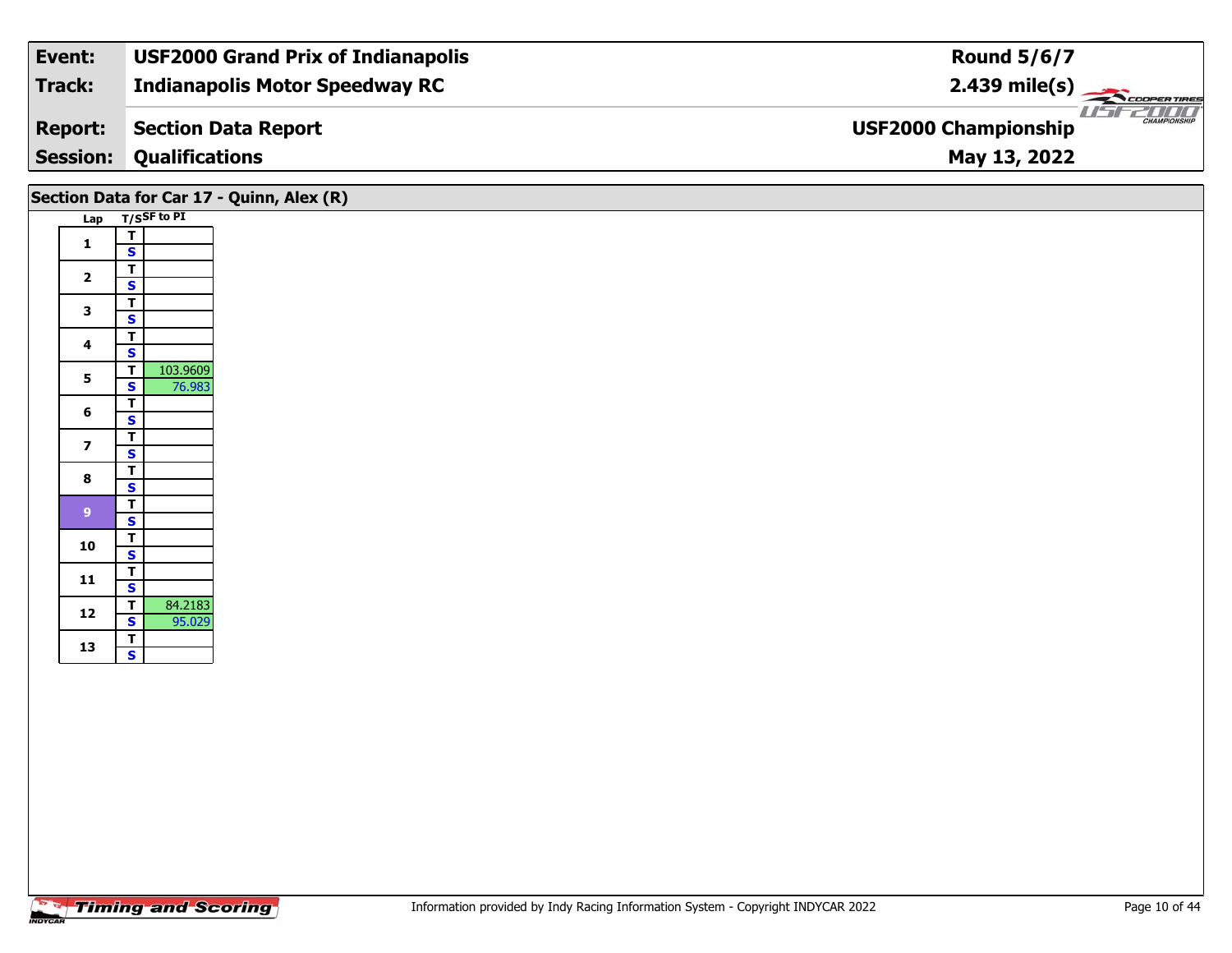### **Event: USF2000 Grand Prix of Indianapolis Round 5/6/7Track:Indianapolis Motor Speedway RC 2.439 mile(s)** 11515211111 **Report: Section Data Report USF2000 Championship Session: Qualifications May 13, 2022 Section Data for Car 19 - Sikes, Simon Lap T/SI6 to I7 I7 to I8 I8 to I9 I9 to SF SF to I1 I1 to I2 I2 to I3A I3A to I3 I3 to I4 I4 to I5A I5A to I5 I5 to I6 Lap PI to PO PO to SF**

**<sup>T</sup>** 5.8398 7.7348 8.8453 4.7287 6.5981 10.0333 4.0193 8.8670 9.7350 6.5276 5.4518 7.9262 86.3069 **<sup>S</sup>** 120.373 70.960 96.816 125.155 138.676 90.721 97.201 94.272 126.208 91.395 85.293 93.161 101.735

**<sup>T</sup>** 5.8460 7.7598 8.8283 4.7315 6.5704 9.9414 4.3112 8.7511 9.6130 6.6035 5.4637 8.3799 86.7998 **<sup>S</sup>** 120.245 70.732 97.002 125.080 139.261 91.559 90.620 95.520 127.810 90.345 85.107 88.117 101.157

**<sup>T</sup>** 5.8291 7.7326 8.8106 4.7263 6.6241 10.0479 4.0284 8.6420 9.6718 6.6436 5.3563 7.8950 86.0077 **<sup>S</sup>** 120.594 70.980 97.197 125.218 138.132 90.589 96.982 96.726 127.033 89.799 86.814 93.529 102.089

**<sup>T</sup>** 5.8088 7.6549 8.7845 4.7094 6.5501 9.8884 4.0116 8.7163 9.6572 6.5948 5.3813 8.4962 86.2535 **<sup>S</sup>** 121.015 71.701 97.486 125.667 139.693 92.050 97.388 95.902 127.225 90.464 86.410 86.911 101.798

**<sup>T</sup>** 6.0411 7.6350 8.8395 4.7256 6.5927 9.9109 3.9868 8.6359 9.7107 6.5575 5.3733 7.8562 85.8652 **<sup>S</sup>** 116.362 71.888 96.879 125.237 138.790 91.841 97.994 96.795 126.524 90.978 86.539 93.991 102.258

**<sup>T</sup>** 5.8541 7.7573 8.8756 4.7355 6.6315 10.0455 4.0999 8.6165 9.7413 6.5624 5.4224 7.8428 86.1848 **<sup>S</sup>** 120.079 70.754 96.485 124.975 137.978 90.610 95.291 97.013 126.127 90.910 85.755 94.151 101.879

**<sup>T</sup>** 5.8166 7.5397 8.9947 4.7670 6.6399 9.9818 3.9892 8.6350 9.7461 6.5491 5.4153 7.9675 86.0419 **<sup>S</sup>** 120.853 72.796 95.208 124.149 137.803 91.189 97.935 96.805 126.064 91.095 85.868 92.678 102.048

**T** 5.8869 43.8092 43.8092 43.8092<br>**S** 119.410 32.426

1 | T | 5.9278| 7.9333| 8.9361| 4.7541| 6.6598| 10.2679| 4.0286| 8.7898| 9.6687| 6.6266| 5.4319| 7.8763| 86.9009| 243.8765| 91.5935<br>1 | S | 118.586| 69.185| 95.832| 124.486| 137.392| 88.648| 96.977| 95.100| 127.074| 90.030

**<sup>T</sup>** 7.9450 4.0325 9.8459 10.2785 6.9217 5.6028 7.9120 500.7178 199.1091 86.6696 **<sup>S</sup>** 88.478 96.883 84.899 119.535 86.191 82.994 93.328 17.536 7.135 93.006

**<sup>T</sup>** 5.8330 4.7866 10.1205 10.7530 7.0484 5.6055 8.0483 198.4048 110.1628 92.3174 **<sup>S</sup>** 120.513 81.620 82.596 114.260 84.642 82.954 91.747 44.255 12.895 87.316

**1**

**2**

**3**

**4**

**5**

**6**

**8**

**9**

**10**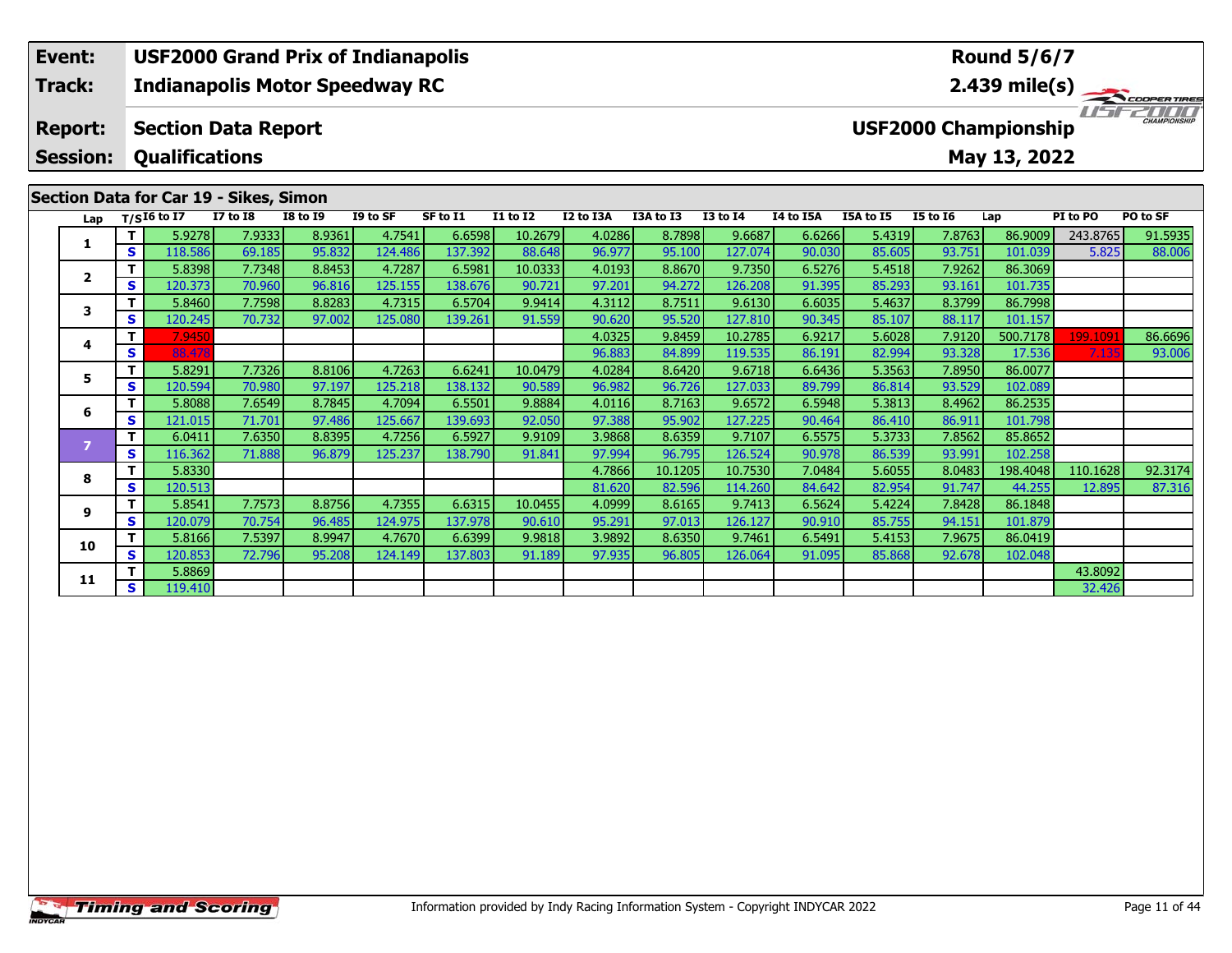| Event:          | <b>USF2000 Grand Prix of Indianapolis</b> | <b>Round 5/6/7</b>                                 |  |
|-----------------|-------------------------------------------|----------------------------------------------------|--|
| Track:          | <b>Indianapolis Motor Speedway RC</b>     | $2.439 \text{ mile(s)}$                            |  |
| <b>Report:</b>  | Section Data Report                       | <b>CHAMPIONSHIP</b><br><b>USF2000 Championship</b> |  |
| <b>Session:</b> | <b>Qualifications</b>                     | May 13, 2022                                       |  |
|                 |                                           |                                                    |  |

|                |                                             | Section Data for Car 19 - Sikes, Simon |
|----------------|---------------------------------------------|----------------------------------------|
|                | Lap T/SSF to PI                             |                                        |
| 1              | T.<br>S                                     |                                        |
| $\mathbf{2}$   | T.<br>$\mathbf{s}$                          |                                        |
| 3              | T<br>82.9489<br>96.483<br>s l               |                                        |
| 4              | T.<br>S                                     |                                        |
| 5              | $\overline{T}$<br>$\overline{\mathbf{s}}$   |                                        |
| 6              | T.<br>$\overline{\mathbf{s}}$               |                                        |
| $\overline{7}$ | 81.7711<br>$\mathbf{T}$<br>97.873<br>s l    |                                        |
| 8              | T.<br><b>S</b>                              |                                        |
| $\mathbf{9}$   | T.<br>$\mathbf{s}$                          |                                        |
| 10             | 82.7691<br>T<br>$\vert$ s $\vert$<br>96.693 |                                        |
| 11             | T.<br>$\mathbf{s}$                          |                                        |
|                |                                             |                                        |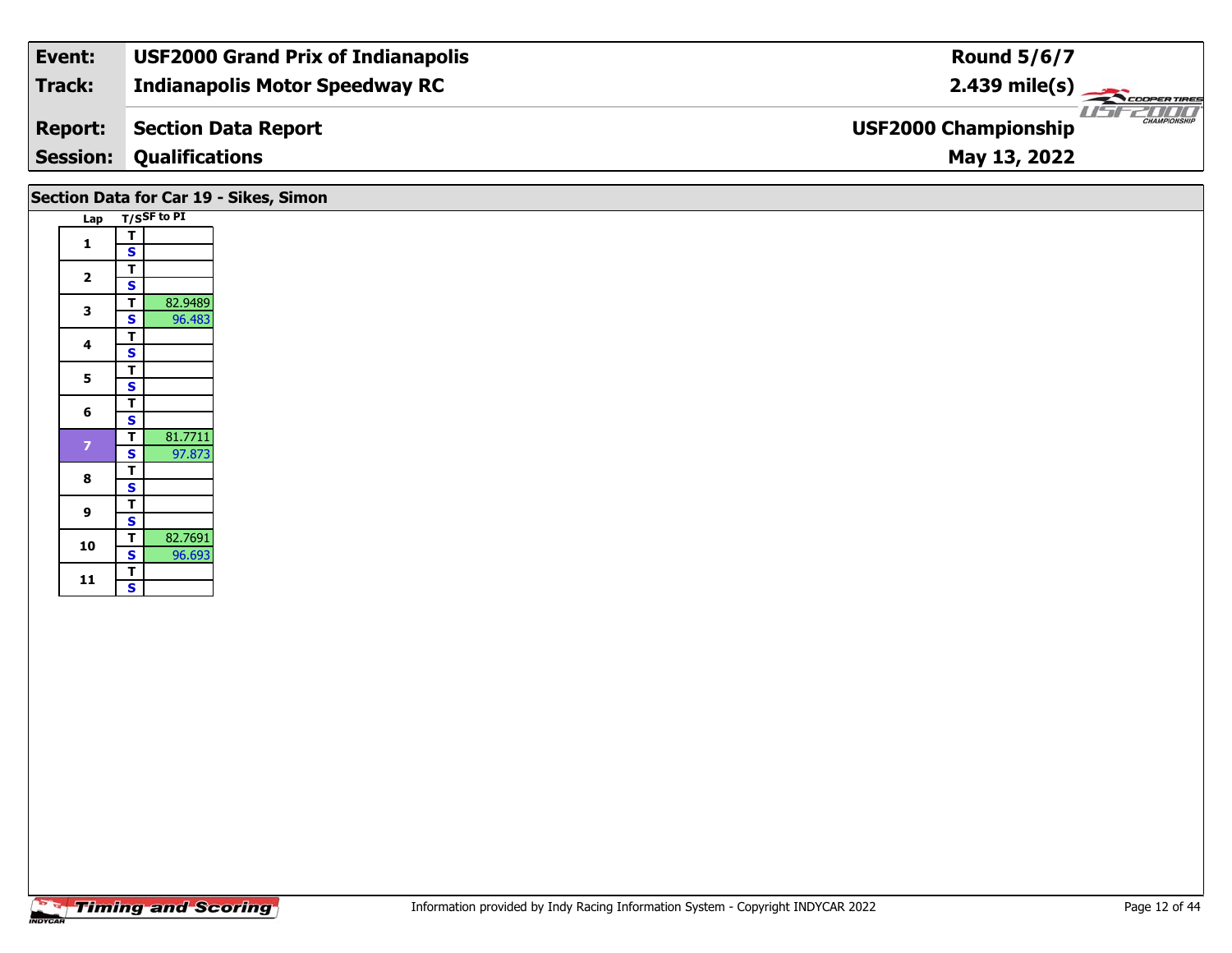#### **Event: USF2000 Grand Prix of Indianapolis Round 5/6/7Indianapolis Motor Speedway RC 2.439 mile(s) Track:** COOPERTIRES USFZUUD **Report: Section Data Report USF2000 Championship Qualifications Session:May 13, 2022 Section Data for Car 2 - Lee, Jackson**

|                         | Lap                           | $T/SI6$ to I7     | <b>I7 to I8</b>  | <b>I8 to I9</b>  | I9 to SF          | SF to I1          | <b>I1 to I2</b>  | I2 to I3A        | I3A to I3        | <b>I3 to I4</b>   | I4 to I5A        | I5A to I5        | <b>I5 to 16</b>  | Lap                | PI to PO | PO to SF |
|-------------------------|-------------------------------|-------------------|------------------|------------------|-------------------|-------------------|------------------|------------------|------------------|-------------------|------------------|------------------|------------------|--------------------|----------|----------|
|                         | T.                            | 5.9455            | 8.2156           | 9.0773           | 4.7831            | 6.7163            | 10.5506          | 4.0757           | 9.0559           | 9.7814            | 6.9475           | 6.1004           | 8.2534           | 89.5027            | 253.3249 | 89.0158  |
| 1                       | $\mathbf{s}$                  | 118.233           | 66.807           | 94.341           | 123.731           | 136.236           | 86.273           | 95.856           | 92.305           | 125.609           | 85.871           | 76.225           | 89.467           | 98.102             | 5.608    | 90.555   |
| $\overline{\mathbf{2}}$ | Т                             | 5.8862            | 7.6888           | 8.9889           | 4.7704            | 6.6833            | 10.1307          | 4.0484           | 8.8421           | 9.7664            | 6.7373           | 5.5856           | 8.0416           | 87.1697            |          |          |
|                         | S                             | 119.424           | 71.385           | 95.269           | 124.060           | 136.908           | 89.848           | 96.503           | 94.537           | 125.802           | 88.550           | 83.250           | 91.824           | 100.728            |          |          |
| 3                       | T.                            | 5.8344            | 7.6513           | 8.9009           | 4.7677            | 6.6907            | 10.0865          | 4.0542           | 9.0682           | 9.8006            | 6.9212           | 7.0420           | 7.9414           | 88.7591            |          |          |
|                         | S                             | 120.484           | 71.735           | 96.211           | 124.131           | 136.757           | 90.242           | 96.365           | 92.180           | 125.363           | 86.198           | 66.032           | 92.982           | 98.924             |          |          |
| 4                       | T                             | 5.8238            | 7.7115           | 8.9496           | 4.7669            | 6.6663            | 10.0488          | 4.0294           | 8.7719           | 9.7597            | 6.6816           | 5.5470           | 8.0198           | 86.7763            |          |          |
|                         | S                             | 120.704           | 71.175           | 95.687           | 124.152           | 137.258           | 90.581           | 96.958           | 95.294           | 125.889           | 89.289           | 83.829           | 92.073           | 101.184            |          |          |
| 5                       | T.                            | 5.8233            | 7.6140           | 8.9190           | 4.7762            | 6.6644            | 10.0234          | 4.0399           | 8.7932           | 9.7975            | 6.6820           | 5.6898           | 8.4586           | 87.2813            |          |          |
|                         | S                             | 120.714           | 72.086           | 96.016           | 123.910           | 137.297           | 90.810           | 96.706           | 95.063           | 125.403           | 89.283           | 81.725           | 87.297           | 100.599            |          |          |
| 6                       | T.                            | 6.0788            |                  |                  |                   |                   |                  | 4.4423           | 10.0081          | 12.7560           | 7.9522           | 5.8302           | 8.2796           | 358.4352           | 267.1822 | 93.3031  |
|                         | S                             | 115.640           |                  |                  |                   |                   |                  | 87.946           | 83.523           | 96.318            | 75.022           | 79.757           | 89.184           | 24.496             | 5.31     | 86.394   |
| $\overline{\mathbf{z}}$ | T.                            | 5.9381            | 7.7547           | 9.0242           | 4.7548            | 6.6841            | 10.2661          | 4.0071           | 8.9861           | 9.8068            | 6.8679           | 5.6211           | 7.9394           | 87.6504            |          |          |
|                         | S                             | 118.380           | 70.778           | 94.896           | 124.468           | 136.892           | 88.663           | 97.497           | 93.022           | 125.284           | 86.867           | 82.724           | 93.006           | 100.175            |          |          |
| 8                       | T.                            | 5.8178            | 7.5525           | 9.0129           | 4.7522            | 6.6503            | 9.9306           | 4.0320           | 8.7940           | 9.8116            | 6.6706           | 5.4448           | 7.8692           | 86.3385            |          |          |
|                         | S                             | 120.828           | 72.673           | 95.015           | 124.536           | 137.588           | 91.659           | 96.895           | 95.054           | 125.223           | 89.436           | 85.403           | 93.835           | 101.697            |          |          |
| $\overline{9}$          | $\mathbf{T}$                  | 5.7981            | 7.4758           | 8.9065           | 4.7572            | 6.6436            | 9.9779           | 4.0128           | 8.7013           | 9.7879            | 6.6013           | 5.4619           | 7.9595           | 86.0838            |          |          |
|                         | S                             | 121.239           | 73.419           | 96.150           | 124.405           | 137.727           | 91.224           | 97.359           | 96.067           | 125.526           | 90.375           | 85.135           | 92.771           | 101.998            |          |          |
| 10                      | $\mathbf{T}$                  | 5.8243            | 7.6027           | 8.9302           | 4.7613            | 6.6346            | 9.9230           | 4.0236           | 8.7279           | 9.7849            | 6.6343           | 5.4998           | 8.0189           | 86.3655            |          |          |
|                         | S                             | 120.693           | 72.193           | 95.895           | 124.298           | 137.913           | 91.729           | 97.098           | 95.774           | 125.565           | 89.925           | 84.549           | 92.084           | 101.666            |          |          |
| 11                      | T.<br>$\overline{\mathbf{s}}$ | 5.8250            | 7.5994           | 9.0978           | 4.7702            | 6.6419            | 9.8668           | 4.0364           | 9.0732<br>92.129 | 9.8670            | 6.6930           | 5.4620           | 7.9911           | 86.9238<br>101.013 |          |          |
|                         |                               | 120.679           | 72.225           | 94.129           | 124.066<br>4.7583 | 137.762           | 92.252           | 96.790<br>4.0056 |                  | 124.520           | 89.137           | 85.134<br>5.4433 | 92.404           |                    |          |          |
| 12                      | T.<br>$\overline{\mathbf{s}}$ | 5.8310<br>120.555 | 7.5731<br>72.475 | 9.0147<br>94.996 | 124.376           | 6.6274<br>138.063 | 9.8933<br>92.004 | 97.534           | 8.9406<br>93.496 | 9.8323<br>124.959 | 6.6470<br>89.753 | 85.426           | 7.9197<br>93.237 | 86.4863<br>101.524 |          |          |
|                         | $\mathbf{T}$                  | 5.8092            | 7.5653           | 8.9196           | 4.7656            | 6.6425            | 9.9444           | 4.0335           | 8.7487           | 9.7895            | 6.5947           | 5.6034           | 7.9856           | 86.4020            |          |          |
| 13                      | <b>S</b>                      | 121.007           | 72.550           | 96.009           | 124.185           | 137.749           | 91.532           | 96.859           | 95.547           | 125.506           | 90.465           | 82.985           | 92.468           | 101.623            |          |          |
|                         | T.                            | 5.9584            |                  |                  |                   |                   |                  |                  |                  |                   |                  |                  |                  |                    | 48.6133  |          |
| 14                      | S                             | 117.977           |                  |                  |                   |                   |                  |                  |                  |                   |                  |                  |                  |                    | 29.222   |          |
|                         |                               |                   |                  |                  |                   |                   |                  |                  |                  |                   |                  |                  |                  |                    |          |          |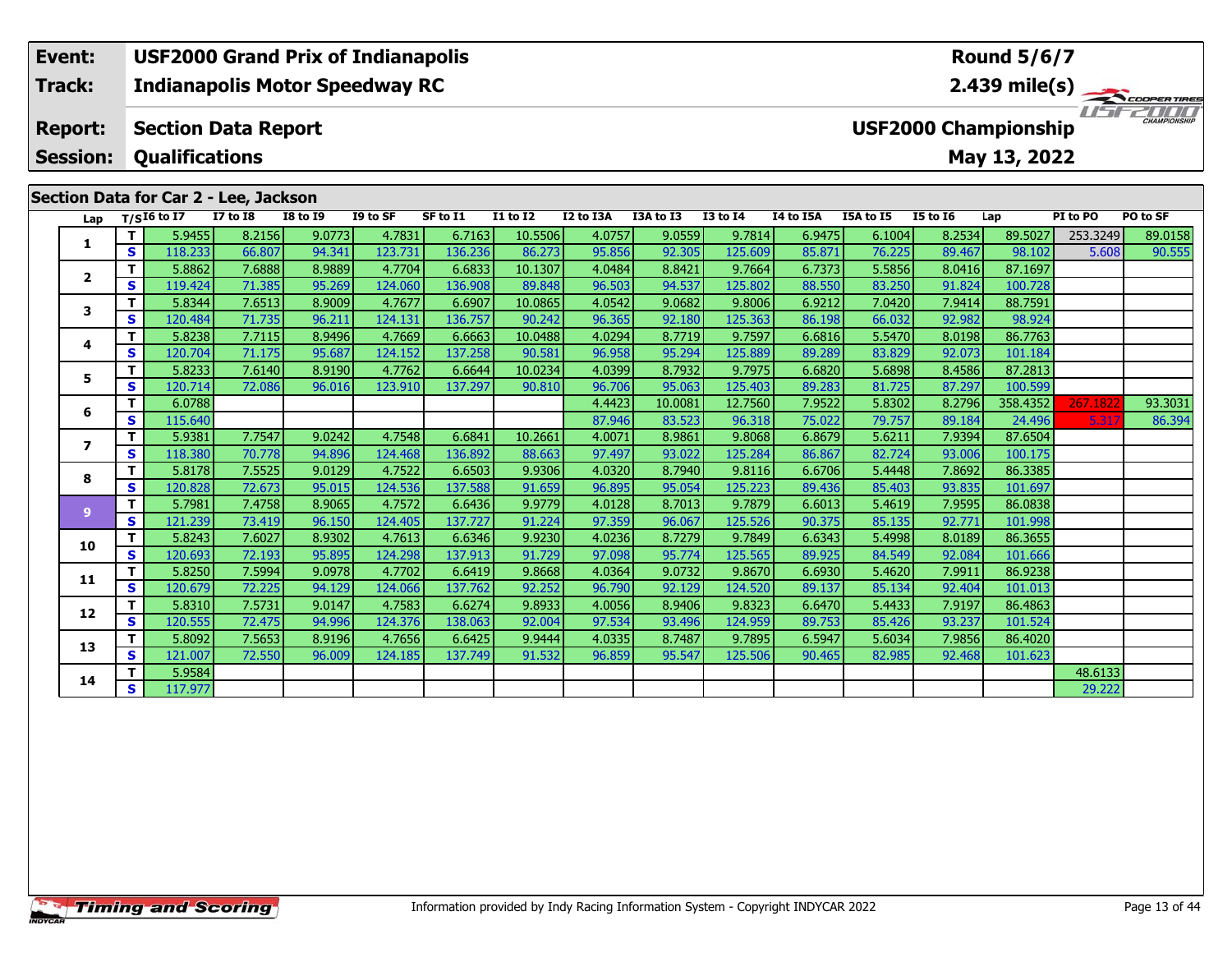| Event:          | <b>USF2000 Grand Prix of Indianapolis</b> | <b>Round 5/6/7</b>                                 |
|-----------------|-------------------------------------------|----------------------------------------------------|
| Track:          | <b>Indianapolis Motor Speedway RC</b>     | $2.439 \text{ mile(s)}$                            |
| <b>Report:</b>  | Section Data Report                       | <b>CHAMPIONSHIP</b><br><b>USF2000 Championship</b> |
| <b>Session:</b> | <b>Qualifications</b>                     | May 13, 2022                                       |

|                         |                                           | Section Data for Car 2 - Lee, Jackson |
|-------------------------|-------------------------------------------|---------------------------------------|
|                         | Lap T/SSF to PI                           |                                       |
| $\mathbf{1}$            | $\overline{\mathsf{T}}$                   |                                       |
|                         | $\mathbf{s}$                              |                                       |
| $\overline{\mathbf{2}}$ | $\overline{\mathsf{r}}$                   |                                       |
|                         | $\mathbf{s}$                              |                                       |
| $\mathbf{3}$            | $\overline{I}$<br>$\overline{\mathbf{s}}$ |                                       |
|                         | $\overline{\mathsf{T}}$                   |                                       |
| $\overline{\mathbf{4}}$ | $\overline{\mathbf{s}}$                   |                                       |
| 5 <sub>5</sub>          | 85.5705<br>$\overline{r}$                 |                                       |
|                         | 93.527<br>$\mathbf{s}$                    |                                       |
| $6\phantom{a}$          | $\overline{\mathsf{T}}$                   |                                       |
|                         | $\mathsf{s}$<br>$\overline{\mathsf{r}}$   |                                       |
| $\overline{\mathbf{z}}$ | $\overline{\mathbf{s}}$                   |                                       |
|                         | $\overline{\mathsf{r}}$                   |                                       |
| $\bf{8}$                | $\overline{\mathbf{s}}$                   |                                       |
| 9 <sup>°</sup>          | $rac{1}{s}$                               |                                       |
|                         |                                           |                                       |
| 10                      | $rac{1}{s}$                               |                                       |
|                         | $\overline{I}$                            |                                       |
| $11$                    | $\mathbf{s}$                              |                                       |
|                         |                                           |                                       |
| 12                      | $rac{1}{s}$                               |                                       |
| 13                      | 87.8079<br>$\overline{\mathbf{r}}$        |                                       |
|                         | 91.144<br>$\overline{\mathbf{s}}$         |                                       |
| 14                      | $rac{1}{s}$                               |                                       |
|                         |                                           |                                       |
|                         |                                           |                                       |
|                         |                                           |                                       |
|                         |                                           |                                       |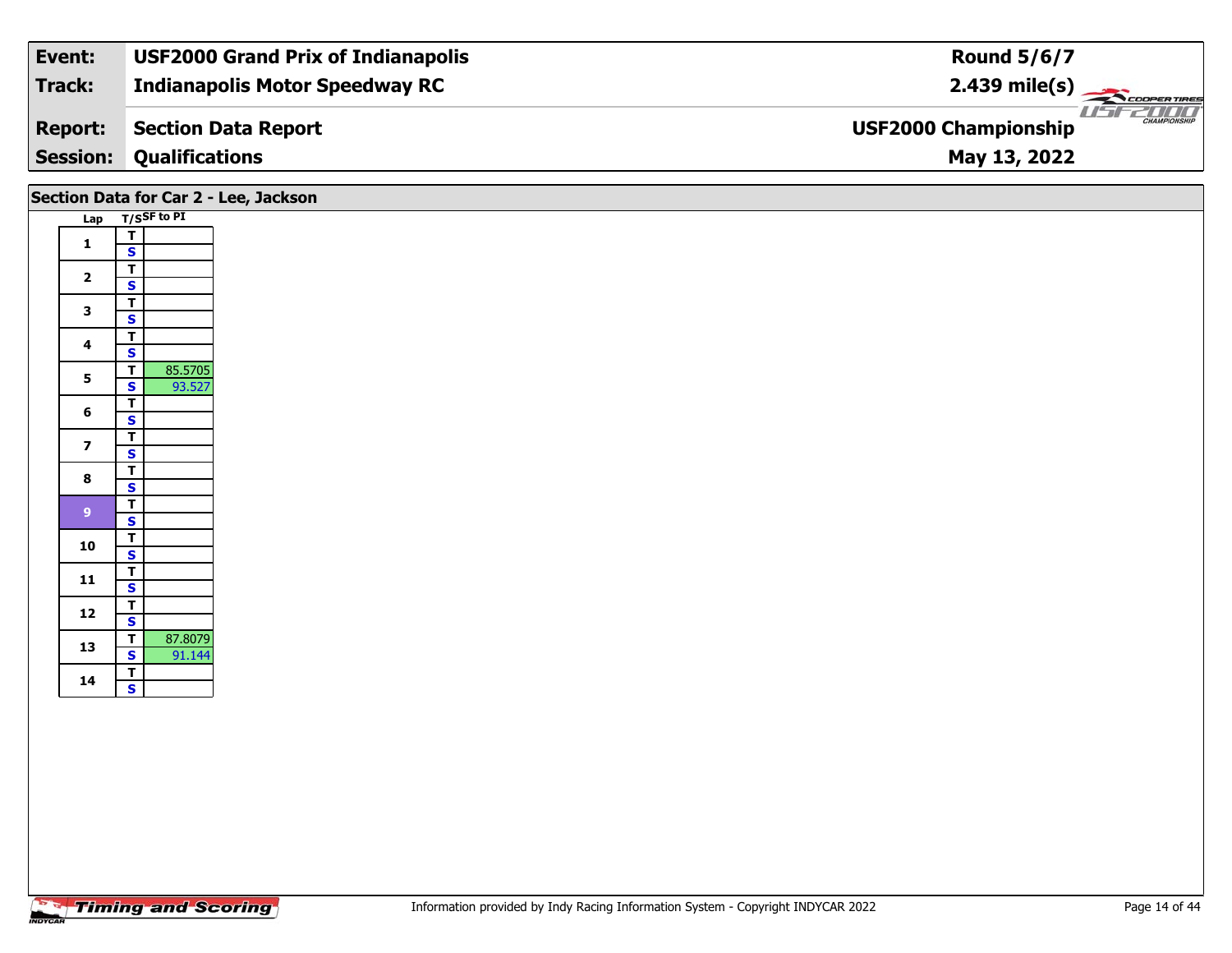# **Event: USF2000 Grand Prix of Indianapolis Round 5/6/7Track:Indianapolis Motor Speedway RC 2.439 mile(s)** WSFZOOD, **USF2000 Championship Report: Section Data Report Qualifications Session:May 13, 2022 Section Data for Car 22 - Rowe, Myles Lap T/SI6 to I7 I7 to I8 I8 to I9 I9 to SF SF to I1 I1 to I2 I2 to I3A I3A to I3 I3 to I4 I4 to I5A I5A to I5 I5 to I6 Lap PI to PO PO to SF**

| Lap                     |   | $1/510 \omega 17$ | 17010  | 10 IU 15 | 12 W JI | <b>SF LO 11</b> | 11 W 12 | 14 W 13M | <b>TAM 19</b> | 13 W 14 | 17 W 13A | <b>LJA WIJ</b> | 15 to 10 | ∟aµ      | <b>FIWFU</b> | ru war   |
|-------------------------|---|-------------------|--------|----------|---------|-----------------|---------|----------|---------------|---------|----------|----------------|----------|----------|--------------|----------|
| 1                       |   | 5.9671            | 7.9383 | 9.0623   | 4.8040  | 6.7222          | 10.5045 | 4.1380   | 10.9092       | 17.4600 | 7.8741   | 5.3769         | 7.9548   | 98.7114  | 256.6889     | 124.7961 |
|                         | S | 117.805           | 69.141 | 94.497   | 123.193 | 136.116         | 86.651  | 94.413   | 76.624        | 70.369  | 75.766   | 86.481         | 92.826   | 88.950   | 5.534        | 64.592   |
| $\overline{2}$          |   | 5.8672            | 7.6682 | 8.8289   | 4.7817  | 6.6956          | 10.0970 | 4.0286   | 8.7018        | 9.7901  | 6.6976   | 5.3429         | 7.8709   | 86.3705  |              |          |
|                         | s | 119.811           | 71.577 | 96.996   | 123.767 | 136.657         | 90.148  | 96.977   | 96.062        | 125.498 | 89.075   | 87.031         | 93.815   | 101.660  |              |          |
| 3                       |   | 5.8507            | 7.6968 | 8.8269   | 4.7855  | 6.6934          | 10.0615 | 4.0589   | 8.6774        | 9.7640  | 6.6339   | 5.2893         | 8.0524   | 86.3907  |              |          |
|                         | S | 120.149           | 71.311 | 97.017   | 123.669 | 136.702         | 90.466  | 96.253   | 96.332        | 125.833 | 89.931   | 87.913         | 91.700   | 101.636  |              |          |
| 4                       |   | 5.8619            | 7.6112 | 8.8446   | 4.7835  | 6.6857          | 10.0303 | 4.0389   | 8.7338        | 9.8089  | 6.7067   | 5.2930         | 7.9762   | 86.3747  |              |          |
|                         | S | 119.919           | 72.113 | 96.823   | 123.721 | 136.859         | 90.748  | 96.730   | 95.710        | 125.257 | 88.954   | 87.852         | 92.577   | 101.655  |              |          |
| 5                       |   | 8.9369            | 7.5736 | 8.8841   | 4.7913  | 6.6957          | 10.0119 | 4.3064   | 9.3666        | 9.9164  | 7.3174   | 5.5933         | 8.1668   | 370.1928 | 176.6119     | 87.4176  |
|                         | S | 78.658            | 72.471 | 96.393   | 123.519 | 136.655         | 90.915  | 90.721   | 89.244        | 123.899 | 81.530   | 83.135         | 90.416   | 23.718   | 8.043        | 92.210   |
| 6                       |   | 5.9385            | 7.7533 | 8.9627   | 4.7820  | 6.7251          | 10.3392 | 4.0796   | 8.8116        | 9.8063  | 7.0022   | 5.3826         | 7.9879   | 87.5710  |              |          |
|                         | S | 118.372           | 70.791 | 95.548   | 123.760 | 136.057         | 88.037  | 95.765   | 94.865        | 125.291 | 85.200   | 86.389         | 92.441   | 100.266  |              |          |
| $\overline{\mathbf{z}}$ | т | 5.8636            | 7.5867 | 8.8843   | 4.7620  | 6.6717          | 10.0002 | 4.0567   | 8.6140        | 9.7659  | 6.6536   | 5.3130         | 7.7952   | 85.9669  |              |          |
|                         | s | 119.884           | 72.346 | 96.391   | 124.279 | 137.146         | 91.021  | 96.305   | 97.041        | 125.809 | 89.664   | 87.521         | 94.726   | 102.137  |              |          |
| 8                       |   | 5.8420            | 7.5539 | 8.8953   | 4.7641  | 6.6651          | 9.9367  | 4.0349   | 8.6908        | 9.8042  | 6.5892   | 5.2646         | 7.8892   | 85.9300  |              |          |
|                         | s | 120.328           | 72.660 | 96.271   | 124.225 | 137.282         | 91.603  | 96.826   | 96.183        | 125.317 | 90.541   | 88.326         | 93.597   | 102.181  |              |          |
| 9                       |   | 5.8338            | 7.5127 | 8.8844   | 4.7629  | 6.6436          | 9.9167  | 4.0521   | 8.7347        | 9.8290  | 6.5947   | 5.3512         | 7.8225   | 85.9383  |              |          |
|                         | S | 120.497           | 73.058 | 96.390   | 124.256 | 137.727         | 91.787  | 96.415   | 95.700        | 125.001 | 90.465   | 86.896         | 94.396   | 102.171  |              |          |
| 10                      |   | 5.8230            | 7.5144 | 8.9868   | 4.7732  | 6.6291          | 9.8863  | 4.0734   | 8.6852        | 9.7249  | 6.5862   | 5.2998         | 7.8351   | 85.8174  |              |          |
|                         | S | 120.720           | 73.042 | 95.291   | 123.988 | 138.028         | 92.070  | 95.910   | 96.245        | 126.339 | 90.582   | 87.739         | 94.244   | 102.315  |              |          |
| 11                      |   | 8.4052            | 9.5019 | 9.0633   | 4.7629  | 6.6367          | 10.5315 | 4.0720   | 9.0101        | 10.0864 | 6.7708   | 5.3514         | 7.8936   | 92.0858  |              |          |
|                         | S | 83.633            | 57.764 | 94.487   | 124.256 | 137.870         | 86.429  | 95.943   | 92.775        | 121.811 | 88.112   | 86.893         | 93.545   | 95.350   |              |          |
| 12                      |   | 5.8293            | 7.6104 | 8.8535   | 4.7697  | 6.6400          | 10.0064 | 4.1045   | 8.6982        | 9.7889  | 6.5752   | 5.3197         | 7.8498   | 86.0456  |              |          |
|                         | s | 120.590           | 72.120 | 96.726   | 124.079 | 137.801         | 90.965  | 95.184   | 96.101        | 125.513 | 90.733   | 87.411         | 94.067   | 102.044  |              |          |
| 13                      |   | 5.8313            | 7.5450 | 8.9513   | 4.7778  | 6.6550          | 9.9352  | 4.0659   | 8.7367        | 9.8038  | 6.6431   | 5.2533         | 7.8639   | 86.0623  |              |          |
|                         | S | 120.549           | 72.745 | 95.669   | 123.868 | 137.491         | 91.616  | 96.087   | 95.678        | 125.322 | 89.806   | 88.516         | 93.899   | 102.024  |              |          |
| 14                      |   | 6.1200            |        |          |         |                 |         |          |               |         |          |                |          |          |              |          |
|                         | S | 114.862           |        |          |         |                 |         |          |               |         |          |                |          |          |              |          |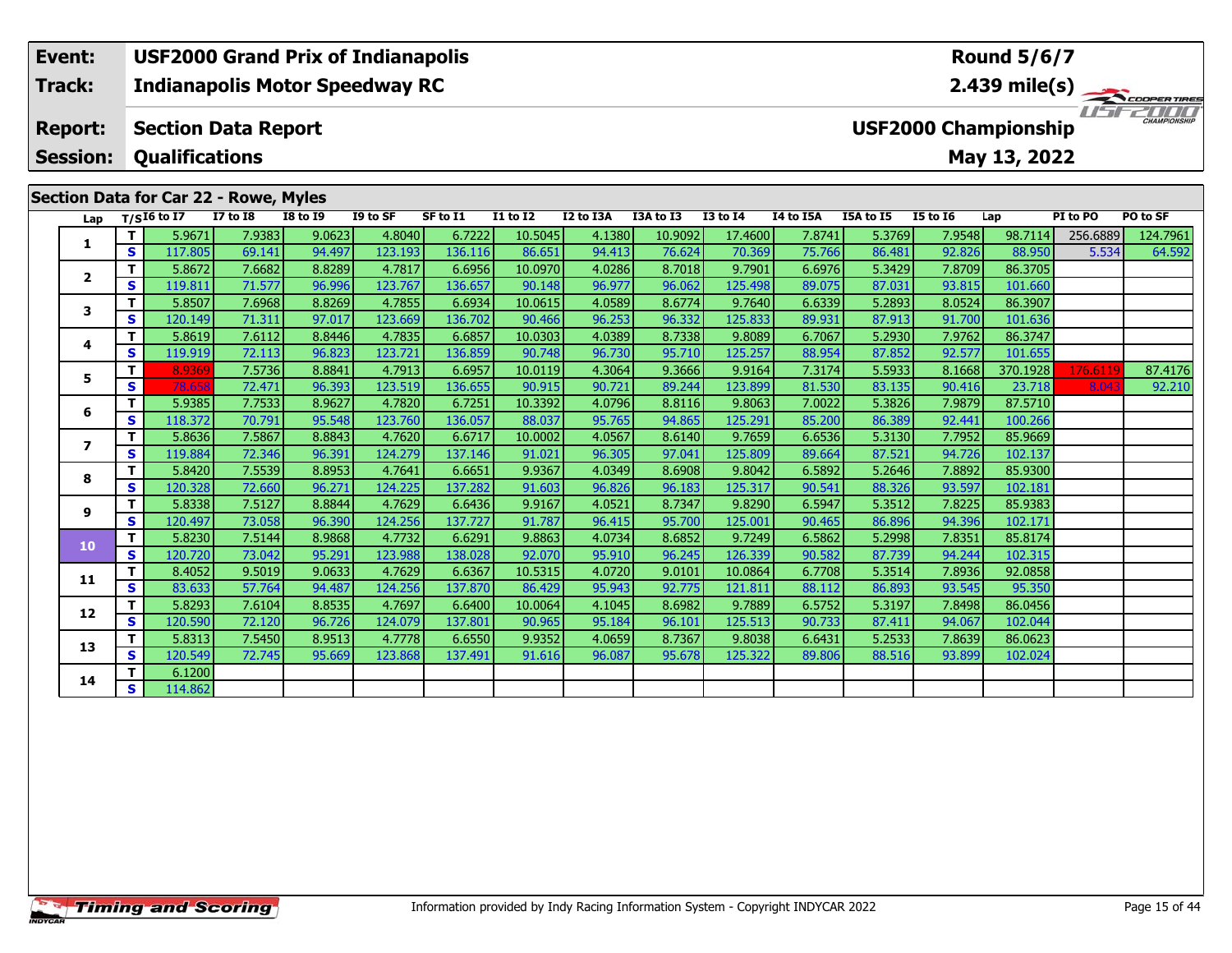| Event:          | <b>USF2000 Grand Prix of Indianapolis</b> | <b>Round 5/6/7</b>                                 |
|-----------------|-------------------------------------------|----------------------------------------------------|
| Track:          | <b>Indianapolis Motor Speedway RC</b>     | $2.439 \text{ mile(s)}$                            |
| <b>Report:</b>  | <b>Section Data Report</b>                | <b>CHAMPIONSHIP</b><br><b>USF2000 Championship</b> |
| <b>Session:</b> | <b>Qualifications</b>                     | May 13, 2022                                       |
|                 |                                           |                                                    |

|                         |                                                                | Section Data for Car 22 - Rowe, Myles |
|-------------------------|----------------------------------------------------------------|---------------------------------------|
|                         | Lap T/SSF to PI                                                |                                       |
| $\mathbf{1}$            | $\mathbf T$<br>$\mathbf{s}$                                    |                                       |
| $\overline{\mathbf{2}}$ | $\overline{\mathsf{T}}$<br>$\overline{\mathbf{s}}$             |                                       |
| $\mathbf{3}$            | $\overline{\mathsf{r}}$                                        |                                       |
|                         | $\overline{\mathbf{s}}$<br>$\overline{\mathsf{T}}$             |                                       |
| 4                       | $\mathsf{s}$<br>106.4868<br>$\overline{t}$                     |                                       |
| $5\phantom{a}$          | $\overline{\mathbf{s}}$<br>75.157                              |                                       |
| $6\phantom{1}$          | $\overline{1}$<br>$\mathbf{s}$                                 |                                       |
| $\overline{\mathbf{z}}$ | $\overline{\mathsf{T}}$<br>$\mathbf{s}$                        |                                       |
| $\bf{8}$                | $\overline{\mathbf{r}}$                                        |                                       |
|                         | $\overline{\mathbf{s}}$<br>$\overline{\mathsf{r}}$             |                                       |
| 9                       | $\mathbf{s}$                                                   |                                       |
| $\bf{10}$               | $rac{1}{s}$                                                    |                                       |
| $11$                    | $rac{1}{s}$                                                    |                                       |
| 12                      | $rac{1}{s}$                                                    |                                       |
| 13                      | 82.5430<br>$\overline{1}$<br>$\overline{\mathbf{s}}$<br>96.958 |                                       |
| 14                      | $rac{1}{s}$                                                    |                                       |
|                         |                                                                |                                       |
|                         |                                                                |                                       |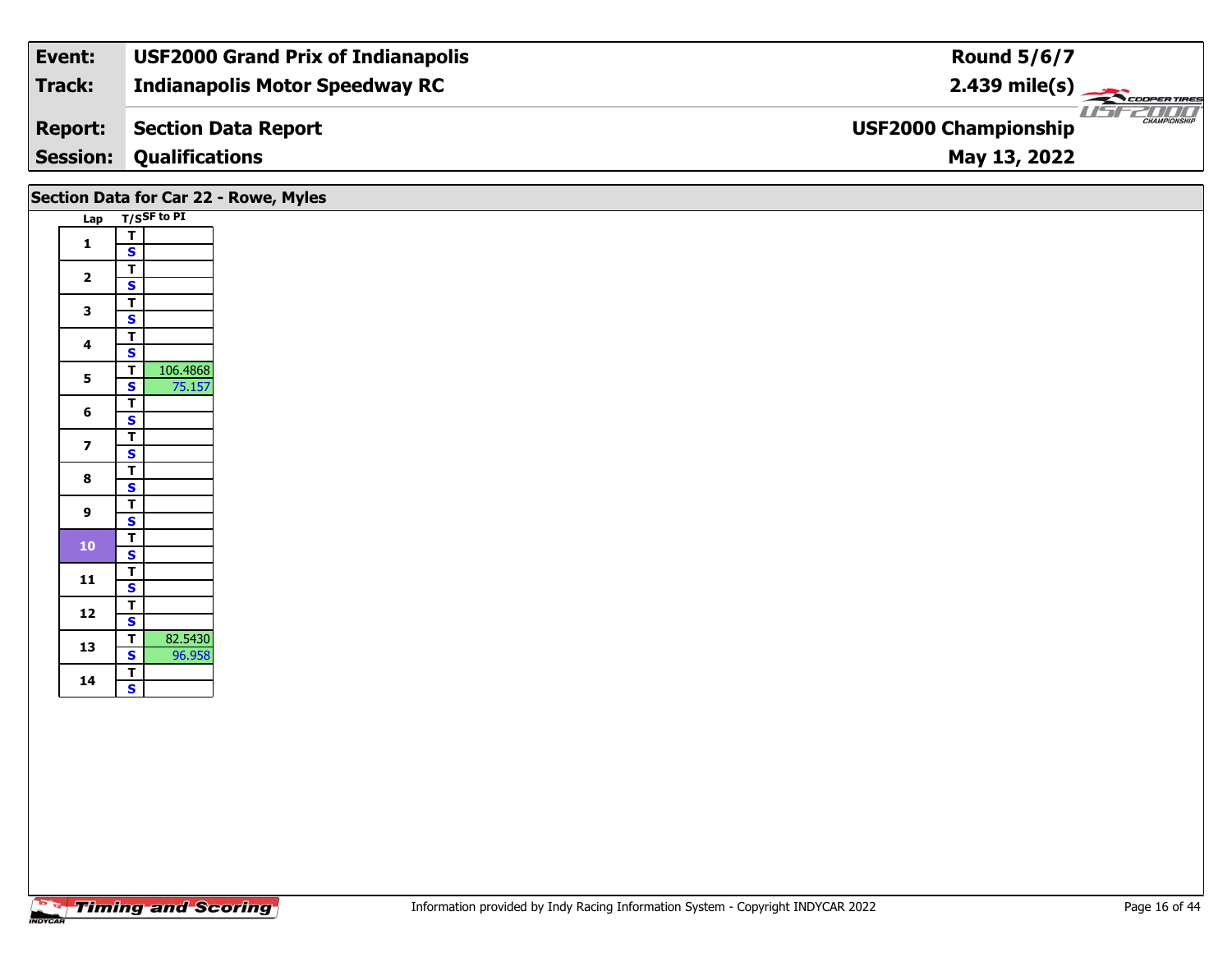#### **Event: USF2000 Grand Prix of Indianapolis Round 5/6/7Indianapolis Motor Speedway RC 2.439 mile(s) Track:** ER TIRES  $T = -T$ **Report: Section Data Report USF2000 Championship Qualifications Session:May 13, 2022 Section Data for Car 23 - Denmark, Jace**

|                         | Secuon Data for Car 25 - Denmark, Jace |                            |                 |                 |          |          |          |           |           |                 |           |           |                 |          |          |          |
|-------------------------|----------------------------------------|----------------------------|-----------------|-----------------|----------|----------|----------|-----------|-----------|-----------------|-----------|-----------|-----------------|----------|----------|----------|
| Lap                     |                                        | $T/SI6$ to $\overline{I7}$ | <b>I7 to I8</b> | <b>I8 to I9</b> | I9 to SF | SF to I1 | I1 to I2 | I2 to I3A | I3A to I3 | <b>I3 to I4</b> | I4 to I5A | I5A to I5 | <b>I5 to I6</b> | Lap      | PI to PO | PO to SF |
|                         | T.                                     | 6.0897                     | 8.1097          | 9.0194          | 4.7862   | 6.6710   | 10.4118  | 4.0869    | 9.2027    | 10.3955         | 12.3822   | 9.5386    | 8.1047          | 98.7984  | 259.7230 | 111.3302 |
| 1                       | S                                      | 115.433                    | 67.680          | 94.947          | 123.651  | 137.161  | 87.423   | 95.594    | 90.833    | 118.189         | 48.181    | 48.749    | 91.109          | 88.872   | 5.470    | 72.404   |
| $\overline{2}$          | T.                                     | 5.9708                     | 7.7629          | 8.9508          | 4.7877   | 6.6980   | 9.9984   | 4.0198    | 8.6745    | 9.7826          | 6.6950    | 5.3648    | 7.9822          | 86.6875  |          |          |
|                         | S                                      | 117.732                    | 70.703          | 95.675          | 123.612  | 136.608  | 91.037   | 97.189    | 96.364    | 125.594         | 89.110    | 86.676    | 92.507          | 101.288  |          |          |
| 3                       | T                                      | 5.9161                     | 7.5168          | 8.9349          | 4.7799   | 6.6603   | 9.8421   | 4.0917    | 8.6446    | 9.7250          | 6.6108    | 5.3030    | 7.8889          | 85.9141  |          |          |
|                         | S                                      | 118.821                    | 73.018          | 95.845          | 123.814  | 137.381  | 92.483   | 95.482    | 96.697    | 126.338         | 90.245    | 87.686    | 93.601          | 102.200  |          |          |
| 4                       | т                                      | 5.8314                     | 7.5361          | 9.0400          | 4.7918   | 6.6556   | 9.8359   | 4.0470    | 8.6734    | 9.7474          | 6.6340    | 5.2214    | 7.9335          | 85.9475  |          |          |
|                         | S                                      | 120.546                    | 72.831          | 94.730          | 123.506  | 137.478  | 92.541   | 96.536    | 96.376    | 126.048         | 89.929    | 89.057    | 93.075          | 102.160  |          |          |
| 5.                      | т                                      | 5.8649                     |                 |                 |          |          |          | 4.4930    | 9.7618    | 10.1857         | 7.3290    | 6.6501    | 8.2809          | 387.8139 | 301.3472 | 90.4223  |
|                         | S                                      | 119.858                    |                 |                 |          |          |          | 86.953    | 85.631    | 120.624         | 81.401    | 69.924    | 89.170          | 22.641   | 4.714    | 89.146   |
| 6                       | т                                      | 6.0173                     | 7.7315          | 9.0020          | 4.7652   | 6.7097   | 10.2285  | 4.0740    | 8.7135    | 9.7596          | 6.8217    | 5.2580    | 7.8342          | 86.9152  |          |          |
|                         | $\mathbf{s}$                           | 116.822                    | 70.991          | 95.130          | 124.196  | 136.370  | 88.989   | 95.896    | 95.933    | 125.890         | 87.455    | 88.437    | 94.255          | 101.023  |          |          |
| $\overline{\mathbf{z}}$ | т                                      | 5.8409                     | 7.4913          | 8.9284          | 4.7533   | 6.6456   | 9.9594   | 4.0262    | 8.7059    | 9.7836          | 6.5767    | 5.3069    | 7.7992          | 85.8174  |          |          |
|                         | $\mathbf{s}$                           | 120.350                    | 73.267          | 95.915          | 124.507  | 137.685  | 91.394   | 97.035    | 96.016    | 125.581         | 90.713    | 87.622    | 94.678          | 102.315  |          |          |
| 8                       | T.                                     | 5.8337                     | 7.5404          | 8.9640          | 4.7560   | 6.6274   | 9.8115   | 4.0060    | 8.5929    | 9.7418          | 6.6283    | 5.2150    | 7.8330          | 85.5500  |          |          |
|                         | $\mathbf{s}$                           | 120.499                    | 72.790          | 95.534          | 124.436  | 138.063  | 92.771   | 97.524    | 97.279    | 126.120         | 90.007    | 89.166    | 94.269          | 102.635  |          |          |
| 9                       | T.                                     | 5.8497                     | 7.4968          | 8.8883          | 4.7504   | 6.6280   | 9.9593   | 4.0463    | 8.6856    | 9.7549          | 6.6151    | 5.3081    | 7.9667          | 85.9492  |          |          |
|                         | $\mathbf{s}$                           | 120.169                    | 73.213          | 96.347          | 124.583  | 138.051  | 91.395   | 96.553    | 96.241    | 125.951         | 90.186    | 87.602    | 92.687          | 102.158  |          |          |
| 10                      | T.                                     | 5.9082                     | 7.5106          | 8.9592          | 4.7545   | 6.6177   | 9.8373   | 4.0099    | 8.7617    | 9.7910          | 6.5551    | 5.2213    | 7.9904          | 85.9169  |          |          |
|                         | $\overline{\mathbf{s}}$                | 118.979                    | 73.079          | 95.585          | 124.475  | 138.266  | 92.528   | 97.429    | 95.405    | 125.486         | 91.012    | 89.058    | 92.412          | 102.196  |          |          |
| 11                      | T.                                     | 5.8595                     | 7.4793          | 9.0324          | 4.7545   | 6.5842   | 9.9320   | 4.0246    | 8.9719    | 9.8431          | 6.5884    | 5.2700    | 7.9187          | 86.2586  |          |          |
|                         | S                                      | 119.968                    | 73.384          | 94.810          | 124.475  | 138.969  | 91.646   | 97.073    | 93.170    | 124.822         | 90.552    | 88.235    | 93.249          | 101.792  |          |          |
| 12                      | T.                                     | 5.9446                     | 7.5206          | 9.4306          | 4.8211   | 6.6843   | 9.9729   | 4.0682    | 8.7809    | 9.8102          | 6.5647    | 5.2841    | 7.8992          | 86.7814  |          |          |
|                         | S                                      | 118.251                    | 72.981          | 90.807          | 122.756  | 136.888  | 91.270   | 96.033    | 95.196    | 125.241         | 90.879    | 88.000    | 93.479          | 101.178  |          |          |
| 13                      | T.                                     | 5.8852                     | 7.5534          | 8.9692          | 4.7740   | 6.6559   |          |           | 9.4109    | 9.8508          | 7.0909    | 5.3239    | 8.0449          | 96.4054  |          |          |
|                         | S                                      | 119.444                    | 72.664          | 95.478          | 123.967  | 137.472  |          |           | 88.824    | 124.725         | 84.135    | 87.342    | 91.786          | 91.078   |          |          |
| 14                      | т                                      | 5.9830                     |                 |                 |          |          |          |           |           |                 |           |           |                 |          |          |          |
|                         | S                                      | 117.492                    |                 |                 |          |          |          |           |           |                 |           |           |                 |          |          |          |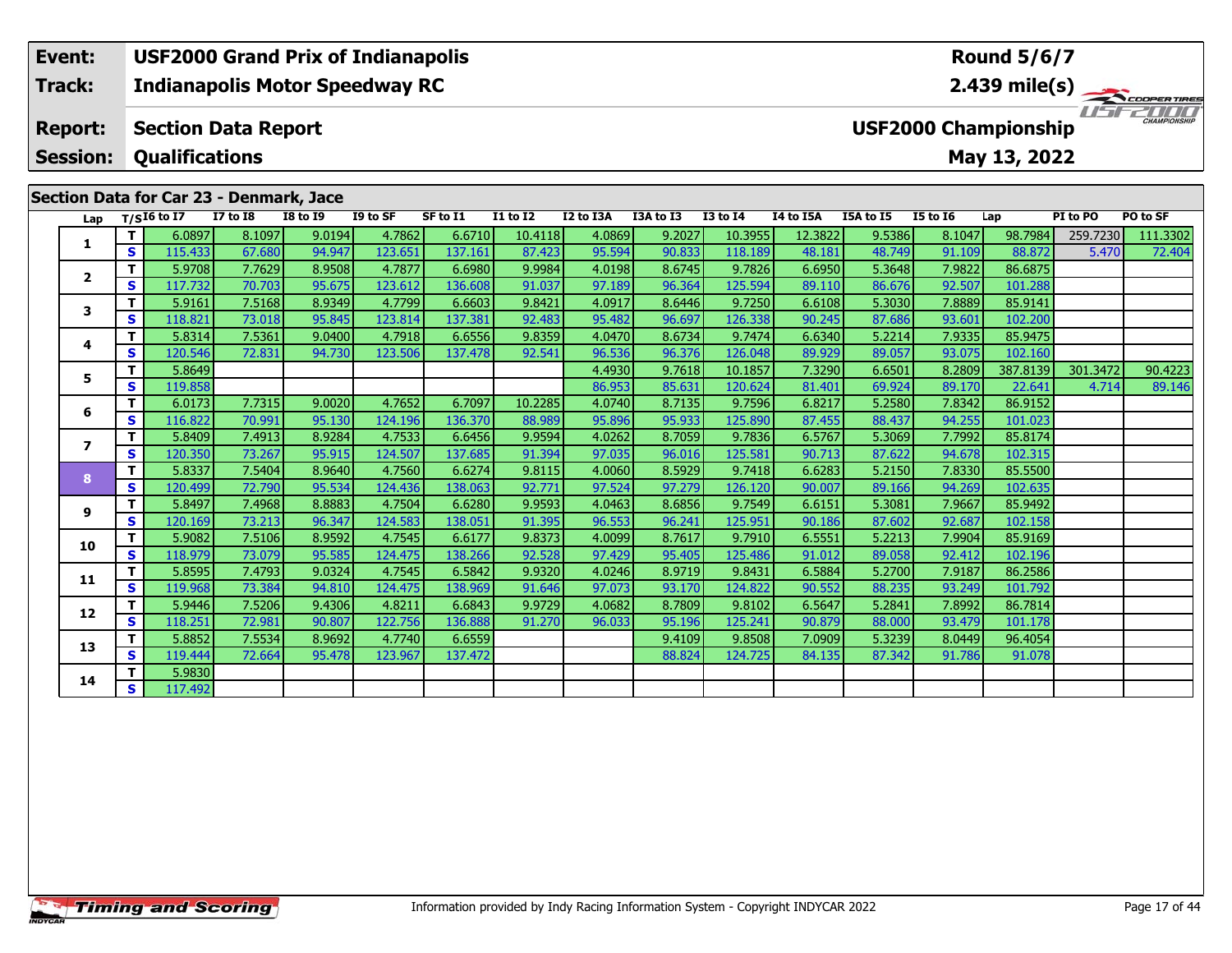| Track:<br><b>Indianapolis Motor Speedway RC</b><br>$2.439 \text{ mile(s)}$ |                     |
|----------------------------------------------------------------------------|---------------------|
|                                                                            |                     |
| <b>USF2000 Championship</b><br>Section Data Report<br><b>Report:</b>       | <b>CHAMPIONSHIP</b> |
| <b>Session:</b><br><b>Qualifications</b><br>May 13, 2022                   |                     |

|                         | Section Data for Car 23 - Denmark, Jace                                 |  |
|-------------------------|-------------------------------------------------------------------------|--|
|                         | Lap T/SSF to PI                                                         |  |
| $\mathbf{1}$            | $\frac{1}{s}$                                                           |  |
| $\overline{\mathbf{2}}$ | $\overline{\mathsf{r}}$<br>$\mathbf{s}$                                 |  |
| $\mathbf{3}$            | $\overline{\mathsf{T}}$<br>$\mathbf{s}$                                 |  |
| 4                       | $\overline{\mathsf{r}}$<br>82.3086<br>97.234<br>$\overline{\mathbf{s}}$ |  |
| $\mathbf{5}$            | $\overline{1}$<br>$\overline{\mathbf{s}}$                               |  |
| $6\phantom{1}6$         | $rac{1}{s}$                                                             |  |
| $\overline{\mathbf{z}}$ | $\overline{\mathbf{T}}$<br>$\mathbf{s}$                                 |  |
| $\bf{8}$                | $\overline{\mathbf{T}}$<br>$\overline{\mathbf{s}}$                      |  |
| $\boldsymbol{9}$        | $\overline{\mathsf{r}}$<br>$\mathbf{s}$                                 |  |
| 10                      | $rac{1}{s}$                                                             |  |
| 11                      | $\overline{\mathbf{T}}$<br>$\mathsf{s}$                                 |  |
| 12                      | $\overline{\mathsf{T}}$<br>$\overline{\mathbf{s}}$                      |  |
| 13                      | $\overline{1}$<br>95.6833<br>$\mathbf{s}$<br>83.642                     |  |
| 14                      | $rac{1}{s}$                                                             |  |
|                         |                                                                         |  |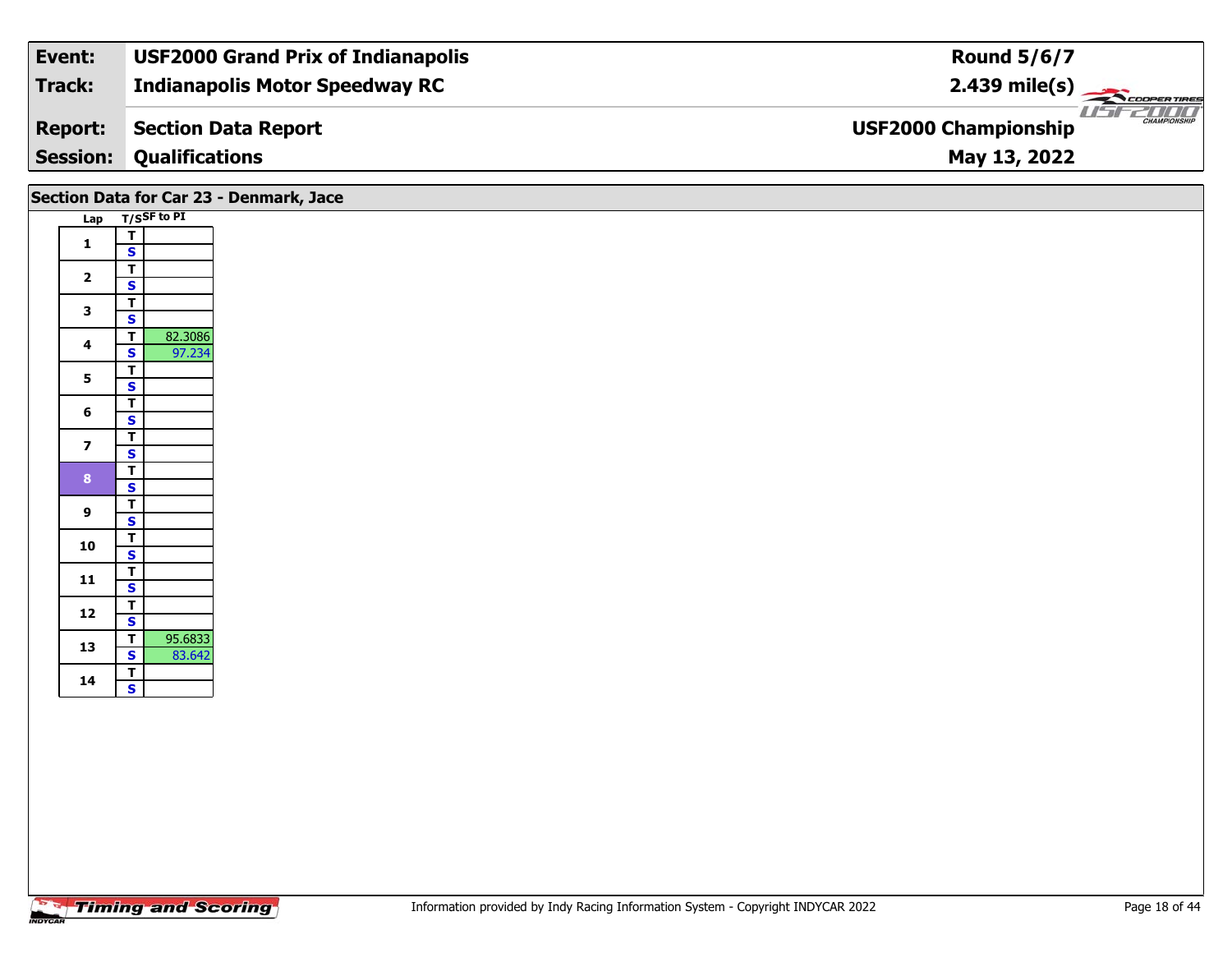#### **Event: USF2000 Grand Prix of Indianapolis Round 5/6/7Indianapolis Motor Speedway RC 2.439 mile(s) Track:** COOPERTIRES USFZUUD **Section Data Report Report: USF2000 Championship Qualifications Session:May 13, 2022 Section Data for Car 3 - Jones, Jagger (R)**

| Lap                      |    | $T/SI6$ to I7 | <b>I7 to I8</b> | --<br><b>I8 to I9</b> | I9 to SF | SF to I1 | <b>I1 to I2</b> | I2 to I3A | I3A to I3 | <b>I3 to I4</b> | I4 to I5A | I5A to I5 | <b>I5 to 16</b> | Lap      | PI to PO | PO to SF |
|--------------------------|----|---------------|-----------------|-----------------------|----------|----------|-----------------|-----------|-----------|-----------------|-----------|-----------|-----------------|----------|----------|----------|
|                          | т  | 5.9739        | 7.8786          | 8.9783                | 4.8098   | 6.7411   | 10.3212         | 4.1261    | 8.8533    | 9.7950          | 6.6217    | 5.4163    | 7.8598          | 87.3751  | 253.3001 | 87.8313  |
| 1                        | S  | 117.671       | 69.665          | 95.381                | 123.044  | 135.735  | 88.190          | 94.685    | 94.418    | 125.435         | 90.096    | 85.852    | 93.948          | 100.491  | 5.608    | 91.776   |
| $\overline{\mathbf{z}}$  | т  | 5.8497        | 7.6806          | 9.0145                | 4.7889   | 6.6926   | 9.8890          | 4.1119    | 8.7146    | 9.7418          | 6.5522    | 5.3345    | 7.8296          | 86.1999  |          |          |
|                          | S  | 120.169       | 71.461          | 94.998                | 123.581  | 136.718  | 92.044          | 95.012    | 95.921    | 126.120         | 91.052    | 87.168    | 94.310          | 101.861  |          |          |
| 3                        | T. | 5.8440        | 7.6277          | 8.8874                | 4.7710   | 6.6651   | 9.8715          | 4.0682    | 8.7213    | 9.7460          | 6.6157    | 5.3967    | 7.8954          | 86.1100  |          |          |
|                          | S  | 120.287       | 71.957          | 96.357                | 124.045  | 137.282  | 92.208          | 96.033    | 95.847    | 126.066         | 90.178    | 86.164    | 93.524          | 101.967  |          |          |
| 4                        | т  | 5.8246        | 7.5974          | 8.9553                | 4.7834   | 6.6722   | 10.0991         | 4.0937    | 8.7406    | 9.7405          | 6.5461    | 5.5527    | 7.8580          | 86.4636  |          |          |
|                          | S  | 120.687       | 72.244          | 95.626                | 123.723  | 137.136  | 90.130          | 95.435    | 95.635    | 126.137         | 91.137    | 83.743    | 93.969          | 101.550  |          |          |
| 5                        | T. | 5.8266        | 7.5487          | 9.0344                | 4.7838   | 6.6643   | 9.8674          | 4.0684    | 8.7210    | 9.7704          | 6.5360    | 5.4487    | 8.3661          | 86.6358  |          |          |
|                          | S  | 120.646       | 72.710          | 94.789                | 123.713  | 137.299  | 92.246          | 96.028    | 95.850    | 125.751         | 91.278    | 85.341    | 88.262          | 101.348  |          |          |
| 6                        | T. | 7.1369        | 7.6904          | 9.2025                | 5.4547   | 8.3842   | 12.3976         | 4.4298    | 9.7663    | 11.6889         | 7.4383    | 5.7167    | 7.9206          | 388.0377 | 195.7444 | 91.1084  |
|                          | S. | 98.49         | 71.370          | 93.058                | 108.49   | 109.134  | 73.420          | 88.194    | 85.591    | 105.111         | 80.205    | 81.341    | 93.226          | 22.628   | 7.25     | 88.475   |
| $\overline{\phantom{a}}$ | T. | 5.9277        | 7.7538          | 9.0017                | 5.4471   | 8.5513   | 10.4605         | 4.0508    | 8.7075    | 9.7906          | 6.6045    | 5.5810    | 7.7934          | 89.6699  |          |          |
|                          | S  | 118.588       | 70.786          | 95.134                | 108.648  | 107.001  | 87.016          | 96.446    | 95.999    | 125.491         | 90.331    | 83.318    | 94.748          | 97.919   |          |          |
| 8                        | T. | 5.7937        | 7.6199          | 8.8481                | 4.7384   | 6.6416   | 9.8268          | 3.9956    | 8.5912    | 9.7610          | 6.5071    | 5.3819    | 7.7426          | 85.4479  |          |          |
|                          | S  | 121.331       | 72.030          | 96.785                | 124.898  | 137.768  | 92.627          | 97.778    | 97.298    | 125.872         | 91.683    | 86.401    | 95.370          | 102.757  |          |          |
| $\overline{9}$           | T. | 5.7851        | 7.4967          | 8.9415                | 4.7567   | 6.6330   | 9.7999          | 4.0093    | 8.5748    | 9.7649          | 6.5117    | 5.3437    | 7.8081          | 85.4254  |          |          |
|                          | S  | 121.511       | 73.214          | 95.774                | 124.418  | 137.947  | 92.881          | 97.444    | 97.484    | 125.822         | 91.618    | 87.018    | 94.570          | 102.784  |          |          |
| 10                       | T. | 5.8081        | 7.4875          | 8.9489                | 4.7590   | 6.6334   | 9.7849          | 4.0086    | 8.6347    | 9.7559          | 6.4910    | 5.3502    | 7.8303          | 85.4925  |          |          |
|                          | S. | 121.030       | 73.304          | 95.695                | 124.358  | 137.938  | 93.024          | 97.461    | 96.808    | 125.938         | 91.910    | 86.913    | 94.302          | 102.704  |          |          |
| 11                       | T. | 5.8125        | 7.5373          | 8.9270                | 4.7548   | 6.6453   | 10.6646         | 4.5349    | 9.8082    | 10.7234         | 7.6991    | 5.6002    | 7.8194          | 90.5267  |          |          |
|                          | S  | 120.938       | 72.820          | 95.930                | 124.468  | 137.691  | 85.350          | 86.150    | 85.226    | 114.575         | 77.488    | 83.033    | 94.433          | 96.992   |          |          |
| 12                       | T. | 5.8429        | 7.4951          | 8.9473                | 4.7639   | 6.6547   | 9.8001          | 4.0129    | 8.6710    | 9.7791          | 6.5281    | 5.3597    | 7.9066          | 85.7614  |          |          |
|                          | S. | 120.309       | 73.230          | 95.712                | 124.230  | 137.497  | 92.879          | 97.356    | 96.403    | 125.639         | 91.388    | 86.759    | 93.391          | 102.382  |          |          |
| 13                       | T. | 5.8351        | 7.5205          | 8.8974                | 4.7636   | 6.6504   | 9.7961          | 4.0312    | 8.6054    | 9.7664          | 6.5166    | 5.3276    | 7.7753          | 85.4856  |          |          |
|                          | S  | 120.470       | 72.982          | 96.249                | 124.238  | 137.586  | 92.917          | 96.915    | 97.138    | 125.802         | 91.549    | 87.281    | 94.969          | 102.712  |          |          |
| 14                       | T. | 6.4864        |                 |                       |          |          |                 |           |           |                 |           |           |                 |          |          |          |
|                          | S  | 108.374       |                 |                       |          |          |                 |           |           |                 |           |           |                 |          |          |          |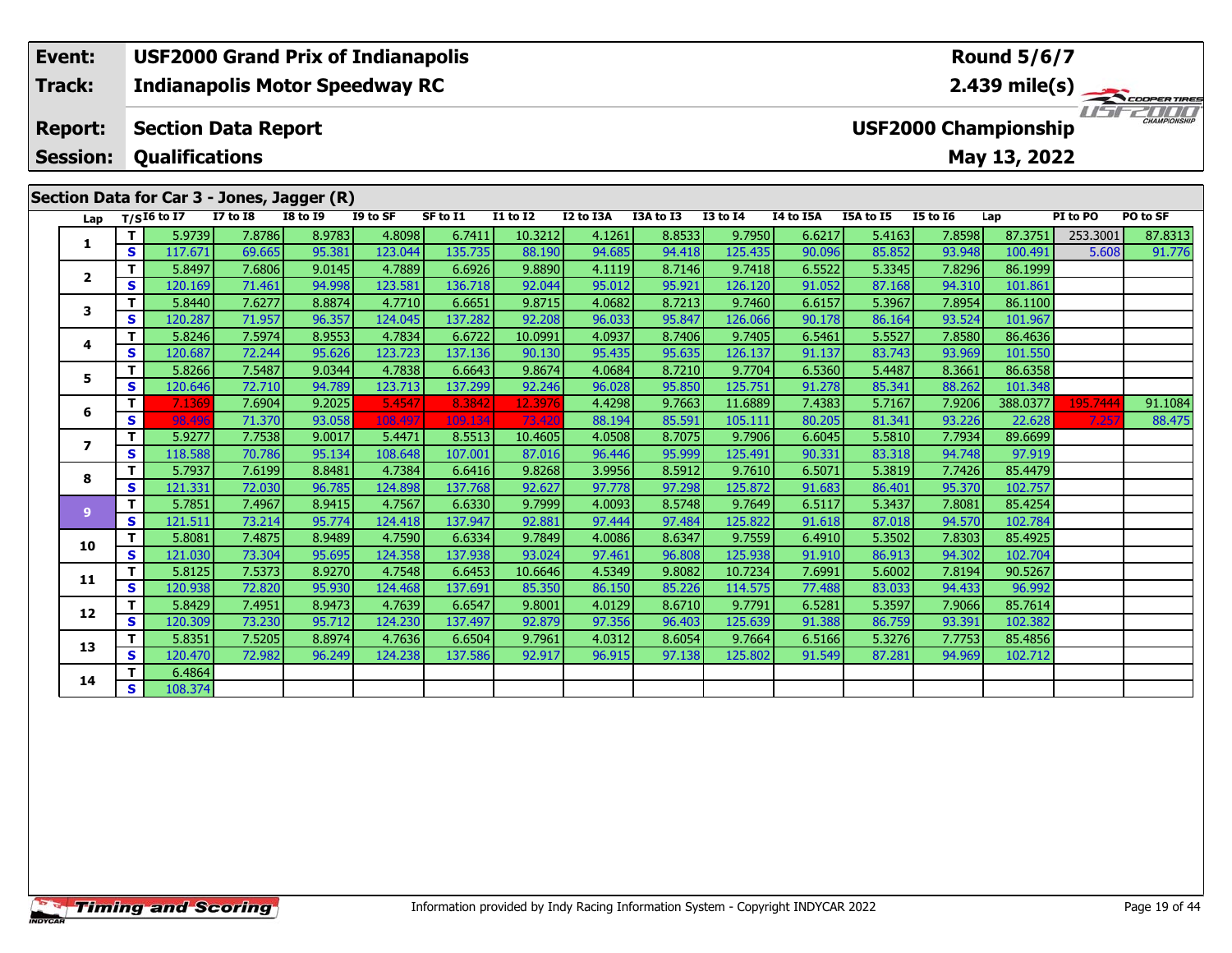| Track:<br><b>Indianapolis Motor Speedway RC</b>                      |                         |
|----------------------------------------------------------------------|-------------------------|
|                                                                      | $2.439 \text{ mile(s)}$ |
| <b>USF2000 Championship</b><br>Section Data Report<br><b>Report:</b> | <b>CHAMPIONSHIP</b>     |
| <b>Session:</b><br><b>Qualifications</b><br>May 13, 2022             |                         |

|                         |                                                                         | Section Data for Car 3 - Jones, Jagger (R) |
|-------------------------|-------------------------------------------------------------------------|--------------------------------------------|
|                         | Lap T/SSF to PI                                                         |                                            |
| $\mathbf{1}$            | $\overline{\mathbf{r}}$                                                 |                                            |
|                         | $\mathsf{s}$<br>$\overline{\mathsf{r}}$                                 |                                            |
| $\overline{\mathbf{2}}$ | $\overline{\mathbf{s}}$                                                 |                                            |
| $\mathbf{3}$            | $rac{1}{s}$                                                             |                                            |
|                         |                                                                         |                                            |
| $\overline{\mathbf{4}}$ | $\overline{\mathsf{r}}$<br>$\mathbf{s}$                                 |                                            |
|                         | $\overline{t}$                                                          |                                            |
| 5                       | $\overline{\mathbf{s}}$                                                 |                                            |
| 6                       | $\overline{\mathsf{T}}$<br>100.9942<br>79.244<br>$\mathbf{s}$           |                                            |
|                         | $\overline{\mathsf{T}}$                                                 |                                            |
| $\overline{\mathbf{z}}$ | $\mathbf{s}$                                                            |                                            |
| $\bf{8}$                | $\overline{\mathbf{r}}$                                                 |                                            |
|                         | $\overline{\mathbf{s}}$<br>$\overline{\mathsf{r}}$                      |                                            |
| 9 <sup>°</sup>          | $\mathsf{s}$                                                            |                                            |
| 10                      | $\frac{1}{s}$                                                           |                                            |
|                         |                                                                         |                                            |
| 11                      | $\frac{1}{s}$                                                           |                                            |
| $12$                    | $\mathbf{T}$                                                            |                                            |
|                         | $\overline{\mathbf{s}}$                                                 |                                            |
| 13                      | 92.1385<br>$\overline{\mathsf{T}}$<br>$\overline{\mathbf{s}}$<br>86.860 |                                            |
|                         | $rac{1}{s}$                                                             |                                            |
| 14                      |                                                                         |                                            |
|                         |                                                                         |                                            |
|                         |                                                                         |                                            |
|                         |                                                                         |                                            |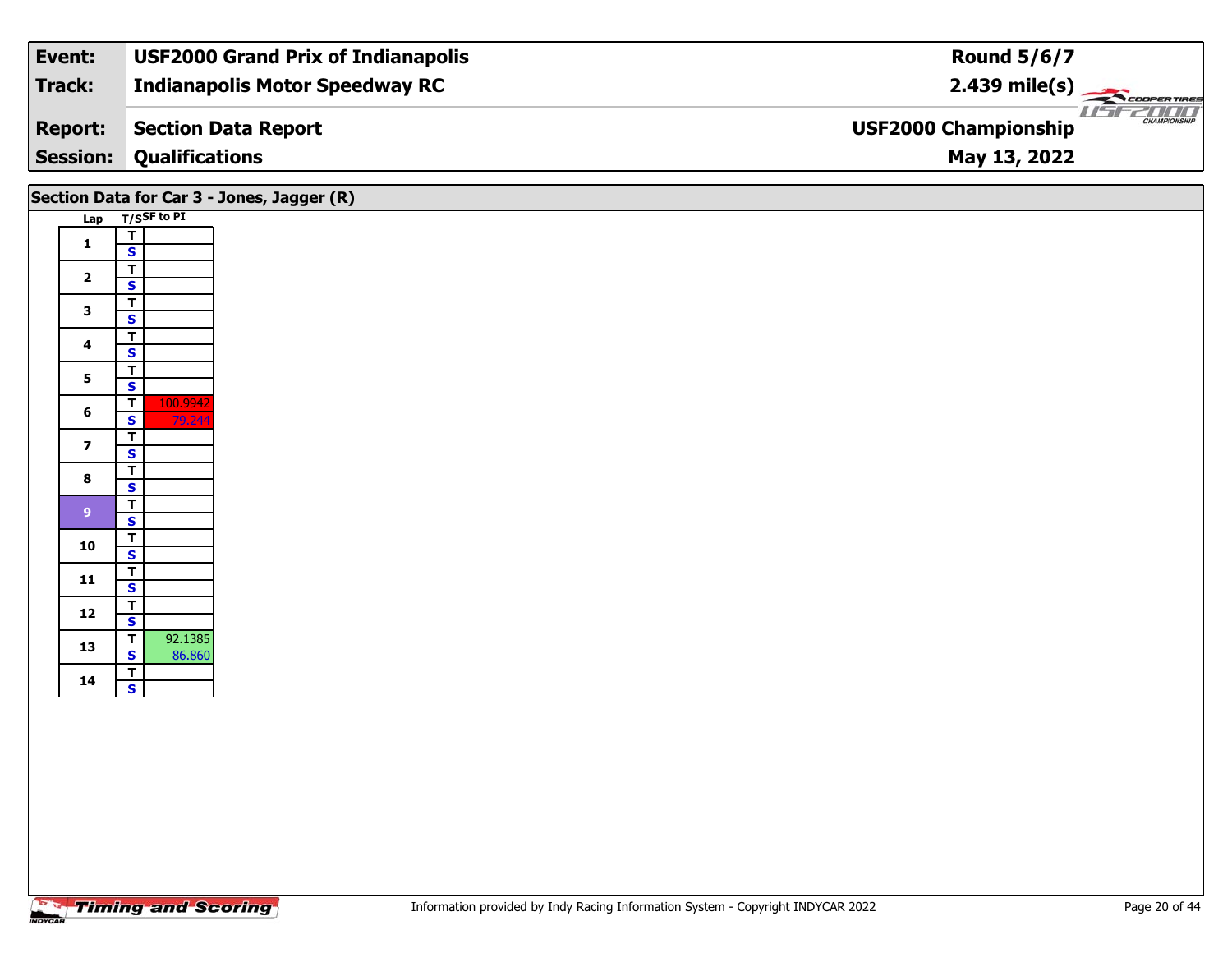# **Event: USF2000 Grand Prix of Indianapolis Round 5/6/7Track:Indianapolis Motor Speedway RC 2.439 mile(s)** I FEZICIO **Report: Section Data Report USF2000 Championship Session: Qualifications May 13, 2022 Section Data for Car 30 - Andersson, Viktor (R) Lap T/SI6 to I7 I7 to I8 I8 to I9 I9 to SF SF to I1 I1 to I2 I2 to I3A I3A to I3 I3 to I4 I4 to I5A I5A to I5 I5 to I6 Lap PI to PO PO to SF**  1 | T | 6.6343 | 8.3733 | 9.0796 | 4.7962 | 6.7064 | 10.9565 | 4.1256 | 9.8460 | 9.9622 | 6.8694 | 5.6891 | 8.0409 | 91.0795 |493.3066 | 99.8011<br>1 | S | 105.958 | 65.549 | 94.317 | 123.393 | 136.437 | 83.076 | 94.697 | 84. **1**2 | T 15.9453| 7.8111| 8.9511| 4.7685| 6.6656| 10.1081| 4.5701| 9.9166| 10.4794| 7.4757| 6.2262| 8.3124|418.6458| 240.5438| 91.1522<br>- S 118.237| 70.267| 95.671| 124.110| 137.272| 90.049| 85.486| 84.294| 117.243| 79.804| 74

**<sup>T</sup>** 5.9972 8.2243 9.0941 4.7173 6.6732 10.9639 4.1764 8.9224 9.7206 6.8120 5.6609 8.0085 88.9708 **<sup>S</sup>** 117.214 66.737 94.167 125.457 137.116 83.020 93.545 93.687 126.395 87.579 82.142 92.203 98.689

**<sup>T</sup>** 5.8392 7.6579 8.8663 4.7256 6.5731 9.9849 4.0280 8.7705 9.7367 6.6551 5.5341 7.9392 86.3106 **<sup>S</sup>** 120.385 71.673 96.586 125.237 139.204 91.160 96.992 95.309 126.186 89.644 84.025 93.008 101.730

**<sup>T</sup>** 5.8150 7.6606 8.8783 4.7532 6.5965 9.9293 3.9911 8.8152 9.8026 6.5890 5.4599 7.9170 86.2077 **<sup>S</sup>** 120.886 71.648 96.456 124.509 138.710 91.671 97.888 94.826 125.338 90.543 85.166 93.269 101.852

**<sup>T</sup>** 5.7998 7.6546 8.8823 4.7631 6.6317 10.0488 4.0160 8.8020 9.7879 6.5616 5.4857 8.0350 86.4685 **<sup>S</sup>** 121.203 71.704 96.412 124.251 137.974 90.581 97.281 94.968 125.526 90.922 84.766 91.899 101.544

**<sup>T</sup>** 5.8234 7.6796 8.8627 4.7654 6.6379 9.9492 4.0103 8.8107 9.7815 6.5884 5.4325 7.9415 86.2831 **<sup>S</sup>** 120.712 71.470 96.626 124.191 137.845 91.487 97.420 94.874 125.608 90.552 85.596 92.981 101.763

**<sup>T</sup>** 5.8091 7.6520 8.8533 4.7580 6.6300 10.0815 4.0580 8.8637 9.7804 6.6293 5.4849 7.9745 86.5747 **<sup>S</sup>** 121.009 71.728 96.728 124.384 138.009 90.287 96.274 94.307 125.622 89.993 84.778 92.596 101.420

**<sup>T</sup>** 5.8132 7.6972 8.9096 4.7470 6.5996 10.0322 4.0588 8.8098 9.7497 6.5969 5.4457 7.9687 86.4284 **<sup>S</sup>** 120.924 71.307 96.117 124.672 138.645 90.731 96.255 94.884 126.018 90.435 85.388 92.664 101.592

**<sup>T</sup>** 5.8053 7.6992 8.9031 4.7660 6.6538 10.0218 3.9887 8.8512 9.8274 6.5213 5.4580 7.9339 **<sup>S</sup>** 121.088 71.288 96.187 124.175 137.515 90.825 97.947 94.440 125.022 91.483 85.196 93.070

**2**

**3**

**4**

**5**

**6**

**7**

**8**

**9**

**10**

88.432

101.730

101.592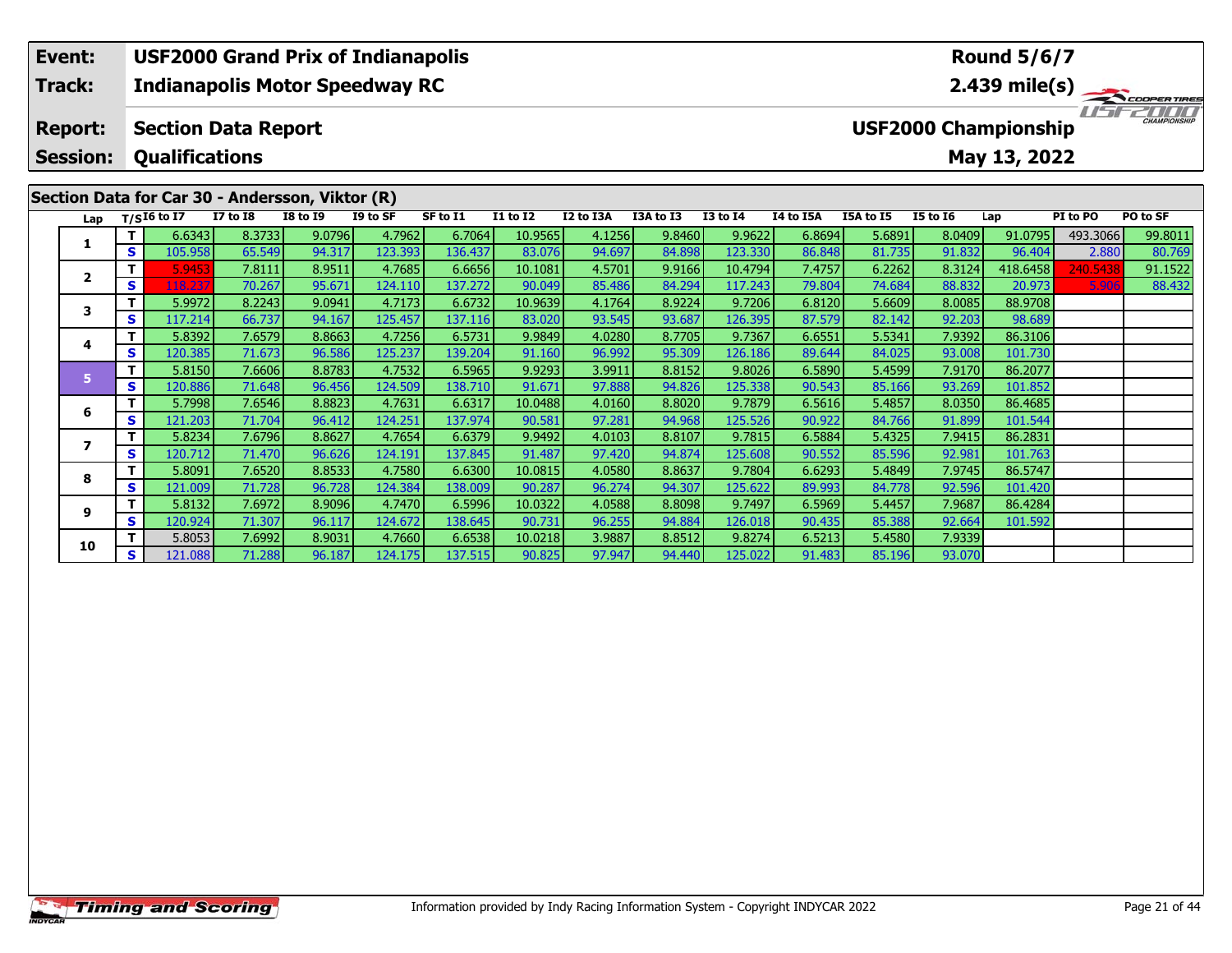| Track:<br><b>Indianapolis Motor Speedway RC</b>                             | $2.439 \text{ mile(s)}$ |
|-----------------------------------------------------------------------------|-------------------------|
| <b>USF2000 Championship</b><br><b>Section Data Report</b><br><b>Report:</b> | <b>CHAMPIONSHIP</b>     |
| <b>Session:</b><br><b>Qualifications</b><br>May 13, 2022                    |                         |

|                         | Section Data for Car 30 - Andersson, Viktor (R)<br>Lap T/SSF to PI |
|-------------------------|--------------------------------------------------------------------|
|                         | T                                                                  |
| $\mathbf{1}$            | $\mathbf{s}$                                                       |
| $\mathbf{2}$            | 87.6034<br>T                                                       |
|                         | 91.357<br>$\mathbf{s}$                                             |
| $\mathbf{3}$            | T                                                                  |
|                         | $\mathbf{s}$<br>$\overline{\mathsf{r}}$                            |
| $\overline{\mathbf{4}}$ | $\mathbf{s}$                                                       |
|                         | $\overline{r}$                                                     |
| $\overline{\mathbf{5}}$ | $\overline{\mathbf{s}}$                                            |
|                         | $\overline{\mathbf{r}}$                                            |
| 6                       | $\mathbf{s}$                                                       |
| $\overline{\mathbf{z}}$ | $\overline{\mathsf{T}}$                                            |
|                         | $\mathbf{s}$                                                       |
| 8                       | $\overline{\mathsf{r}}$                                            |
|                         | $\mathbf{s}$                                                       |
| $\mathbf{9}$            | $\overline{\mathsf{T}}$<br>$\mathbf{s}$                            |
|                         | $\overline{I}$<br>87.3439                                          |
| 10                      | $\overline{\mathbf{s}}$<br>91.628                                  |
|                         |                                                                    |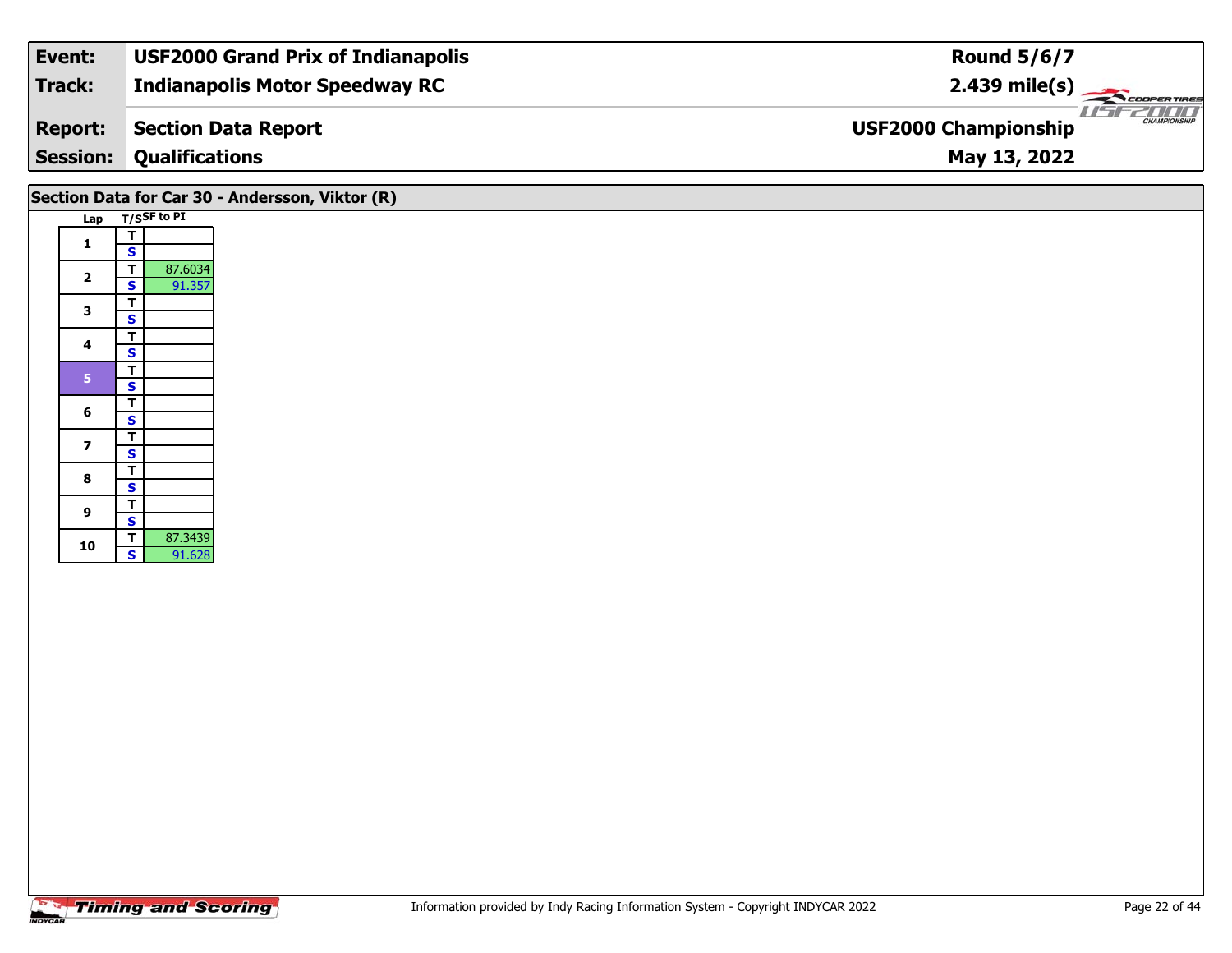#### **Event: USF2000 Grand Prix of Indianapolis Round 5/6/7Indianapolis Motor Speedway RC 2.439 mile(s) Track:** COOPERTIRES USFZUUD **Section Data Report Report: USF2000 Championship Qualifications Session:May 13, 2022 Section Data for Car 32 - Weir, Christian**

| Lap            |    | $T/SI6$ to I7 | <b>I7 to I8</b> | <b>I8 to I9</b> | I9 to SF | SF to I1 | <b>I1 to I2</b> | I2 to I3A | I3A to I3 | <b>I3 to I4</b> | I4 to I5A | I5A to I5 | <b>I5 to 16</b> | Lap      | PI to PO | PO to SF |
|----------------|----|---------------|-----------------|-----------------|----------|----------|-----------------|-----------|-----------|-----------------|-----------|-----------|-----------------|----------|----------|----------|
| 1              |    | 6.0422        | 8.2604          | 8.9913          | 4.7141   | 6.5309   | 10.9122         | 4.1388    | 8.8754    | 11.3869         | 7.2193    | 5.7935    | 7.9594          | 90.8244  | 266.5439 | 92.2238  |
|                | S  | 116.341       | 66.445          | 95.244          | 125.542  | 140.103  | 83.414          | 94.395    | 94.183    | 107.899         | 82.638    | 80.262    | 92.772          | 96.674   | 5.330    | 87.405   |
| $\overline{2}$ |    | 5.8237        | 7.7966          | 8.9439          | 4.7371   | 6.5777   | 10.1877         | 4.0929    | 8.8112    | 9.6286          | 6.6645    | 5.4132    | 7.8786          | 86.5557  |          |          |
|                | S. | 120.706       | 70.398          | 95.748          | 124.933  | 139.106  | 89.346          | 95.454    | 94.869    | 127.603         | 89.518    | 85.901    | 93.723          | 101.442  |          |          |
| 3              |    | 5.8194        | 7.7862          | 8.8689          | 4.7126   | 6.5327   | 9.9905          | 4.0866    | 8.7823    | 9.5697          | 6.6691    | 5.4422    | 7.8766          | 86.1368  |          |          |
|                | S. | 120.795       | 70.492          | 96.558          | 125.582  | 140.065  | 91.109          | 95.601    | 95.181    | 128.388         | 89.456    | 85.443    | 93.747          | 101.936  |          |          |
| 4              |    | 5.7808        | 7.9207          | 8.9447          | 4.7373   | 6.5473   | 9.9826          | 4.0713    | 8.8960    | 9.6323          | 6.6870    | 5.4860    | 7.9610          | 86.6470  |          |          |
|                | S  | 121.602       | 69.295          | 95.740          | 124.927  | 139.752  | 91.181          | 95.960    | 93.965    | 127.554         | 89.217    | 84.761    | 92.753          | 101.335  |          |          |
| 5              | т  | 7.6336        | 7.7624          | 8.9645          | 4.7331   | 6.5442   | 9.9793          | 4.2929    | 9.3643    | 10.7944         | 7.6041    | 5.7029    | 8.1112          | 410.6809 | 232.1925 | 88.8363  |
|                | S  | 92.087        | 70.708          | 95.528          | 125.038  | 139.818  | 91.212          | 91.007    | 89.266    | 113.822         | 78.456    | 81.537    | 91.036          | 21.380   | 6.118    | 90.738   |
| 6              |    | 5.9142        | 7.9270          | 8.9748          | 4.7291   | 6.6320   | 10.1749         | 4.1453    | 8.8138    | 9.7184          | 6.8276    | 5.4625    | 8.3112          | 87.6308  |          |          |
|                | S  | 118.859       | 69.240          | 95.419          | 125.144  | 137.967  | 89.458          | 94.247    | 94.841    | 126.424         | 87.379    | 85.126    | 88.845          | 100.198  |          |          |
|                |    | 5.9268        | 7.8583          | 8.9200          | 4.7347   | 6.6015   | 9.9405          | 4.0363    | 8.7444    | 9.7258          | 6.7889    | 5.3590    | 7.9048          | 86.5410  |          |          |
|                | s  | 118.606       | 69.845          | 96.005          | 124.996  | 138.605  | 91.568          | 96.792    | 95.594    | 126.328         | 87.877    | 86.770    | 93.413          | 101.459  |          |          |
| 8              |    | 5.8035        | 8.3124          | 8.9062          | 4.7448   | 6.6048   | 9.9550          | 4.0465    | 8.7683    | 9.7364          | 6.7235    | 5.3152    | 7.9367          | 86.8533  |          |          |
|                | s  | 121.126       | 66.030          | 96.154          | 124.730  | 138.536  | 91.434          | 96.548    | 95.333    | 126.190         | 88.732    | 87.485    | 93.037          | 101.095  |          |          |
| 9              |    | 5.8293        | 7.6680          | 8.8938          | 4.7373   | 6.5911   | 9.9308          | 4.0581    | 8.7562    | 9.7353          | 6.6275    | 5.3428    | 7.9804          | 86.1506  |          |          |
|                | S. | 120.590       | 71.578          | 96.288          | 124.927  | 138.824  | 91.657          | 96.272    | 95.465    | 126.204         | 90.017    | 87.033    | 92.528          | 101.919  |          |          |
| 10             | т  | 5.8524        | 7.7247          | 8.9673          | 4.7518   | 6.6137   | 10.1089         | 4.1074    | 8.7728    | 9.7479          | 6.6698    | 5.2976    | 8.0404          | 86.6547  |          |          |
|                | S. | 120.114       | 71.053          | 95.498          | 124.546  | 138.349  | 90.042          | 95.117    | 95.284    | 126.041         | 89.447    | 87.776    | 91.837          | 101.326  |          |          |
| 11             |    | 5.8509        | 7.7419          | 8.9076          | 5.2711   | 8.4544   | 10.3425         | 4.0755    | 8.7476    | 9.7573          | 6.6998    | 5.3680    | 7.8855          | 89.1021  |          |          |
|                | S. | 120.145       | 70.895          | 96.139          | 112.276  | 108.228  | 88.008          | 95.861    | 95.559    | 125.920         | 89.046    | 86.624    | 93.641          | 98.543   |          |          |
| 12             |    | 5.8556        |                 |                 |          |          |                 |           |           |                 |           |           |                 |          |          |          |
|                | S. | 120.048       |                 |                 |          |          |                 |           |           |                 |           |           |                 |          |          |          |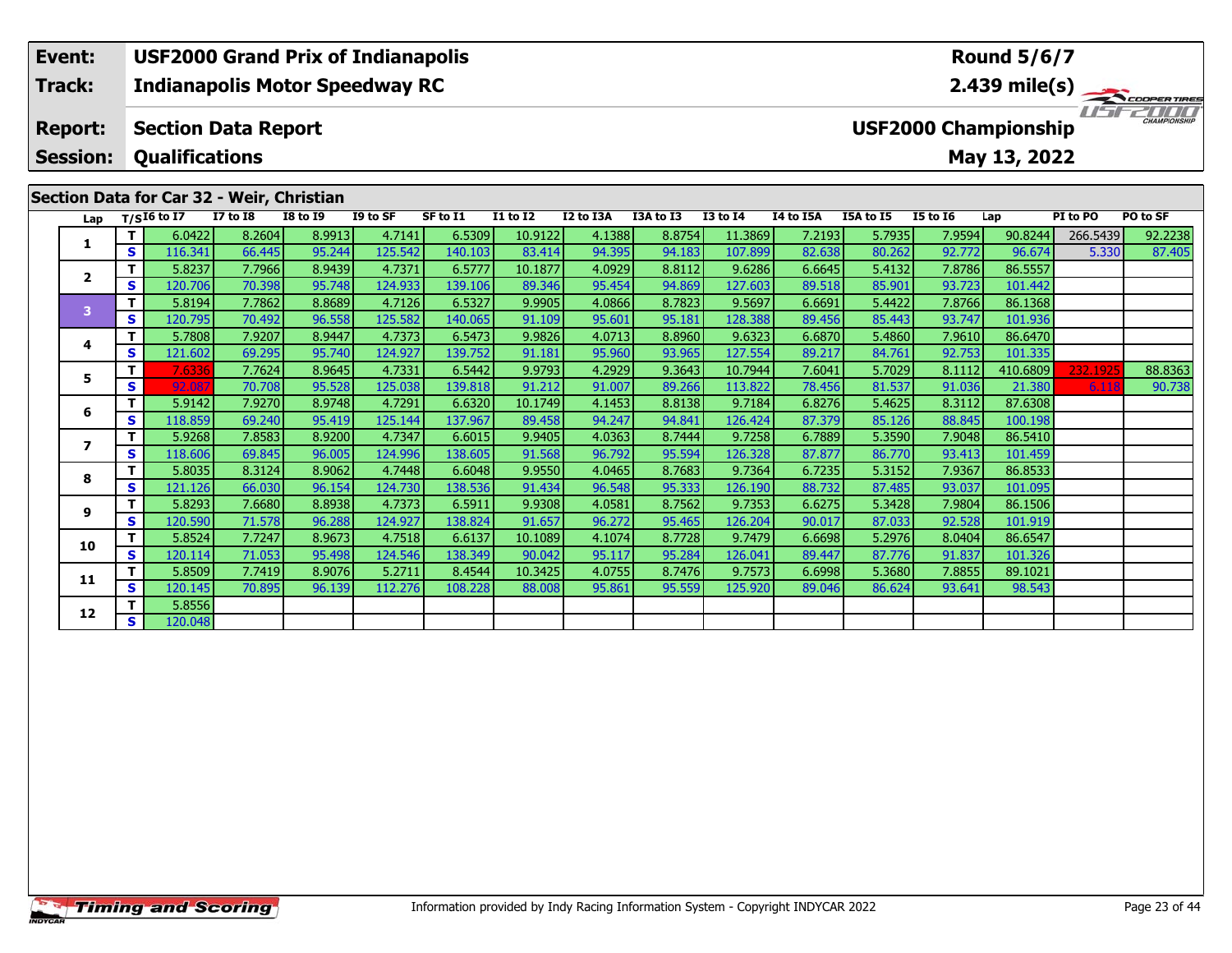| Track:<br><b>Indianapolis Motor Speedway RC</b>                             | $2.439 \text{ mile(s)}$ |
|-----------------------------------------------------------------------------|-------------------------|
| <b>USF2000 Championship</b><br><b>Section Data Report</b><br><b>Report:</b> | <b>CHAMPIONSHIP</b>     |
| <b>Session:</b><br><b>Qualifications</b><br>May 13, 2022                    |                         |

# **Section Data for Car 32 - Weir, Christian**

| Lap |                             | T/SSF to PI |
|-----|-----------------------------|-------------|
| 1   | т                           |             |
|     | S                           |             |
|     | T                           |             |
| 2   | <u>s</u>                    |             |
| 3   | Ţ                           |             |
|     | S                           |             |
| 4   | $\bar{\mathbf{r}}$          |             |
|     | <u>S</u>                    |             |
| 5   |                             | 89.9054     |
|     |                             | 89.018      |
| 6   | $\frac{1}{s}$ $\frac{1}{s}$ |             |
|     |                             |             |
| 7   |                             |             |
|     |                             |             |
| 8   |                             |             |
|     |                             |             |
| 9   |                             |             |
|     |                             |             |
| 10  | <u>TSTSTSTST</u>            |             |
|     |                             |             |
| 11  | T                           | 86.1736     |
|     | S                           | 92.873      |
| 12  | T                           |             |
|     | Š                           |             |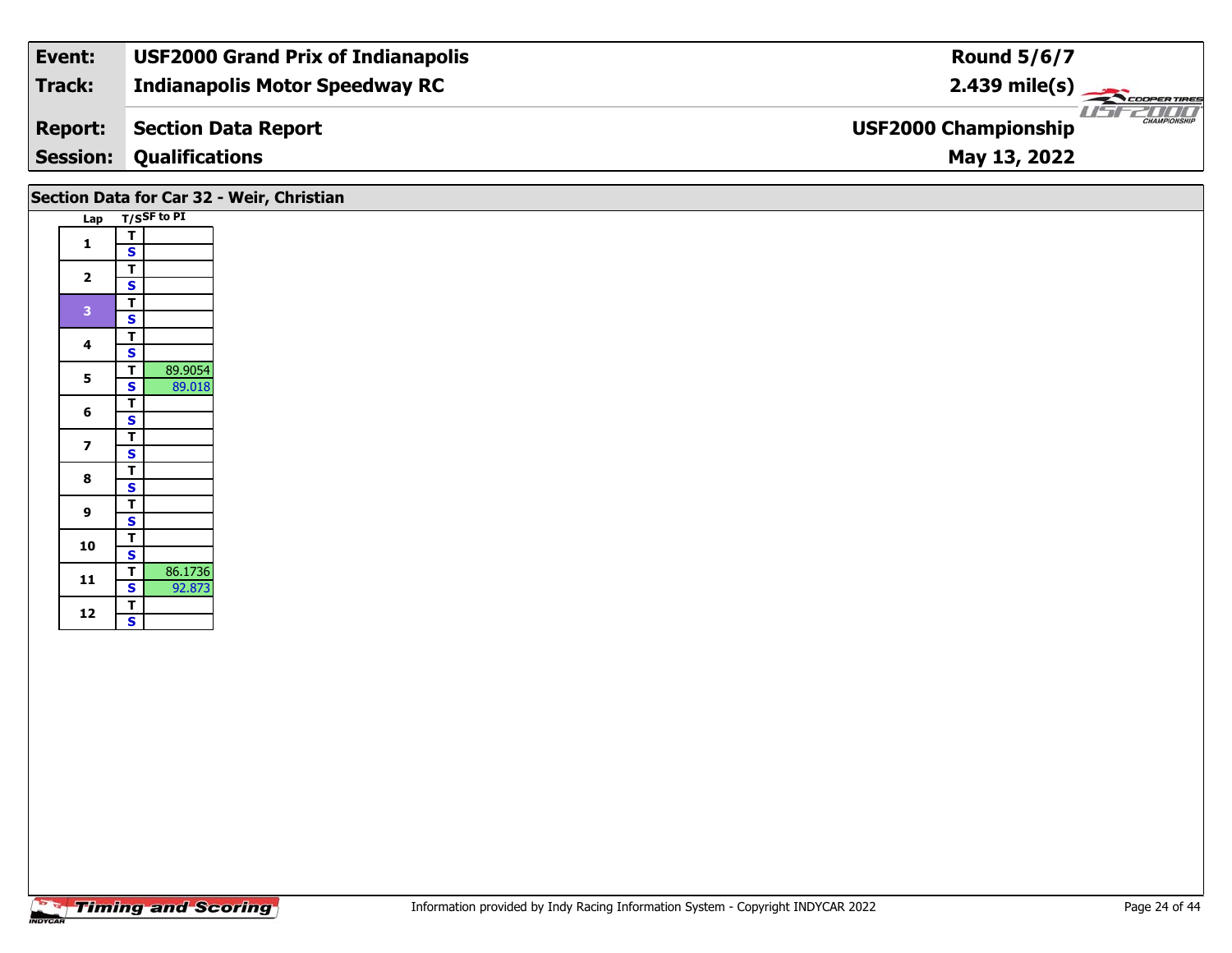### **Event: USF2000 Grand Prix of Indianapolis Round 5/6/7Track:Indianapolis Motor Speedway RC 2.439 mile(s)** I FEZICIO **Report: Section Data Report USF2000 Championship Session: Qualifications May 13, 2022 Section Data for Car 33 - Kohlbecker, Spike**<br>Lap  $\frac{T}{516}$  to  $\frac{17}{17}$  to  $\frac{18}{18}$  to  $\frac{19}{19}$ **Lap T/SI6 to I7 I7 to I8 I8 to I9 I9 to SF SF to I1 I1 to I2 I2 to I3A I3A to I3 I3 to I4 I4 to I5A I5A to I5 I5 to I6 Lap PI to PO PO to SF**

**<sup>T</sup>** 5.9451 7.7882 8.9545 4.7532 6.6192 10.0594 4.0808 8.7727 9.7117 6.7153 5.4354 7.9051 86.7406 **<sup>S</sup>** 118.241 70.474 95.635 124.509 138.234 90.485 95.737 95.285 126.511 88.841 85.550 93.409 101.226

**<sup>T</sup>** 5.8685 7.7423 8.9335 4.7396 6.5917 10.0789 4.0444 8.7325 9.6615 6.7321 5.3719 7.8916 86.3885 **<sup>S</sup>** 119.784 70.892 95.860 124.867 138.811 90.310 96.598 95.724 127.168 88.619 86.562 93.569 101.639

**<sup>T</sup>** 5.8590 7.7417 8.9176 4.6949 6.5375 10.1211 4.0352 8.7945 9.7563 7.1965 5.4729 7.9222 87.0494 **<sup>S</sup>** 119.979 70.897 96.031 126.056 139.962 89.934 96.818 95.049 125.933 82.900 84.964 93.208 100.867

**<sup>T</sup>** 5.7897 9.1311 8.9714 4.7393 6.5961 10.0852 4.0379 8.6720 9.7190 6.6460 5.3908 7.8619 87.6404 **<sup>S</sup>** 121.415 60.109 95.455 124.875 138.718 90.254 96.754 96.392 126.416 89.767 86.258 93.922 100.187

**<sup>T</sup>** 5.8715 7.6167 8.9343 4.7153 6.5513 9.9776 4.0719 8.7181 9.6917 6.6660 5.4022 7.9109 86.1275 **<sup>S</sup>** 119.723 72.061 95.851 125.510 139.667 91.227 95.946 95.882 126.772 89.498 86.076 93.341 101.947

**<sup>T</sup>** 5.8615 7.6467 8.9482 4.7213 6.5453 9.8961 4.0663 8.7364 9.6799 6.6244 5.4315 7.9640 86.1216 **<sup>S</sup>** 119.927 71.778 95.702 125.351 139.795 91.978 96.078 95.681 126.927 90.060 85.612 92.718 101.954

**<sup>T</sup>** 5.8585 7.6659 8.9619 4.7225 6.5375 9.9733 4.0906 8.8756 10.1816 7.0232 5.4056 7.8683 87.1645 **<sup>S</sup>** 119.989 71.598 95.556 125.319 139.962 91.266 95.507 94.181 120.672 84.946 86.022 93.846 100.734

**<sup>T</sup>** 5.8800 7.5769 9.0076 4.7377 6.5974 9.9485 4.1082 8.8355 9.7914 6.6668 5.4230 7.9204 86.4934 **<sup>S</sup>** 119.550 72.439 95.071 124.917 138.691 91.494 95.098 94.608 125.481 89.487 85.746 93.229 101.515

1 | T | 6.0025| 8.1536| 9.0402| 4.7338| 6.5637| 10.6829| 4.1089| 9.0022| 9.7441| 7.6070| 5.6945| 8.0584| 89.3918| 265.7939| 94.3216<br>1 | S | 117.110 | 67.315 | 94.728 | 125.020 | 139.403 | 85.204 | 95.082 | 92.856 | 126.090

**<sup>T</sup>** 6.6762 4.3851 9.5265 10.6549 7.7569 6.0937 8.1546 498.7388 147.8057 88.8204 **<sup>S</sup>** 105.293 89.093 87.746 115.312 76.911 76.308 90.551 17.605 9.611 90.754

**<sup>T</sup>** 5.9165 **<sup>S</sup>** 118.813

**1**

**2**

**3**

**4**

**5**

**6**

**7**

**8**

**9**

**10**

**11**

90.754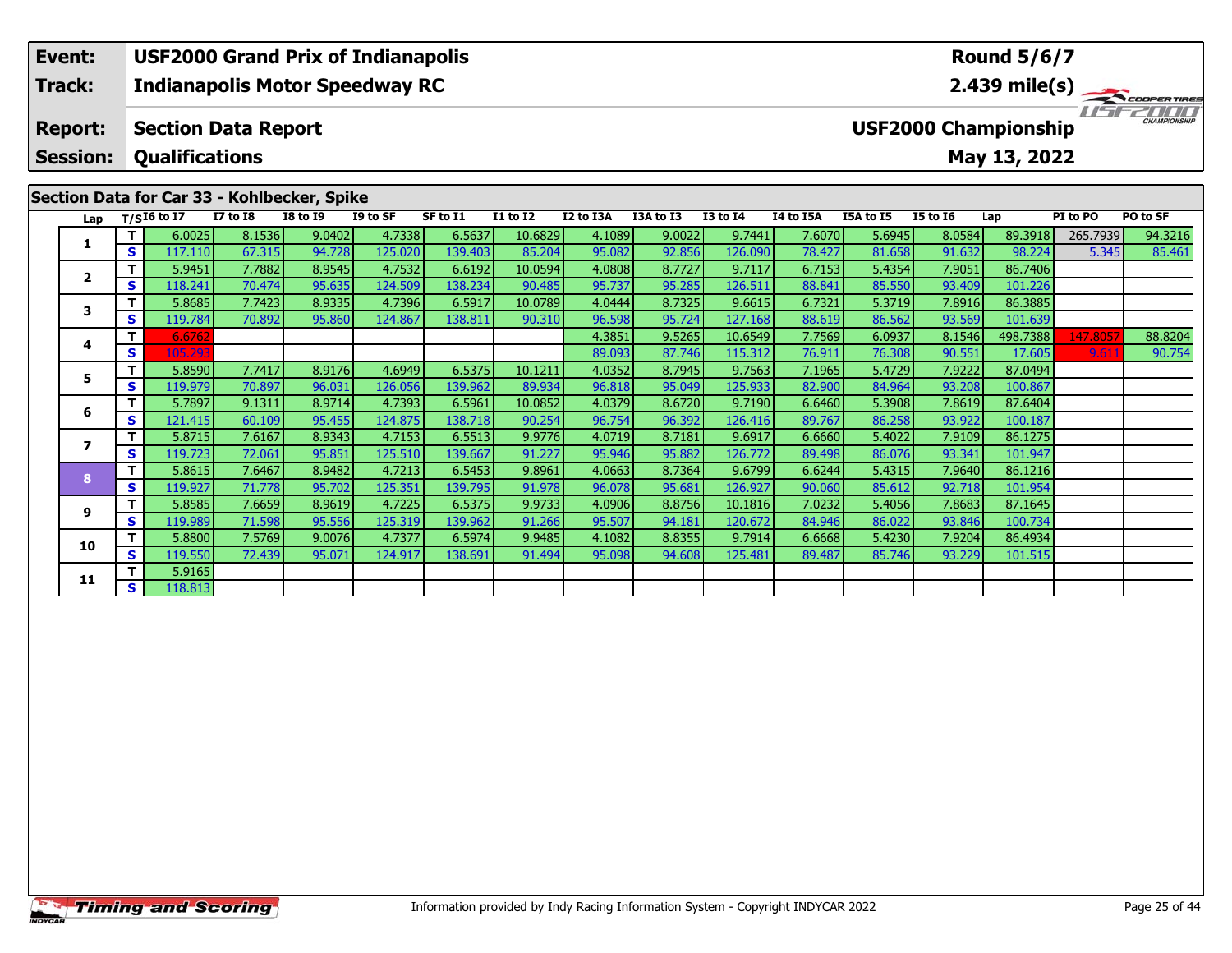| Event:          | <b>USF2000 Grand Prix of Indianapolis</b> | Round $5/6/7$                                      |
|-----------------|-------------------------------------------|----------------------------------------------------|
| Track:          | <b>Indianapolis Motor Speedway RC</b>     | $2.439 \text{ mile(s)}$                            |
| <b>Report:</b>  | <b>Section Data Report</b>                | <b>CHAMPIONSHIP</b><br><b>USF2000 Championship</b> |
| <b>Session:</b> | <b>Qualifications</b>                     | May 13, 2022                                       |

|                         | Section Data for Car 33 - Kohlbecker, Spike                  |
|-------------------------|--------------------------------------------------------------|
|                         | Lap T/SSF to PI                                              |
| $\mathbf{1}$            | T.<br>S                                                      |
| $\overline{2}$          | T.<br>$\overline{\mathbf{s}}$                                |
| 3                       | 83.7528<br>T<br>95.557<br>S                                  |
| 4                       | $\mathbf{T}$<br>$\mathbf{s}$                                 |
| 5                       | $\mathbf T$<br>$\overline{\mathbf{s}}$                       |
| 6                       | $\mathbf{T}$<br>S                                            |
| $\overline{\mathbf{z}}$ | T<br>$\overline{\mathbf{s}}$                                 |
| $\mathbf{8}$            | $\overline{\mathbf{T}}$<br>$\overline{\mathbf{s}}$           |
| 9                       | T.<br>$\overline{\mathbf{s}}$                                |
| 10                      | 85.0451<br>$\mathbf{T}$<br>$\overline{\mathbf{s}}$<br>94.105 |
| $11$                    | $rac{1}{s}$                                                  |
|                         |                                                              |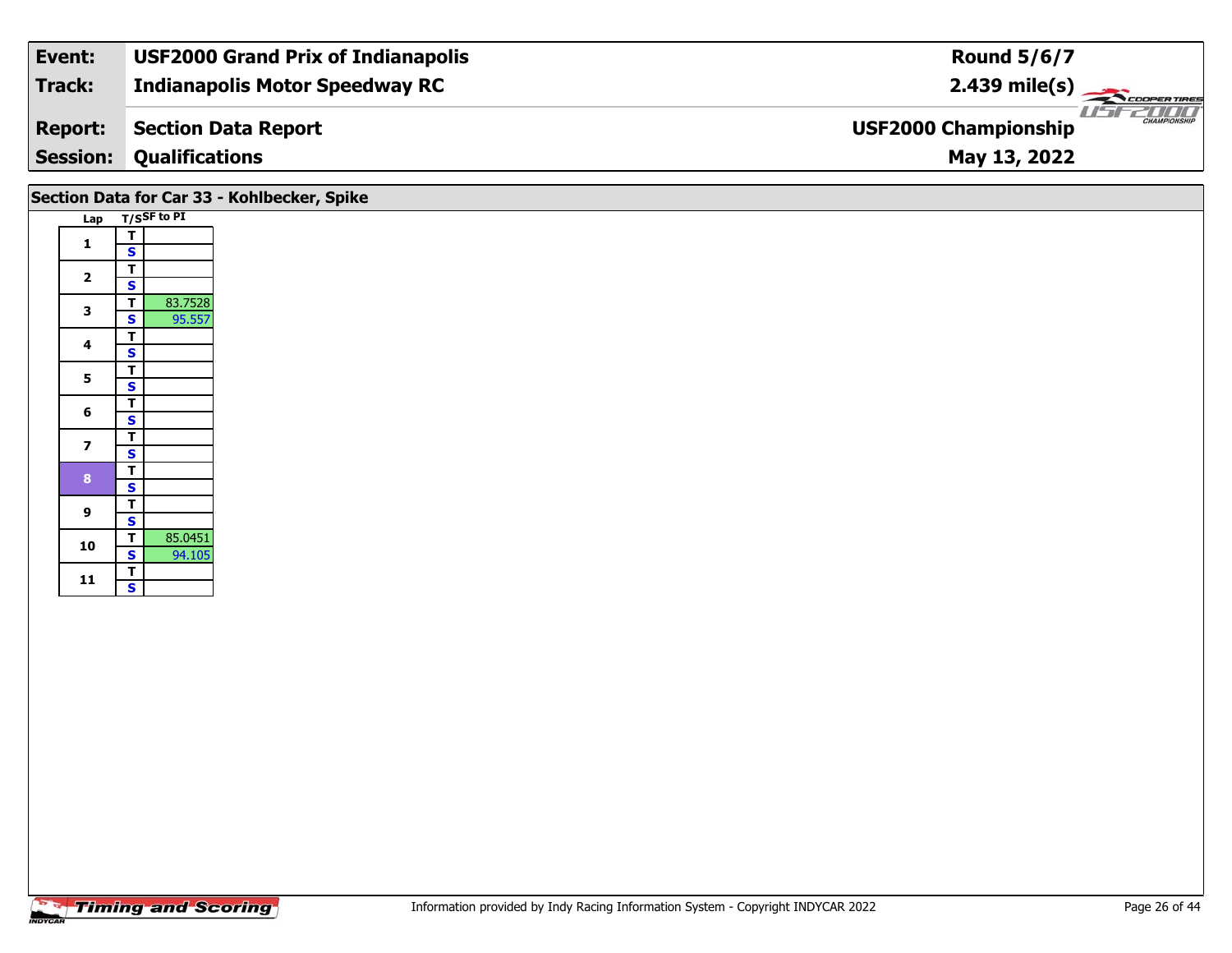#### **Event: USF2000 Grand Prix of Indianapolis Round 5/6/7Indianapolis Motor Speedway RC 2.439 mile(s) Track:** TELECOPERTIRES **Report: Section Data Report USF2000 Championship Qualifications Session:May 13, 2022 Section Data for Car 4 - d'Orlando, Michael**

| $T/SI6$ to I7<br><b>I7 to I8</b><br><b>I8 to I9</b><br>I9 to SF<br>SF to I1<br><b>I1 to I2</b><br>I2 to I3A<br>I3A to I3<br><b>I3 to I4</b><br>Lap<br>4.8078<br>8.7707<br>$\mathbf{T}$<br>6.0722<br>7.9475<br>8.9501<br>6.7577<br>10.2562<br>4.1141<br>1<br>S<br>115.766<br>95.682<br>123.095<br>94.962<br>69.061<br>135.401<br>95.307<br>88.749<br>8.8896<br>4.7923<br>4.0806<br>8.6676<br>$\mathbf{T}$<br>5.9043<br>7.7279<br>6.7239<br>9.9190<br>$\overline{2}$<br>S.<br>96.333<br>119.058<br>123.494<br>95.741<br>96.441<br>71.024<br>136.082<br>91.766<br>4.7795<br>8.6723<br>T.<br>5.8619<br>7.5303<br>8.9605<br>6.7071<br>9.8806<br>4.0382<br>3<br>S<br>95.571<br>123.824<br>96.747<br>96.388<br>72.887<br>92.123<br>119.919<br>136.423<br>T.<br>9.0232<br>4.7943<br>4.0629<br>8.6825<br>5.8357<br>7.5115<br>6.7014<br>9.9186<br>4 | PO to SF<br>I4 to I5A<br>I5A to I5<br><b>I5 to 16</b><br>PI to PO<br>Lap<br>5.5294<br>86.5704<br>9.7781<br>6.6973<br>7.8984<br>87.5795<br>246.1434<br>84.096<br>93.488<br>100.256<br>5.771<br>93.113<br>125.652<br>89.079<br>5.4554<br>7.8378<br>86.3721<br>9.7875<br>6.5862<br>90.582<br>85.237<br>94.211<br>101.658<br>125.531<br>5.3941<br>7.8418<br>86.0395<br>9.7622<br>6.6110<br>86.205<br>94.163<br>102.051<br>125.857<br>90.242<br>5.4732<br>9.7668<br>6.5177<br>8.1243<br>86.4121<br>91.534<br>84.959<br>90.889<br>101.611<br>125.797 |
|-------------------------------------------------------------------------------------------------------------------------------------------------------------------------------------------------------------------------------------------------------------------------------------------------------------------------------------------------------------------------------------------------------------------------------------------------------------------------------------------------------------------------------------------------------------------------------------------------------------------------------------------------------------------------------------------------------------------------------------------------------------------------------------------------------------------------------------------|------------------------------------------------------------------------------------------------------------------------------------------------------------------------------------------------------------------------------------------------------------------------------------------------------------------------------------------------------------------------------------------------------------------------------------------------------------------------------------------------------------------------------------------------|
|                                                                                                                                                                                                                                                                                                                                                                                                                                                                                                                                                                                                                                                                                                                                                                                                                                           |                                                                                                                                                                                                                                                                                                                                                                                                                                                                                                                                                |
|                                                                                                                                                                                                                                                                                                                                                                                                                                                                                                                                                                                                                                                                                                                                                                                                                                           |                                                                                                                                                                                                                                                                                                                                                                                                                                                                                                                                                |
|                                                                                                                                                                                                                                                                                                                                                                                                                                                                                                                                                                                                                                                                                                                                                                                                                                           |                                                                                                                                                                                                                                                                                                                                                                                                                                                                                                                                                |
|                                                                                                                                                                                                                                                                                                                                                                                                                                                                                                                                                                                                                                                                                                                                                                                                                                           |                                                                                                                                                                                                                                                                                                                                                                                                                                                                                                                                                |
|                                                                                                                                                                                                                                                                                                                                                                                                                                                                                                                                                                                                                                                                                                                                                                                                                                           |                                                                                                                                                                                                                                                                                                                                                                                                                                                                                                                                                |
|                                                                                                                                                                                                                                                                                                                                                                                                                                                                                                                                                                                                                                                                                                                                                                                                                                           |                                                                                                                                                                                                                                                                                                                                                                                                                                                                                                                                                |
|                                                                                                                                                                                                                                                                                                                                                                                                                                                                                                                                                                                                                                                                                                                                                                                                                                           |                                                                                                                                                                                                                                                                                                                                                                                                                                                                                                                                                |
|                                                                                                                                                                                                                                                                                                                                                                                                                                                                                                                                                                                                                                                                                                                                                                                                                                           |                                                                                                                                                                                                                                                                                                                                                                                                                                                                                                                                                |
| S<br>120.458<br>73.070<br>94.907<br>123.442<br>136.539<br>96.158<br>96.275<br>91.770                                                                                                                                                                                                                                                                                                                                                                                                                                                                                                                                                                                                                                                                                                                                                      |                                                                                                                                                                                                                                                                                                                                                                                                                                                                                                                                                |
| 8.9466<br>4.7874<br>8.7271<br>$\mathbf{T}$<br>6.0949<br>7.6286<br>9.9302<br>4.0504<br>6.7038<br>5                                                                                                                                                                                                                                                                                                                                                                                                                                                                                                                                                                                                                                                                                                                                         | 5.5505<br>87.0626<br>9.7907<br>6.5380<br>8.3144                                                                                                                                                                                                                                                                                                                                                                                                                                                                                                |
| S<br>115.335<br>95.719<br>123.620<br>96.455<br>71.948<br>136.490<br>91.663<br>95.783                                                                                                                                                                                                                                                                                                                                                                                                                                                                                                                                                                                                                                                                                                                                                      | 83.776<br>125.490<br>91.250<br>88.811<br>100.852                                                                                                                                                                                                                                                                                                                                                                                                                                                                                               |
| Τ.<br>5.1327<br>9.6730<br>7.991<br>7.6836<br>9.1017<br>8.0206<br>4.2960<br>12.3510<br>6                                                                                                                                                                                                                                                                                                                                                                                                                                                                                                                                                                                                                                                                                                                                                   | 6.3457<br>8.4063<br>10.9067<br>9.9845<br>375.0770<br>93.7723<br>179.9832                                                                                                                                                                                                                                                                                                                                                                                                                                                                       |
| S<br>115.303<br>86.417<br>87.963<br>94.088<br>90.941<br>71.433<br>114.081<br>73.697                                                                                                                                                                                                                                                                                                                                                                                                                                                                                                                                                                                                                                                                                                                                                       | 73.278<br>87.840<br>85.961<br>112.650<br>59.752<br>23.410<br>7.893                                                                                                                                                                                                                                                                                                                                                                                                                                                                             |
| T<br>9.0607<br>4.8116<br>4.0804<br>8.7372<br>6.1455<br>7.7306<br>6.9098<br>10.1691<br>$\overline{\mathbf{z}}$                                                                                                                                                                                                                                                                                                                                                                                                                                                                                                                                                                                                                                                                                                                             | 9.7672<br>5.4968<br>7.8204<br>87.5063<br>6.7770                                                                                                                                                                                                                                                                                                                                                                                                                                                                                                |
| S<br>114.385<br>94.514<br>122.998<br>132.421<br>95.672<br>70.999<br>89.509<br>95.746                                                                                                                                                                                                                                                                                                                                                                                                                                                                                                                                                                                                                                                                                                                                                      | 84.595<br>94.421<br>100.340<br>125.792<br>88.032                                                                                                                                                                                                                                                                                                                                                                                                                                                                                               |
| $\mathbf{T}$<br>5.8436<br>7.5070<br>8.9620<br>4.7448<br>8.5919<br>6.6499<br>9.8619<br>4.0129<br>8                                                                                                                                                                                                                                                                                                                                                                                                                                                                                                                                                                                                                                                                                                                                         | 7.7809<br>5.4635<br>85.7247<br>9.7648<br>6.5415                                                                                                                                                                                                                                                                                                                                                                                                                                                                                                |
| S.<br>120.295<br>95.555<br>124.730<br>137.596<br>92.297<br>97.356<br>97.290<br>73.114                                                                                                                                                                                                                                                                                                                                                                                                                                                                                                                                                                                                                                                                                                                                                     | 85.110<br>94.900<br>125.823<br>91.201<br>102.426                                                                                                                                                                                                                                                                                                                                                                                                                                                                                               |
| 4.7532<br>T.<br>5.8331<br>7.5151<br>8.8853<br>9.8281<br>8.5968<br>6.6456<br>4.0100<br>$\overline{9}$                                                                                                                                                                                                                                                                                                                                                                                                                                                                                                                                                                                                                                                                                                                                      | 7.9247<br>5.4338<br>85.6898<br>9.7625<br>6.5016                                                                                                                                                                                                                                                                                                                                                                                                                                                                                                |
| S<br>120.511<br>96.380<br>124.509<br>137.685<br>97.427<br>97.235<br>73.035<br>92.615                                                                                                                                                                                                                                                                                                                                                                                                                                                                                                                                                                                                                                                                                                                                                      | 85.575<br>93.178<br>102.467<br>125.853<br>91.761                                                                                                                                                                                                                                                                                                                                                                                                                                                                                               |
| T<br>8.9252<br>4.7567<br>5.8633<br>7.5035<br>6.6371<br>9.8658<br>4.0304<br>8.6676<br>10                                                                                                                                                                                                                                                                                                                                                                                                                                                                                                                                                                                                                                                                                                                                                   | 5.4658<br>9.7880<br>6.4706<br>7.8770<br>85.8510                                                                                                                                                                                                                                                                                                                                                                                                                                                                                                |
| S.<br>96.441<br>119.891<br>95.949<br>137.861<br>96.934<br>73.148<br>124.418<br>92.261                                                                                                                                                                                                                                                                                                                                                                                                                                                                                                                                                                                                                                                                                                                                                     | 85.074<br>93.742<br>102.275<br>92.200<br>125.525                                                                                                                                                                                                                                                                                                                                                                                                                                                                                               |
| T<br>4.7571<br>8.7404<br>5.8424<br>7.5581<br>8.9146<br>6.6282<br>9.8130<br>4.0193<br>11                                                                                                                                                                                                                                                                                                                                                                                                                                                                                                                                                                                                                                                                                                                                                   | 5.4360<br>7.8547<br>85.8855<br>9.7834<br>6.5383                                                                                                                                                                                                                                                                                                                                                                                                                                                                                                |
| <b>S</b><br>120.319<br>96.063<br>97.201<br>72.619<br>124.407<br>138.047<br>92.757<br>95.637                                                                                                                                                                                                                                                                                                                                                                                                                                                                                                                                                                                                                                                                                                                                               | 91.246<br>85.541<br>94.009<br>102.234<br>125.584                                                                                                                                                                                                                                                                                                                                                                                                                                                                                               |
| 4.7595<br>8.8185<br>5.8539<br>7.6915<br>8.8966<br>4.0213<br>T.<br>6.6373<br>10.1424                                                                                                                                                                                                                                                                                                                                                                                                                                                                                                                                                                                                                                                                                                                                                       | 7.8932<br>86.4900<br>5.4085<br>9.7923<br>6.5750                                                                                                                                                                                                                                                                                                                                                                                                                                                                                                |
| 12<br>$\mathbf{s}$<br>120.083<br>96.257<br>124.345<br>137.857<br>89.745<br>97.153<br>94.790<br>71.360                                                                                                                                                                                                                                                                                                                                                                                                                                                                                                                                                                                                                                                                                                                                     | 85.976<br>93.550<br>101.519<br>125.470<br>90.736                                                                                                                                                                                                                                                                                                                                                                                                                                                                                               |
| T.<br>5.9828                                                                                                                                                                                                                                                                                                                                                                                                                                                                                                                                                                                                                                                                                                                                                                                                                              | 48.1683                                                                                                                                                                                                                                                                                                                                                                                                                                                                                                                                        |
| 13<br>S.<br>117.496                                                                                                                                                                                                                                                                                                                                                                                                                                                                                                                                                                                                                                                                                                                                                                                                                       | 29.492                                                                                                                                                                                                                                                                                                                                                                                                                                                                                                                                         |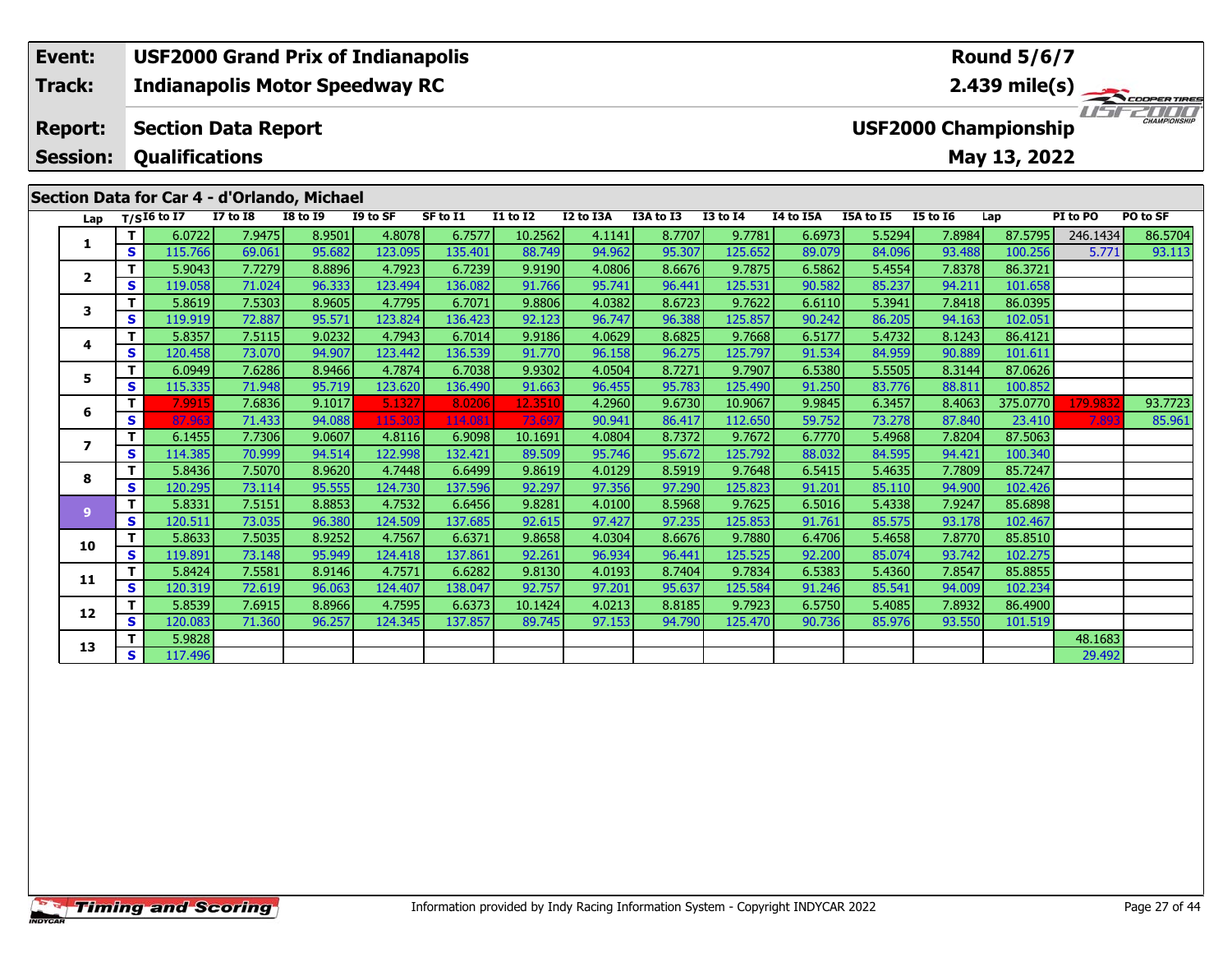| Event:          | <b>USF2000 Grand Prix of Indianapolis</b> | <b>Round 5/6/7</b>                                 |
|-----------------|-------------------------------------------|----------------------------------------------------|
| Track:          | <b>Indianapolis Motor Speedway RC</b>     | $2.439 \text{ mile(s)}$                            |
| <b>Report:</b>  | Section Data Report                       | <b>CHAMPIONSHIP</b><br><b>USF2000 Championship</b> |
| <b>Session:</b> | <b>Qualifications</b>                     | May 13, 2022                                       |

# **Section Data for Car 4 - d'Orlando, Michael**

| Lap |               | T/SSF to PI |
|-----|---------------|-------------|
|     | T             |             |
| 1   | S             |             |
|     | T             |             |
| 2   | S             |             |
|     |               |             |
| 3   |               |             |
| 4   |               |             |
|     |               |             |
|     | T S T S T S T |             |
| 5   |               |             |
|     |               | 101.1199    |
| 6   | S             | 79.145      |
| 7   | T             |             |
|     | S             |             |
| 8   | <u>T</u>      |             |
|     |               |             |
| 9   | $rac{S}{T}$   |             |
|     |               |             |
| 10  | T             |             |
|     | S             |             |
| 11  |               |             |
|     | T<br>S<br>T   |             |
| 12  |               | 85.3717     |
|     |               | 93.745      |
| 13  | $rac{S}{T}$   |             |
|     |               |             |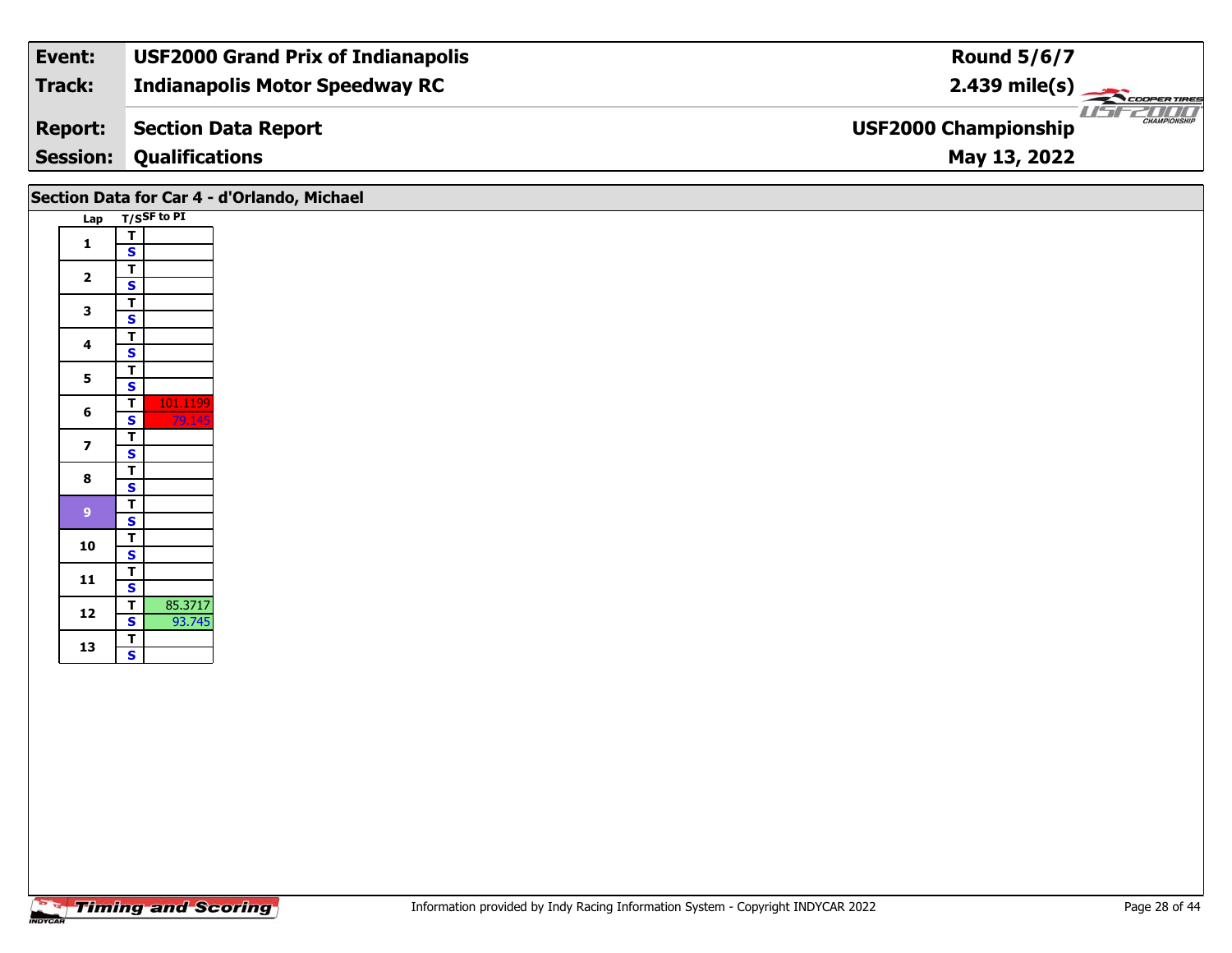# **Event: USF2000 Grand Prix of Indianapolis Round 5/6/7Indianapolis Motor Speedway RC 2.439 mile(s) Track:**11515211111 **Report: Section Data Report USF2000 Championship Session: Qualifications May 13, 2022 Section Data for Car 5 - Hays, Nicky (R) Lap T/SI6 to I7 I7 to I8 I8 to I9 I9 to SF SF to I1 I1 to I2 I2 to I3A I3A to I3 I3 to I4 I4 to I5A I5A to I5 I5 to I6 Lap PI to PO PO to SF**  1 | T | 5.9392 | 7.8233 | 8.9945 | 4.7807 | 6.6696 | 10.3003 | 4.1174 | 8.9037 | 9.7258 | 6.7357 | 5.4476 | 7.9821 | 87.4199 |247.8626 | 87.9806<br>1 | S | 118.358 | 70.158 | 95.210 | 123.793 | 137.190 | 88.369 | 94.886 | 93. **1**

**<sup>T</sup>** 5.8924 7.6376 8.9500 4.7641 6.6403 10.0063 4.0878 8.7943 9.7303 6.6257 5.4158 7.9657 86.5103 **<sup>S</sup>** 119.299 71.863 95.683 124.225 137.795 90.965 95.573 95.051 126.269 90.042 85.860 92.699 101.495

**<sup>T</sup>** 5.8949 7.6302 8.9215 4.7750 6.6665 9.9944 4.1050 8.7586 9.7432 6.5170 5.3515 7.9475 86.3053 **<sup>S</sup>** 119.248 71.933 95.989 123.941 137.253 91.074 95.172 95.439 126.102 91.544 86.892 92.911 101.737

**<sup>T</sup>** 5.8502 7.6609 9.0659 4.7952 6.6830 10.0424 4.1217 8.9372 9.7748 6.5946 5.3731 7.9391 86.8381 **<sup>S</sup>** 120.159 71.645 94.460 123.419 136.915 90.638 94.787 93.531 125.694 90.467 86.542 93.009 101.112

**<sup>T</sup>** 5.8510 7.7001 8.8995 4.7869 6.6854 9.9314 4.1044 8.7976 9.7864 6.5699 5.5146 8.2057 86.8329 **<sup>S</sup>** 120.143 71.280 96.226 123.633 136.865 91.651 95.186 95.016 125.545 90.807 84.322 89.987 101.118

**<sup>T</sup>** 5.9215 7.7005 8.9963 4.7903 6.7164 10.3124 4.1849 9.2240 9.9182 6.8159 5.4535 7.9972 88.0311 **<sup>S</sup>** 118.712 71.276 95.191 123.545 136.234 88.265 93.355 90.623 123.877 87.529 85.266 92.333 99.742

**<sup>T</sup>** 5.8749 7.5440 8.9834 4.7851 6.6778 10.0058 4.0299 8.7284 9.8362 6.5895 5.3035 7.9112 86.2697 **<sup>S</sup>** 119.654 72.755 95.327 123.679 137.021 90.970 96.946 95.769 124.910 90.537 87.678 93.337 101.778

**<sup>T</sup>** 5.8342 7.5185 8.9326 4.7941 6.6708 9.9629 4.0836 8.7357 9.8297 6.5701 5.3781 7.9150 86.2253 **<sup>S</sup>** 120.489 73.002 95.869 123.447 137.165 91.362 95.671 95.689 124.992 90.804 86.462 93.292 101.831

**<sup>T</sup>** 5.8818 7.5440 8.9880 4.7928 6.6704 9.9188 4.1466 8.7443 9.8297 6.5772 5.3186 8.0099 86.4221 **<sup>S</sup>** 119.514 72.755 95.279 123.481 137.173 91.768 94.217 95.595 124.992 90.706 87.429 92.187 101.599

**<sup>T</sup>** 5.8827 7.5195 8.9565 4.7878 6.6691 9.9995 4.0681 8.7812 9.7973 6.5271 5.3742 7.8870 86.2500 **<sup>S</sup>** 119.495 72.992 95.614 123.610 137.200 91.027 96.035 95.193 125.406 91.402 86.525 93.624 101.802

**<sup>T</sup>** 5.8415 7.6210 8.9712 4.7676 6.6214 9.9276 4.0319 8.7998 9.7895 6.5939 5.4005 7.9664 86.3323 **<sup>S</sup>** 120.338 72.020 95.457 124.133 138.188 91.687 96.898 94.992 125.506 90.476 86.103 92.690 101.705

**<sup>T</sup>** 5.8384 7.5537 8.9672 4.7734 6.6420 9.9381 4.0482 8.8124 9.7793 6.6041 5.3342 7.9510 86.2420 **<sup>S</sup>** 120.402 72.662 95.500 123.983 137.760 91.590 96.508 94.856 125.636 90.336 87.173 92.870 101.811

**A T** 5.8810 4 47.5972<br>**S** 119.530 29.846

**<sup>T</sup>** 5.9842 4.9895 10.3151 13.5690 7.5621 5.8215 8.1603 362.4950 262.9677 99.5984 **<sup>S</sup>** 117.468 78.301 81.037 90.547 78.892 79.876 90.488 24.222 5.402 80.933

**2**

**3**

**4**

**5**

**6**

**7**

**8**

**9**

**10**

**11**

**12**

**13**

**14**

101.495

101.811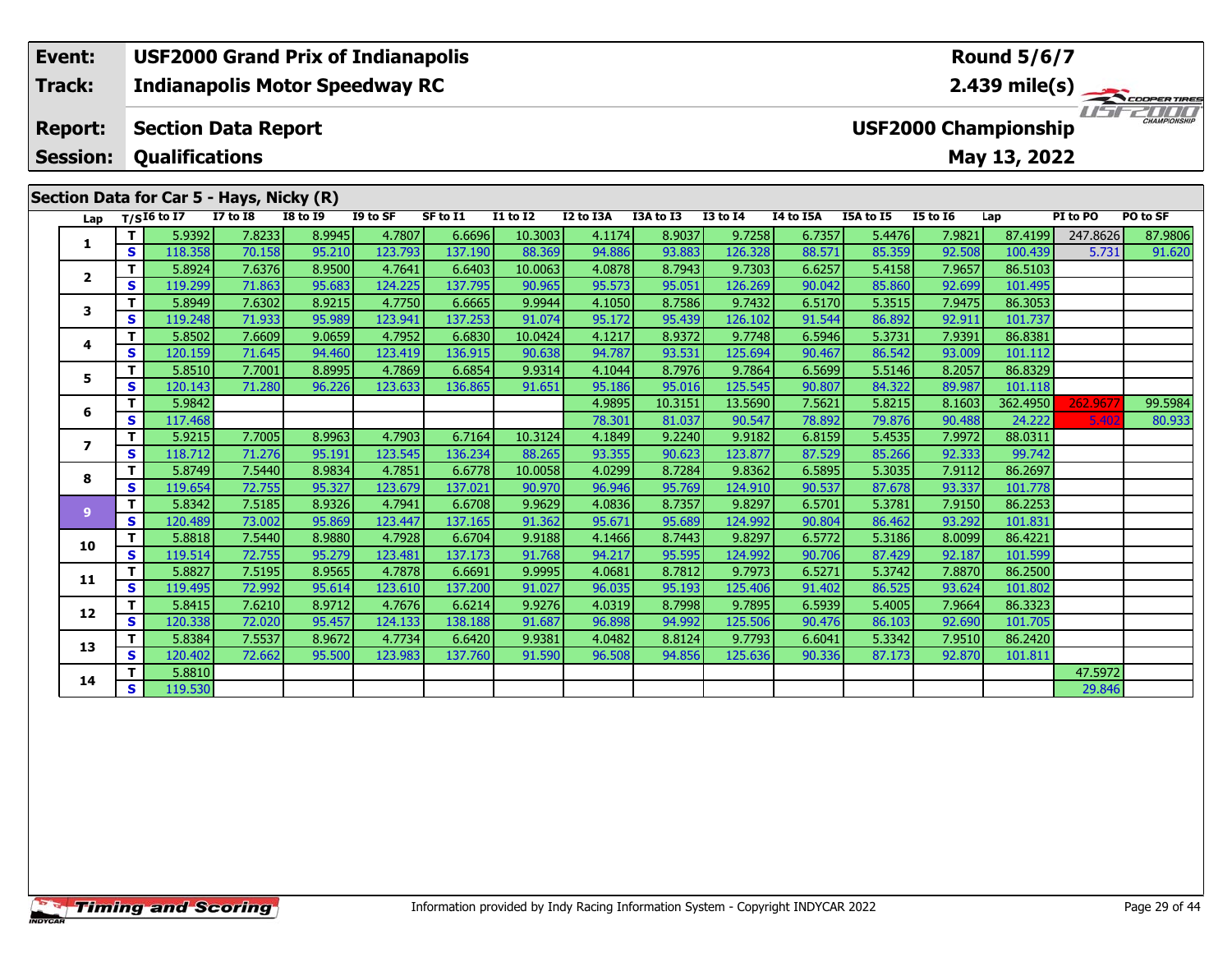| Event:          | <b>USF2000 Grand Prix of Indianapolis</b> | <b>Round 5/6/7</b>                                 |
|-----------------|-------------------------------------------|----------------------------------------------------|
| Track:          | <b>Indianapolis Motor Speedway RC</b>     | $2.439 \text{ mile(s)}$                            |
| <b>Report:</b>  | Section Data Report                       | <b>CHAMPIONSHIP</b><br><b>USF2000 Championship</b> |
| <b>Session:</b> | <b>Qualifications</b>                     | May 13, 2022                                       |
|                 |                                           |                                                    |

# **Section Data for Car 5 - Hays, Nicky (R)**

| Lap            |                                           | $T/S$ SF to PI |
|----------------|-------------------------------------------|----------------|
| 1              | T                                         |                |
|                | S                                         |                |
| $\overline{2}$ |                                           |                |
|                |                                           |                |
| 3              |                                           |                |
|                |                                           |                |
| 4              |                                           |                |
|                |                                           |                |
| 5              | T_S_T_S_T_S_T_S                           | 86.9329        |
|                |                                           | 92.062         |
| 6              | $\frac{1}{s}$ $\frac{1}{s}$ $\frac{1}{s}$ |                |
|                |                                           |                |
| 7              |                                           |                |
|                |                                           |                |
| 8              |                                           |                |
|                |                                           |                |
| 9              | $\frac{1}{s}$ $\frac{1}{s}$               |                |
|                |                                           |                |
| 10             | T                                         |                |
|                | S                                         |                |
| 11             | T                                         |                |
|                | S                                         |                |
| 12             | $rac{1}{s}$                               |                |
|                |                                           |                |
| 13             | $rac{1}{s}$                               | 87.1795        |
|                |                                           | 91.801         |
| 14             | T                                         |                |
|                | $\overline{\mathbf{s}}$                   |                |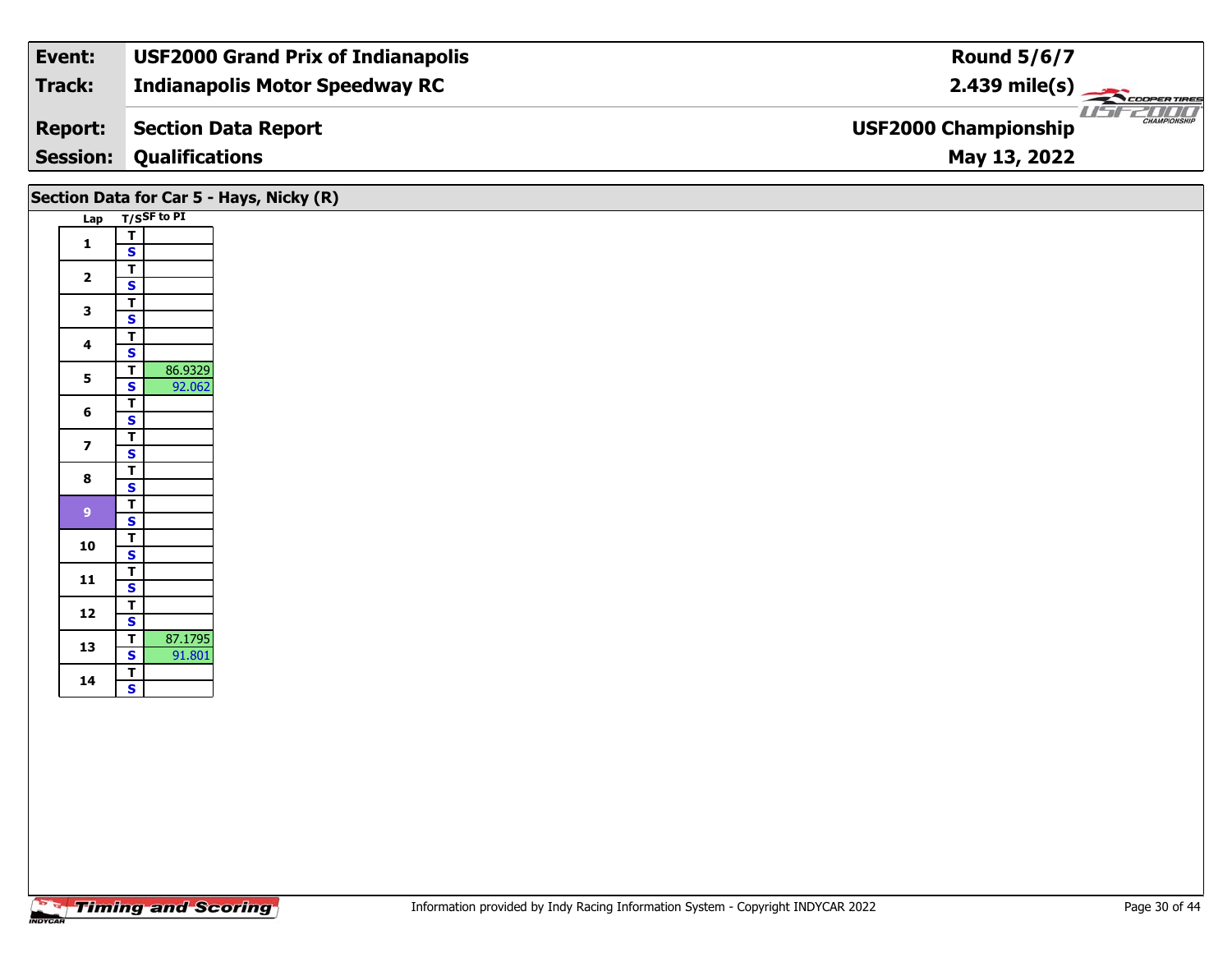#### **Indianapolis Motor Speedway RC Section Data Report May 13, 2022 Event: USF2000 Grand Prix of Indianapolis Track: Report: Session: Qualifications USF2000 Championship 2.439 mile(s) Round 5/6/7**

|  |                         |              |               |                 | Section Data for Car 6 - Mossman, Frankie (R) |          |          |                 |           |           |                 |           |           |                 |          |          |          |
|--|-------------------------|--------------|---------------|-----------------|-----------------------------------------------|----------|----------|-----------------|-----------|-----------|-----------------|-----------|-----------|-----------------|----------|----------|----------|
|  | Lap                     |              | $T/SI6$ to I7 | <b>I7 to I8</b> | <b>I8 to I9</b>                               | I9 to SF | SF to I1 | <b>I1 to I2</b> | I2 to I3A | I3A to I3 | <b>I3 to I4</b> | I4 to I5A | I5A to I5 | <b>I5 to 16</b> | Lap      | PI to PO | PO to SF |
|  | 1                       | $\mathbf{T}$ | 6.0231        | 8.2526          | 9.1093                                        | 4.7650   | 6.6113   | 10.7232         | 4.1859    | 9.0808    | 9.7080          | 7.8024    | 5.8188    | 8.4778          | 90.5582  | 279.4104 | 93.9762  |
|  |                         | S            | 116.710       | 66.508          | 94.010                                        | 124.201  | 138.399  | 84.884          | 93.333    | 92.052    | 126.559         | 76.462    | 79.913    | 87.099          | 96.959   | 5.084    | 85.775   |
|  | $\overline{\mathbf{2}}$ | $\mathbf{T}$ | 5.9681        | 7.9207          | 9.0956                                        | 4.7303   | 6.5809   | 10.2032         | 4.1488    | 8.9255    | 9.6869          | 7.0355    | 5.7772    | 8.1121          | 88.1848  |          |          |
|  |                         | S            | 117.785       | 69.295          | 94.151                                        | 125.112  | 139.039  | 89.210          | 94.167    | 93.654    | 126.835         | 84.797    | 80.489    | 91.026          | 99.568   |          |          |
|  | 3                       | т            | 5.8270        | 8.4998          | 9.0181                                        | 4.7696   | 6.6294   | 10.1789         | 4.0983    | 8.9012    | 9.6723          | 6.9470    | 5.6360    | 8.0830          | 88.2606  |          |          |
|  |                         | S            | 120.637       | 64.574          | 94.961                                        | 124.081  | 138.022  | 89.423          | 95.328    | 93.910    | 127.026         | 85.877    | 82.505    | 91.353          | 99.483   |          |          |
|  | 4                       | $\mathbf{T}$ | 5.8407        | 7.7861          | 9.0761                                        | 4.7715   | 6.6309   | 10.0812         | 4.0936    | 8.9294    | 9.7240          | 6.9918    | 5.7182    | 8.3244          | 87.9679  |          |          |
|  |                         | S            | 120.355       | 70.493          | 94.354                                        | 124.032  | 137.990  | 90.290          | 95.437    | 93.613    | 126.351         | 85.327    | 81.319    | 88.704          | 99.814   |          |          |
|  | 5                       | т            | 5.9335        |                 |                                               |          |          |                 | 4.5659    | 9.7832    | 9.9172          | 7.5321    | 6.0438    | 8.3353          | 400.7024 | 313.9917 | 90.7715  |
|  |                         | S            | 118.472       |                 |                                               |          |          |                 | 85.565    | 85.443    | 123.889         | 79.206    | 76.938    | 88.588          | 21.913   | 4.524    | 88.803   |
|  |                         | $\mathbf{T}$ | 5.9832        | 8.0531          | 9.0874                                        | 4.7206   | 6.5612   | 10.4743         | 4.1941    | 8.9302    | 9.6233          | 7.0493    | 5.7405    | 8.0576          | 88.4748  |          |          |
|  | 6                       | S            | 117.488       | 68.156          | 94.236                                        | 125.369  | 139.456  | 86.901          | 93.150    | 93.605    | 127.673         | 84.631    | 81.003    | 91.641          | 99.242   |          |          |
|  | $\overline{\mathbf{z}}$ | $\mathbf T$  | 5.8441        | 7.7451          | 8.9776                                        | 4.7171   | 6.5421   | 10.0398         | 4.0669    | 8.9706    | 9.6876          | 6.8560    | 5.6077    | 8.0553          | 87.1099  |          |          |
|  |                         | S            | 120.284       | 70.866          | 95.389                                        | 125.462  | 139.863  | 90.662          | 96.064    | 93.183    | 126.826         | 87.017    | 82.922    | 91.667          | 100.797  |          |          |
|  | 8                       | T            | 5.8531        | 7.7495          | 9.0312                                        | 4.7441   | 6.5705   | 10.1781         | 4.0668    | 8.8257    | 9.6698          | 6.7960    | 5.5003    | 7.9960          | 86.9811  |          |          |
|  |                         | S            | 120.100       | 70.826          | 94.823                                        | 124.748  | 139.259  | 89.430          | 96.066    | 94.713    | 127.059         | 87.786    | 84.541    | 92.347          | 100.946  |          |          |
|  | $\mathbf{9}$            | $\mathbf{T}$ | 5.8251        | 7.7927          | 8.9738                                        | 4.7403   | 6.5823   | 10.0374         | 4.0480    | 8.8606    | 9.6843          | 6.7804    | 5.4959    | 8.0709          | 86.8917  |          |          |
|  |                         | S            | 120.677       | 70.433          | 95.429                                        | 124.848  | 139.009  | 90.684          | 96.512    | 94.340    | 126.869         | 87.988    | 84.609    | 91.490          | 101.050  |          |          |
|  | 10                      | т            | 5.8830        | 9.1602          | 9.1537                                        | 4.7025   | 6.4832   | 10.0910         | 4.1034    | 8.8993    | 9.5966          | 6.9439    | 5.5818    | 8.1242          | 88.7228  |          |          |
|  |                         | S            | 119.489       | 59.918          | 93.554                                        | 125.852  | 141.134  | 90.202          | 95.209    | 93.930    | 128.028         | 85.916    | 83.306    | 90.890          | 98.964   |          |          |
|  |                         | т            | 5.8643        | 7.9288          | 9.0480                                        | 4.7318   | 6.5536   | 10.2276         | 4.0564    | 8.9602    | 9.7036          | 6.8955    | 5.5623    | 8.1175          | 87.6496  |          |          |
|  | 11<br>12                | $\mathbf{s}$ | 119.870       | 69.224          | 94.647                                        | 125.073  | 139.618  | 88.997          | 96.312    | 93.291    | 126.617         | 86.519    | 83.599    | 90.965          | 100.176  |          |          |
|  |                         | т            | 5.8450        | 7.7560          | 9.0469                                        | 4.7558   | 6.5860   | 10.1139         | 4.0387    | 9.0320    | 9.7107          | 6.8379    | 5.5347    | 8.1555          | 87.4131  |          |          |
|  |                         | S            | 120.266       | 70.766          | 94.658                                        | 124.441  | 138.931  | 89.998          | 96.735    | 92.550    | 126.524         | 87.248    | 84.015    | 90.541          | 100.447  |          |          |
|  | 13                      | Т            | 5.9674        |                 |                                               |          |          |                 |           |           |                 |           |           |                 |          | 42.5156  |          |
|  |                         | S.           | 117.799       |                 |                                               |          |          |                 |           |           |                 |           |           |                 |          | 33.413   |          |

ER TIRES

 $T = -T$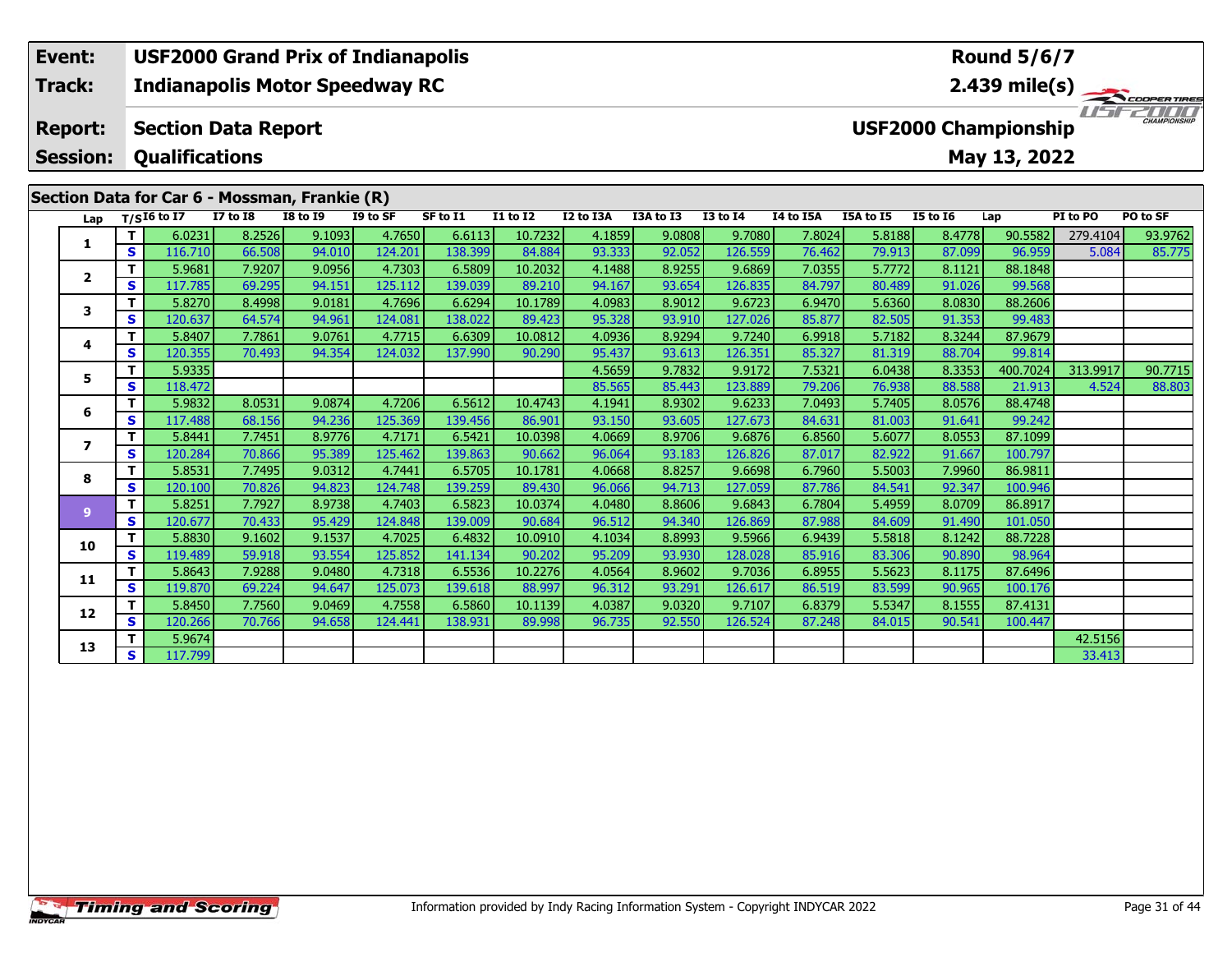| Event:          | <b>USF2000 Grand Prix of Indianapolis</b> | <b>Round 5/6/7</b>                                 |
|-----------------|-------------------------------------------|----------------------------------------------------|
| Track:          | <b>Indianapolis Motor Speedway RC</b>     | $2.439 \text{ mile(s)}$                            |
| <b>Report:</b>  | Section Data Report                       | <b>CHAMPIONSHIP</b><br><b>USF2000 Championship</b> |
| <b>Session:</b> | <b>Qualifications</b>                     | May 13, 2022                                       |

|                         |                                                                         | Section Data for Car 6 - Mossman, Frankie (R) |
|-------------------------|-------------------------------------------------------------------------|-----------------------------------------------|
|                         | Lap T/SSF to PI                                                         |                                               |
| $\mathbf{1}$            | $\overline{\mathsf{T}}$<br>$\mathbf{s}$                                 |                                               |
| $\overline{\mathbf{2}}$ | $\mathbf T$<br>$\overline{\mathbf{s}}$                                  |                                               |
| $\mathbf{3}$            | $\overline{T}$<br>$\overline{\mathbf{s}}$                               |                                               |
| $\overline{\mathbf{4}}$ | 84.2770<br>$\overline{\mathsf{T}}$<br>94.963<br>$\overline{\mathbf{s}}$ |                                               |
| 5                       | $\overline{\mathbf{r}}$<br>$\overline{\mathbf{s}}$                      |                                               |
| $6\phantom{1}6$         | $\overline{\mathbf{T}}$                                                 |                                               |
| $\overline{\mathbf{z}}$ | $\mathbf{s}$<br>$\mathbf T$                                             |                                               |
| 8                       | $\mathbf{s}$<br>$\overline{\mathsf{r}}$                                 |                                               |
|                         | $\mathbf{s}$<br>$\overline{\mathsf{r}}$                                 |                                               |
| $\boldsymbol{9}$        | $\overline{\mathbf{s}}$<br>$\overline{\mathsf{T}}$                      |                                               |
| 10                      | $\overline{\mathbf{s}}$                                                 |                                               |
| 11                      | $\frac{1}{s}$                                                           |                                               |
| 12                      | 84.4032<br>$\overline{t}$<br>$\mathbf{s}$<br>94.821                     |                                               |
| 13                      | $rac{1}{s}$                                                             |                                               |
|                         |                                                                         |                                               |
|                         |                                                                         |                                               |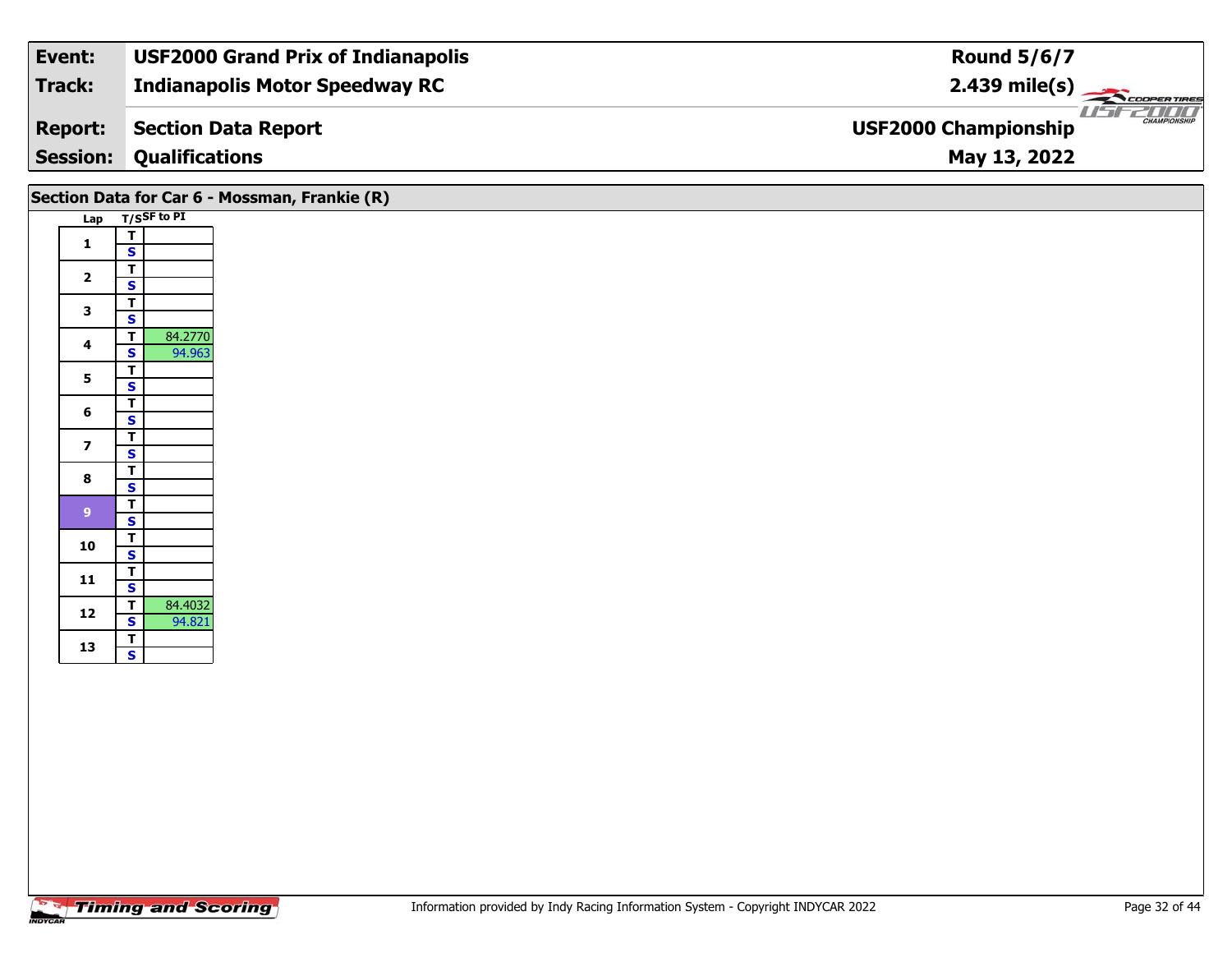### **Event: USF2000 Grand Prix of Indianapolis Round 5/6/7Indianapolis Motor Speedway RC 2.439 mile(s) Track:**11515211111 **Report: Section Data Report USF2000 Championship Session: Qualifications May 13, 2022 Section Data for Car 63 - Burke, Trey Lap T/SI6 to I7 I7 to I8 I8 to I9 I9 to SF SF to I1 I1 to I2 I2 to I3A I3A to I3 I3 to I4 I4 to I5A I5A to I5 I5 to I6 Lap PI to PO PO to SF**  1 | T | 5.9926 8.0517 9.0243 4.7541 6.6268 10.3225 4.1260 8.8893 9.6796 6.7464 5.5072 8.2057 87.9262 254.6824 89.5839<br>1 | S | 117.304 68.167 94.895 124.486 138.076 88.179 94.688 94.035 126.930 88.431 84.435 89.987 99.861 5 **1**

**<sup>T</sup>** 5.9105 7.8606 8.9806 4.7677 6.6546 10.1364 4.0383 8.8903 9.7404 6.7043 5.5569 8.0216 87.2622 **<sup>S</sup>** 118.933 69.825 95.357 124.131 137.499 89.798 96.744 94.025 126.138 88.986 83.680 92.053 100.621

**<sup>T</sup>** 5.9055 7.6497 9.0133 4.7837 6.6682 10.1340 4.0065 8.8517 9.6724 6.7568 5.4128 7.8683 86.7229 **<sup>S</sup>** 119.034 71.750 95.011 123.716 137.218 89.819 97.512 94.435 127.025 88.295 85.907 93.846 101.247

**<sup>T</sup>** 5.8867 7.8412 8.9790 4.7431 6.5877 10.1666 4.0082 9.2236 9.7673 6.6233 5.4432 7.9679 87.2378 **<sup>S</sup>** 119.414 69.997 95.374 124.775 138.895 89.531 97.471 90.627 125.791 90.075 85.428 92.673 100.649

**<sup>T</sup>** 5.9237 8.0034 9.0195 4.7229 6.6008 18.3405 4.0850 8.9955 9.7553 6.7162 5.5228 7.9357 95.6213 **<sup>S</sup>** 118.668 68.579 94.946 125.308 138.620 49.629 95.638 92.925 125.946 88.829 84.196 93.049 91.825

**<sup>T</sup>** 5.8552 7.7414 8.8753 4.7430 6.6131 10.1175 4.0475 8.7403 9.7666 6.6082 5.3517 7.9083 86.3681 **<sup>S</sup>** 120.056 70.900 96.488 124.777 138.362 89.966 96.524 95.638 125.800 90.280 86.888 93.371 101.663

**<sup>T</sup>** 5.8604 7.7257 8.9688 4.7355 6.5910 9.9885 4.0223 8.8983 9.7487 6.6396 5.3395 7.8968 86.4151 **<sup>S</sup>** 119.950 71.044 95.483 124.975 138.826 91.128 97.129 93.940 126.031 89.853 87.087 93.507 101.607

**<sup>T</sup>** 5.8687 7.6477 8.8837 4.7238 6.5661 10.0892 4.0121 8.7803 9.6856 6.7310 5.3230 7.8603 86.1715 **<sup>S</sup>** 119.780 71.768 96.397 125.284 139.352 90.218 97.376 95.203 126.852 88.633 87.357 93.942 101.894

**<sup>T</sup>** 5.8686 7.9826 8.9487 4.7630 6.6373 10.4042 4.1285 8.8781 9.7199 6.7411 5.3092 7.9817 87.3629 **<sup>S</sup>** 119.782 68.758 95.697 124.253 137.857 87.487 94.630 94.154 126.404 88.501 87.584 92.513 100.505

**<sup>T</sup>** 5.8727 7.7758 8.9416 4.7557 6.6052 9.9915 4.0549 8.8320 9.7406 6.6096 5.3887 7.9384 86.5067 **<sup>S</sup>** 119.699 70.586 95.773 124.444 138.527 91.100 96.348 94.646 126.136 90.261 86.292 93.017 101.500

**<sup>T</sup>** 5.8633 7.7339 8.9524 4.7689 6.6255 10.2462 4.1334 8.8821 9.7919 6.5520 5.4703 7.9827 87.0026 **<sup>S</sup>** 119.891 70.969 95.657 124.100 138.103 88.836 94.518 94.112 125.475 91.055 85.004 92.501 100.921

**T** 6.3053 41.0774 41.0774<br>**S** 111.486 34.583

5 11 8.4461 7.7601 8.9182 4.7535 6.6203 10.1188 4.3576 9.6620 10.1331 7.6240 6.3716 8.2570 416.4233 232.5804 89.3112<br>5 5 83.228 70.729 96.024 124.502 138.211 89.954 89.655 86.515 121.250 78.252 72.980 89.428 21.085 6.108 9

**2**

**3**

**4**

**5**

**6**

**7**

**8**

**9**

**10**

**11**

**12**

**13**

100.649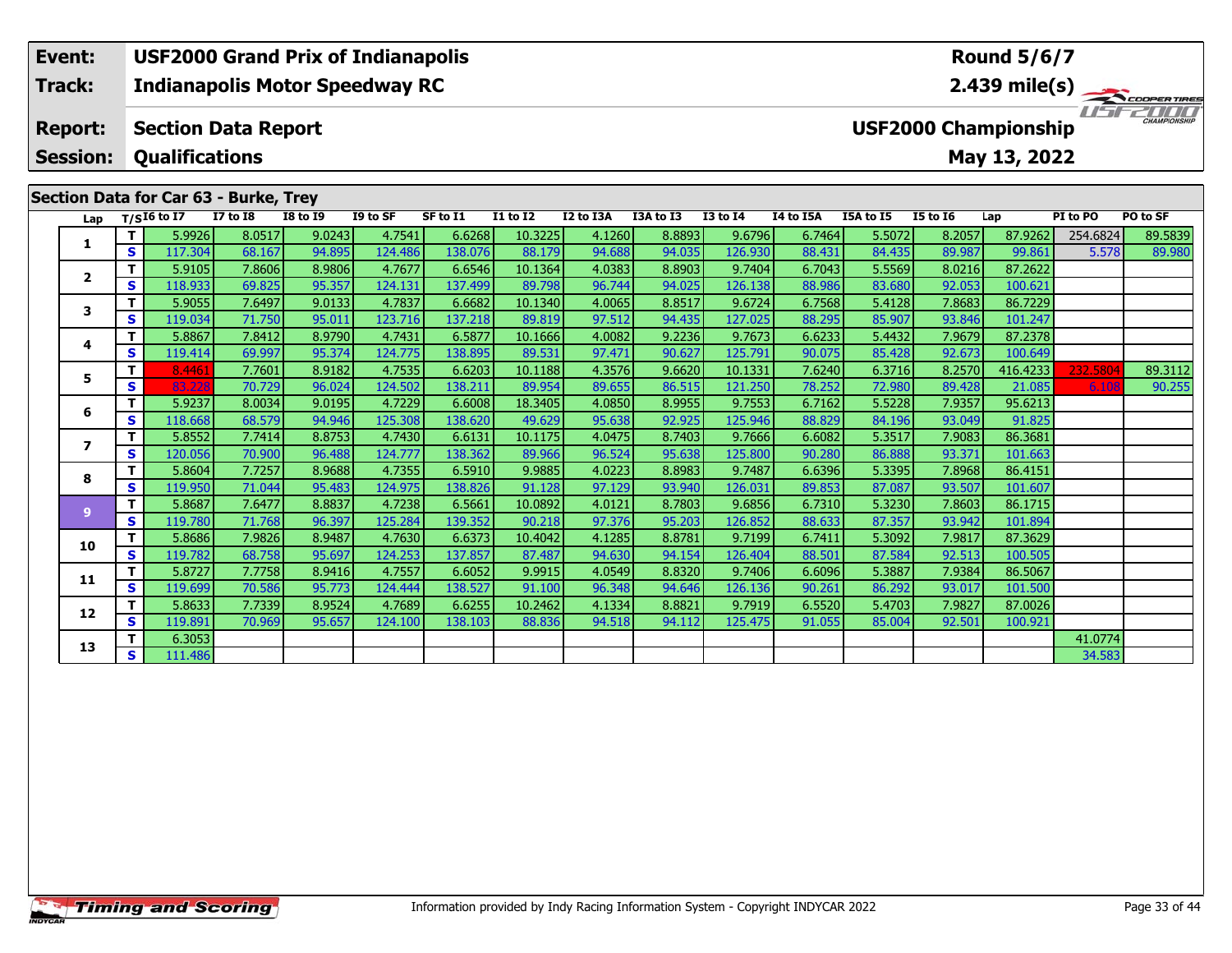| Event:          | <b>USF2000 Grand Prix of Indianapolis</b> | <b>Round 5/6/7</b>                                 |
|-----------------|-------------------------------------------|----------------------------------------------------|
| Track:          | <b>Indianapolis Motor Speedway RC</b>     | $2.439$ mile(s)                                    |
| <b>Report:</b>  | <b>Section Data Report</b>                | <b>CHAMPIONSHIP</b><br><b>USF2000 Championship</b> |
| <b>Session:</b> | <b>Qualifications</b>                     | May 13, 2022                                       |
|                 |                                           |                                                    |

|                         |                                                    | Section Data for Car 63 - Burke, Trey |
|-------------------------|----------------------------------------------------|---------------------------------------|
|                         | Lap T/SSF to PI                                    |                                       |
| $\mathbf{1}$            | $\overline{1}$                                     |                                       |
|                         | $\overline{\mathbf{s}}$                            |                                       |
| $\overline{\mathbf{2}}$ | $\overline{t}$                                     |                                       |
|                         | $\overline{\mathbf{s}}$                            |                                       |
| $\mathbf{3}$            | $\overline{\mathsf{T}}$                            |                                       |
|                         | $\mathbf{s}$<br>$\overline{\mathsf{T}}$            |                                       |
| $\overline{\mathbf{4}}$ | S                                                  |                                       |
|                         | 94.8879<br>$\overline{t}$                          |                                       |
| $5\phantom{a}$          | 84.344<br>$\overline{\mathbf{s}}$                  |                                       |
|                         | $\overline{\mathbf{T}}$                            |                                       |
| $6\phantom{1}$          | $\mathbf{s}$                                       |                                       |
| $\overline{z}$          | $\overline{\mathsf{T}}$                            |                                       |
|                         | $\mathbf{s}$                                       |                                       |
| $\bf8$                  | T                                                  |                                       |
|                         | $\overline{\mathbf{s}}$<br>$\overline{\mathsf{T}}$ |                                       |
| 9 <sup>°</sup>          | $\mathbf{s}$                                       |                                       |
|                         | $\overline{r}$                                     |                                       |
| 10                      | $\overline{\mathbf{s}}$                            |                                       |
|                         | $\overline{\mathsf{T}}$                            |                                       |
| 11                      | $\mathbf{s}$                                       |                                       |
| $12$                    | 83.8296<br>$\overline{t}$                          |                                       |
|                         | <b>S</b><br>95.470                                 |                                       |
| 13                      | T                                                  |                                       |
|                         | $\overline{\mathbf{s}}$                            |                                       |
|                         |                                                    |                                       |
|                         |                                                    |                                       |
|                         |                                                    |                                       |
|                         |                                                    |                                       |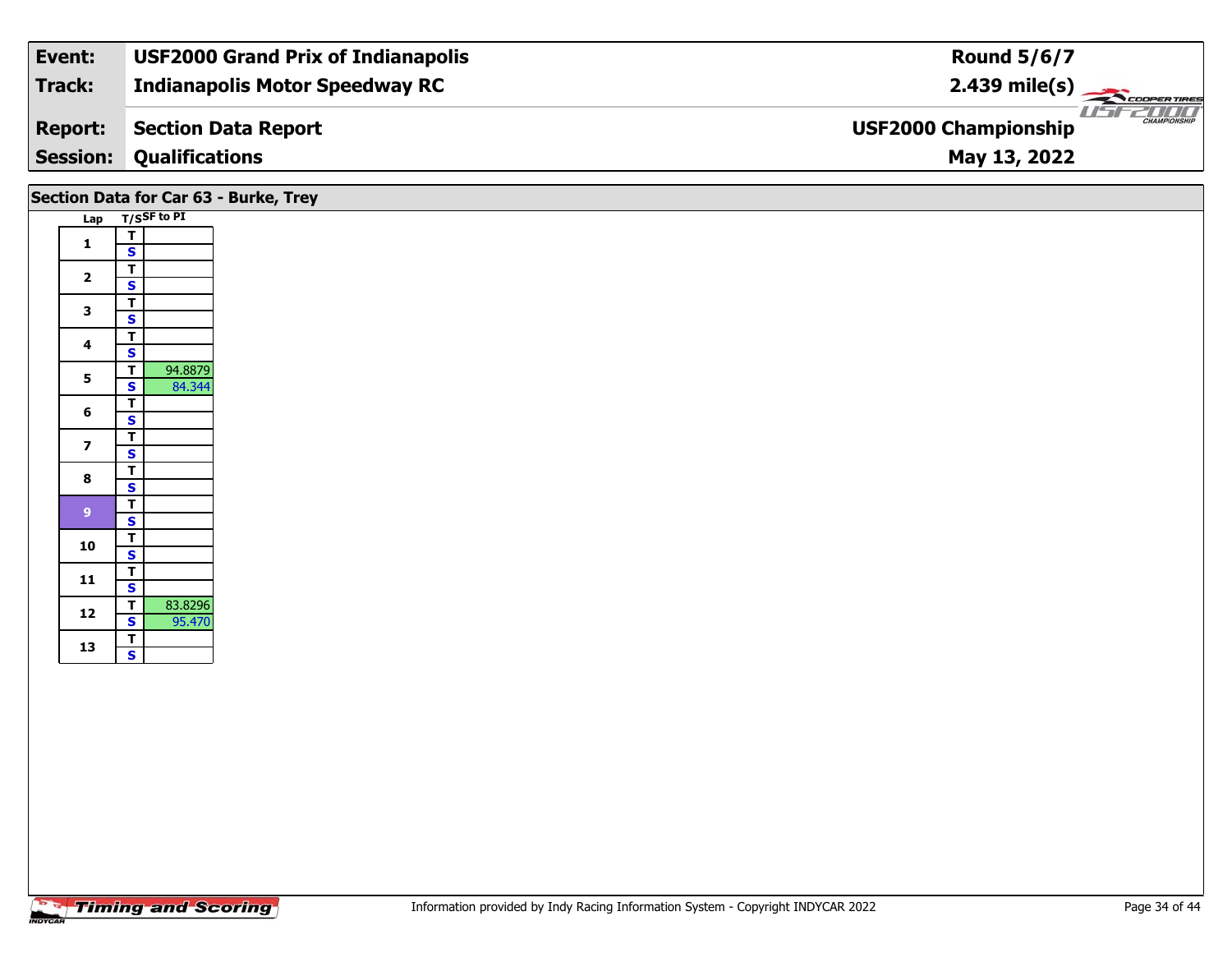### **Event: USF2000 Grand Prix of Indianapolis Round 5/6/7Indianapolis Motor Speedway RC 2.439 mile(s) Track:** TELECOPERTIRES **Report: Section Data Report USF2000 Championship Qualifications Session:May 13, 2022 Section Data for Car 7 - Lee, Yeoroo (R)**

| Lap |    | $T/SI6$ to $I7$ | $I7$ to $I8$ | <b>I8 to I9</b> | I9 to SF  | I2 to I3A | I3A to I3 | <b>I3 to I4</b> | I4 to I5A | <b>I5A to I5</b> | <b>I5 to 16</b> | Lap      | PO to SF | SF to PI |
|-----|----|-----------------|--------------|-----------------|-----------|-----------|-----------|-----------------|-----------|------------------|-----------------|----------|----------|----------|
|     |    | 6.1520          | 8.9252       | 9.1359          | 4.7405    | 4.1595    | 9.1879    | 9.7307          | 6.8623    | 5.8225           | 8.1424          | 90.5473  | 94.0838  |          |
|     | S  | 114.264         | 61.496       | 93.736          | 124.843   | 93.925    | 90.979    | 126.264         | 86.937    | 79.863           | 90.687          | 96.970   | 85.677   |          |
|     |    | 5.9051          | 8.0916       | 8.9437          | 4.7435    | 4.0837    | 8.9804    | 9.7025          | 6.7458    | 5.6983           | 8.0870          | 87.7103  |          |          |
|     | S  | 119.042         | 67.831       | 95.750          | 124.764   | 95.669    | 93.081    | 126.631         | 88.439    | 81.603           | 91.308          | 100.107  |          |          |
|     | т  | 5.8395          | 7.7878       | 9.0358          | 4.7594    | 4.0870    | 8.9575    | 9.7343          | 6.6830    | 5.5482           | 8.0979          | 87.2405  |          |          |
|     | S. | 120.379         | 70.477       | 94.775          | 124.347   | 95.591    | 93.319    | 126.217         | 89.270    | 83.811           | 91.185          | 100.646  |          |          |
|     | т  | 5.8807          | 7.8237       | 8.9672          | 4.7921    | 4.3461    | 8.8935    | 9.7534          | 7.7873    | 16.6958          | 66.0645         | 157.7875 |          | 645.1601 |
|     | S  | 119.536         | 70.154       | 95.500          | 123.499 l | 89.893    | 93.991    | 125.970         | 76.611    | 27.851           | 11.177          | 55.647   |          | 12.405   |
|     | т  | 38.6092         |              |                 |           | 9.0716    | 19.7714   | 24.1654         | 9.5021    | 7.6540           | 11.1895         | 480.3657 |          |          |
|     | S. | 18.207          |              |                 |           | 43.066    | 42.279    | 50.843          | 62.785    | 60.753           | 65.991          | 18.279   |          |          |
|     | T. | 9.9076          |              |                 |           |           |           |                 |           |                  |                 |          |          |          |
|     | S. | 70.951          |              |                 |           |           |           |                 |           |                  |                 |          |          |          |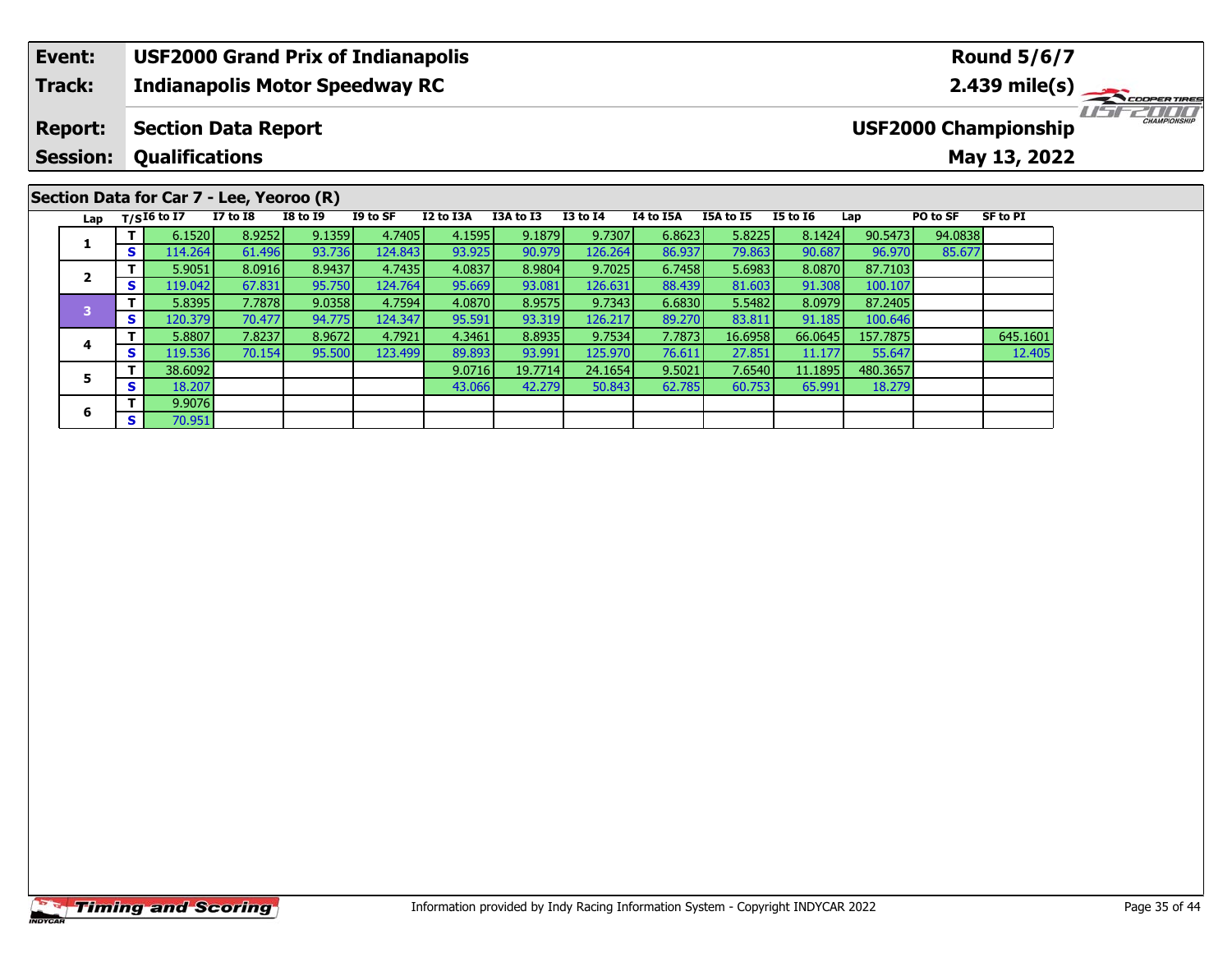### **Event:USF2000 Grand Prix of Indianapolis**

#### **Indianapolis Motor Speedway RC Track:**

#### **Section Data Report Report:**

**Session:Qualifications**

# **Section Data for Car 8 - Dyszelski, Danny (R)**

TELECOPERTING **USF2000 Championship**

| Lap                      | $T/SI6$ to I7 |         | <b>I7 to I8</b> | <b>I8 to I9</b> | I9 to SF | I2 to I3A | I3A to I3 | $I3$ to $I4$ | I4 to I5A | <b>I5A to I5</b> | <b>I5 to 16</b> | Lap      | PO to SF |
|--------------------------|---------------|---------|-----------------|-----------------|----------|-----------|-----------|--------------|-----------|------------------|-----------------|----------|----------|
|                          | Τ.            | 6.3187  | 8.7360          | 9.2219          | 4.7353   | 4.1706    | 9.1685    | 9.7550       | 6.9362    | 5.7899           | 8.0953          | 90.5213  | 95.0411  |
| 1                        | S             | 111.250 | 62.828          | 92.862          | 124.980  | 93.675    | 91.172    | 125.949      | 86.011    | 80.312           | 91.215          | 96.998   | 84.814   |
|                          | т             | 5.8956  | 8.0234          | 8.9308          | 4.7606   | 4.0829    | 8.9277    | 9.7298       | 6.7229    | 5.5517           | 8.0146          | 87.5513  |          |
| $\overline{\mathbf{2}}$  | S             | 119.234 | 68.408          | 95.889          | 124.316  | 95.687    | 93.631    | 126.276      | 88.740    | 83.758           | 92.133          | 100.289  |          |
| 3                        | т             | 5.8077  | 7.7898          | 8.9081          | 4.7538   | 4.0169    | 8.8551    | 9.7060       | 6.6542    | 5.5823           | 7.9078          | 86.6999  |          |
|                          | S             | 121.038 | 70.459          | 96.133          | 124.494  | 97.260    | 94.399    | 126.585      | 89.656    | 83.299           | 93.377          | 101.273  |          |
| 4                        | т             | 5.8210  | 7.7513          | 8.8100          | 4.7528   | 4.0131    | 8.7894    | 9.7073       | 6.5553    | 5.5645           | 7.9812          | 86.3871  |          |
|                          | S             | 120.762 | 70.809          | 97.204          | 124.520  | 97.352    | 95.104    | 126.568      | 91.009    | 83.565           | 92.519          | 101.640  |          |
| 5                        | т             | 9.4166  | 7.8063          | 8.9683          | 4.7566   | 4.6785    | 10.0059   | 11.0845      | 7.6565    | 5.9475           | 8.3567          | 415.8525 | 93.7598  |
|                          | S             | 74.651  | 70.310          | 95.488          | 124.420  | 83.506    | 83.542    | 110.843      | 77.920    | 78.184           | 88.361          | 21.114   | 85.973   |
| 6                        | т             | 6.1338  | 8.2740          | 8.9762          | 4.7486   | 4.1028    | 8.9678    | 9.7229       | 6.7953    | 5.6279           | 7.9146          | 89.0098  |          |
|                          | S             | 114.603 | 66.336          | 95.404          | 124.630  | 95.223    | 93.212    | 126.365      | 87.795    | 82.624           | 93.297          | 98.645   |          |
| $\overline{\phantom{a}}$ | т             | 5.8159  | 7.7585          | 8.9047          | 4.7321   | 4.0134    | 8.8327    | 9.7572       | 6.6403    | 5.5535           | 7.9675          | 86.5843  |          |
|                          | S             | 120.868 | 70.744          | 96.170          | 125.065  | 97.344    | 94.638    | 125.921      | 89.844    | 83.731           | 92.678          | 101.409  |          |
| 8                        | т             | 5.7799  | 8.1197          | 8.8349          | 4.7223   | 4.0058    | 8.8166    | 9.6825       | 6.6513    | 5.4819           | 7.9593          | 86.7362  |          |
|                          | S             | 121.621 | 67.597          | 96.930          | 125.324  | 97.529    | 94.811    | 126.892      | 89.695    | 84.825           | 92.773          | 101.231  |          |
| 9                        | т             | 5.8095  | 7.8891          | 8.8477          | 4.7214   | 4.0543    | 8.8193    | 9.7336       | 6.6833    | 5.4765           | 8.0158          | 86.5641  |          |
|                          | S             | 121.001 | 69.572          | 96.789          | 125.348  | 96.362    | 94.782    | 126.226      | 89.266    | 84.908           | 92.119          | 101.432  |          |
| 10                       | т             | 5.8400  | 7.8602          | 8.9422          | 4.7491   | 4.1336    | 8.8536    | 9.7543       | 6.7909    | 5.5601           | 8.0590          | 88.3044  |          |
|                          | S             | 120.369 | 69.828          | 95.767          | 124.617  | 94.514    | 94.415    | 125.958      | 87.852    | 83.632           | 91.625          | 99.433   |          |
| 11                       | т             | 5.8680  |                 |                 | 4.7450   | 4.0161    | 8.8222    | 9.7651       | 6.7447    | 5.4475           | 7.9433          | 86.8131  |          |
|                          | S             | 119.795 |                 |                 | 124.725  | 97.279    | 94.751    | 125.819      | 88.453    | 85.360           | 92.960          | 101.141  |          |
| 12                       | т             | 5.8236  | 7.8464          | 8.8845          | 4.7458   | 4.0871    | 8.8678    | 9.7297       | 6.6963    | 5.5673           | 7.9663          | 86.9092  |          |
|                          | S             | 120.708 | 69.951          | 96.389          | 124.704  | 95.589    | 94.263    | 126.277      | 89.093    | 83.523           | 92.692          | 101.030  |          |
| 13                       | Τ             | 6.1139  |                 |                 |          |           |           |              |           |                  |                 |          |          |
|                          | S.            | 114.976 |                 |                 |          |           |           |              |           |                  |                 |          |          |

# **Round 5/6/7**

**2.439 mile(s)**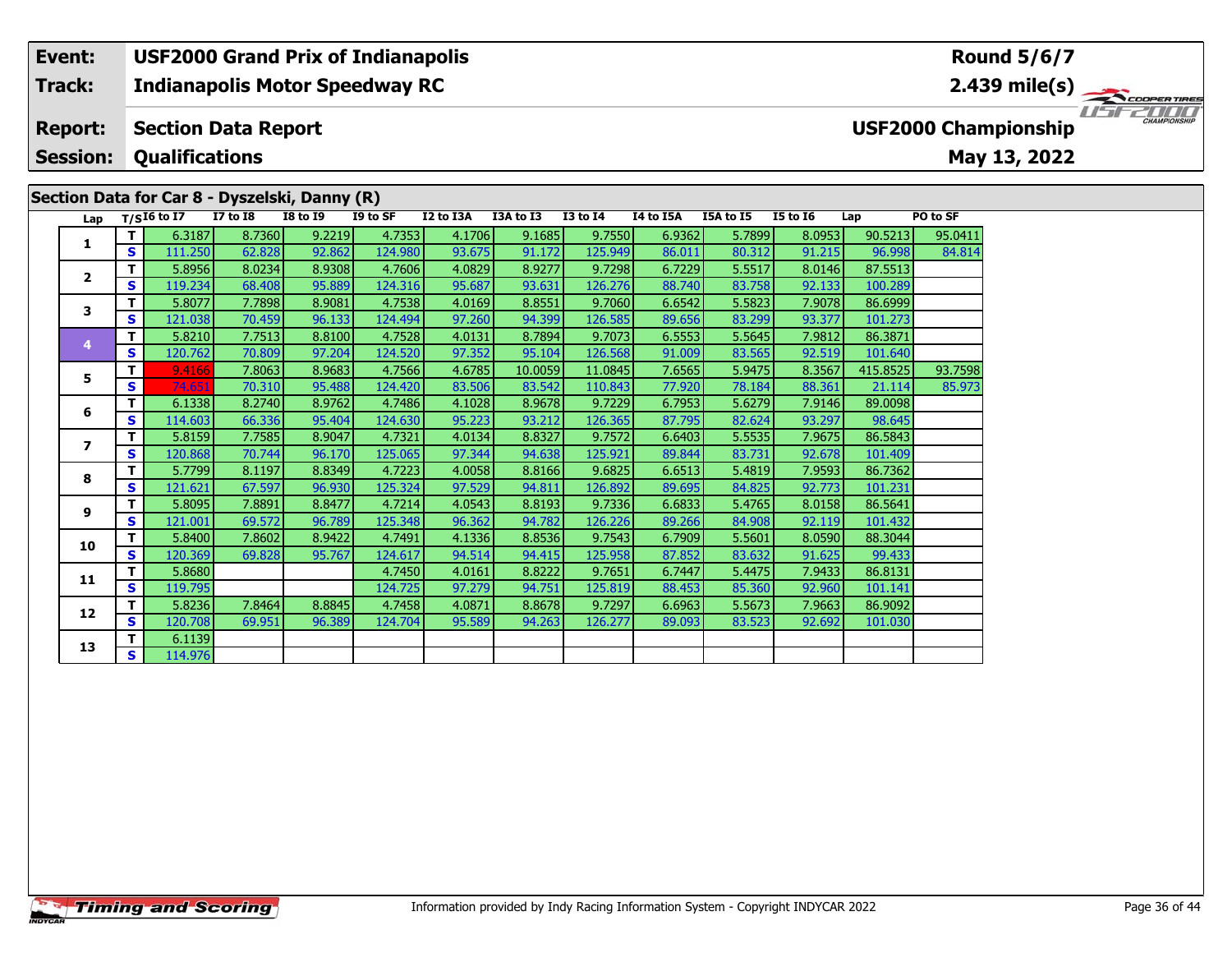#### **Event: USF2000 Grand Prix of Indianapolis Round 5/6/7Indianapolis Motor Speedway RC 2.439 mile(s) Track:** TELECOPERTIRES **Report: Section Data Report USF2000 Championship Qualifications Session:May 13, 2022**

# **Section Data for Car 9 - Garciarce, Jorge (R)**

| Lap |   | $T/SI6$ to I7 | <b>I7 to I8</b> | <b>I8 to I9</b> | I9 to SF | I2 to I3A | I3A to I3 | <b>I3 to I4</b> | I4 to I5A | <b>I5A to I5</b> | <b>I5 to 16</b> | Lap     | PI to PO | PO to SF |
|-----|---|---------------|-----------------|-----------------|----------|-----------|-----------|-----------------|-----------|------------------|-----------------|---------|----------|----------|
|     |   | 6.2812        | 8.7610          | 9.3155          | 4.7978   | 4.0998    | 9.2015    | 9.7057          | 7.4872    | 5.6843           | 8.1599          | 90.8832 | 274.8591 | 97.2502  |
|     | Э | 111.914       | 62.649          | 91.929          | 123.3521 | 95.293    | 90.845    | 126.589         | 79.681    | 81.804           | 90.492          | 96.612  | 5.168    | 82.887   |
|     |   | 5.9042        | 7.9868          | 9.0219          | 4.7509   | 4.1604    | 9.0945    | 9.7428          | 6.8736    | 5.5619           | 8.0587          | 88.1675 |          |          |
|     | Э | 119.060       | 68.721          | 94.921          | 124.570  | 93.905    | 91.914    | 126.1071        | 86.795    | 83.605           | 91.629          | 99.588  |          |          |
|     |   | 5.8476        | 7.9202          | 9.0407          | 4.7584   | 4.0253    | 8.9724    | 9.7168          | 7.0989    | 6.0817           | 8.0736          | 88.4680 |          |          |
|     | э | 120.212       | 69.299          | 94.723          | 124.373  | 97.057    | 93.164    | 126.445         | 84.040    | 76.459           | 91.460          | 99.249  |          |          |
|     |   | 15.3538       | 7.8121 l        | 8.9432          | 4.7490   | 4.3898    | 10.8631   | 40.7079         | 170.3093  | 13.4464          | 20.0093         |         |          |          |
| 4   | э | 45.784        | 70.258          | 95.756          | 124.620  | 88.998    | 76.949    | 30.182          | 3.503     | 34.582           | 36.903          |         |          |          |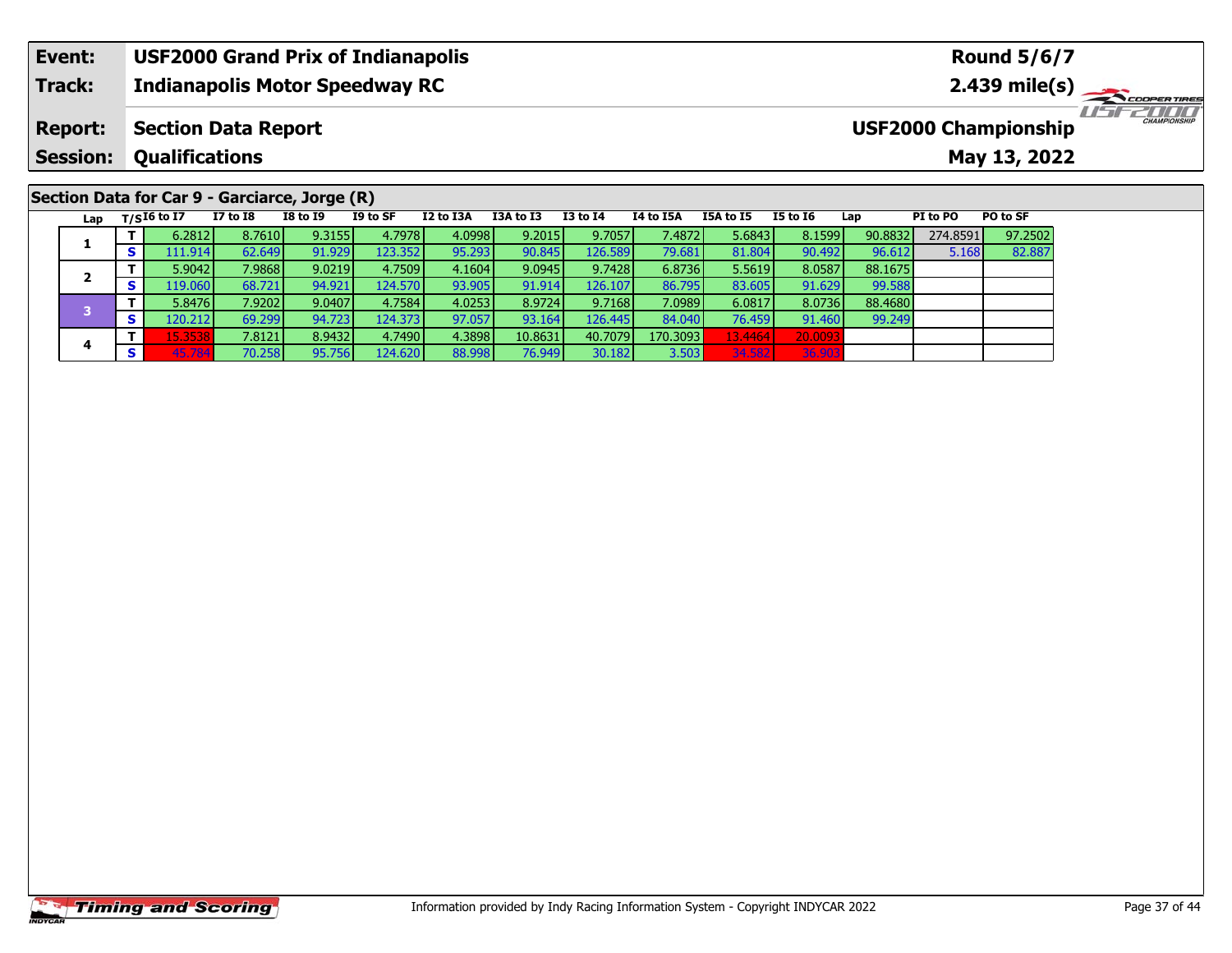#### **Event: USF2000 Grand Prix of Indianapolis Round 5/6/7Indianapolis Motor Speedway RC 2.439 mile(s) Track:**  $200f$ USFZUUD **Report: Section Data Report USF2000 Championship Qualifications Session:May 13, 2022 Section Data for Car 90 - Douglas, Jacob (R)**

| Lap          |             | $T/SI6$ to I7 | <b>I7 to I8</b> | <b>I8 to I9</b> | I9 to SF | SF to I1 | <b>I1 to I2</b> | I2 to I3A | I3A to I3 | <b>I3 to I4</b> | I4 to I5A | I5A to I5 | <b>I5 to 16</b> | Lap      | PI to PO | PO to SF |
|--------------|-------------|---------------|-----------------|-----------------|----------|----------|-----------------|-----------|-----------|-----------------|-----------|-----------|-----------------|----------|----------|----------|
| 1            | T           | 6.0050        | 8.0180          | 9.0887          | 4.7374   | 6.5987   | 10.4857         | 4.1481    | 9.0021    | 9.7743          | 6.7618    | 5.5968    | 8.0549          | 88.2715  | 257.1655 | 95.7549  |
|              | S           | 117.062       | 68.454          | 94.223          | 124.925  | 138.664  | 86.807          | 94.183    | 92.857    | 125.701         | 88.230    | 83.083    | 91.672          | 99.470   | 5.524    | 84.182   |
| $\mathbf{2}$ | Т           | 5.8967        | 7.7234          | 8.9843          | 4.7562   | 6.6479   | 10.1092         | 4.0350    | 8.8727    | 9.7073          | 6.8572    | 5.4455    | 8.0086          | 87.0440  |          |          |
|              | S           | 119.212       | 71.065          | 95.318          | 124.431  | 137.637  | 90.039          | 96.823    | 94.211    | 126.568         | 87.002    | 85.392    | 92.202          | 100.873  |          |          |
| 3            | T           | 5.8487        | 7.6876          | 8.9764          | 4.7530   | 6.6253   | 10.1120         | 4.0140    | 8.8534    | 9.6929          | 6.8923    | 5.4259    | 7.9625          | 86.8440  |          |          |
|              | S           | 120.190       | 71.396          | 95.402          | 124.515  | 138.107  | 90.015          | 97.330    | 94.417    | 126.756         | 86.559    | 85.700    | 92.736          | 101.105  |          |          |
| 4            | Т           | 5.8803        | 7.7401          | 8.9743          | 4.7524   | 6.6207   | 10.0909         | 3.9870    | 9.0196    | 9.6959          | 6.7314    | 5.4616    | 8.0839          | 87.0381  |          |          |
|              | S           | 119.544       | 70.912          | 95.424          | 124.530  | 138.203  | 90.203          | 97.989    | 92.677    | 126.717         | 88.628    | 85.140    | 91.343          | 100.880  |          |          |
| 5            | Т           | 6.5899        | 7.7114          | 9.0173          | 4.7370   | 6.5845   | 10.0782         | 4.4338    | 9.7749    | 10.4995         | 9.3166    | 7.3187    | 8.3628          | 447.0610 | 264.6962 | 93.7331  |
|              | s           | 106.67        | 71.176          | 94.969          | 124.935  | 138.963  | 90.316          | 88.114    | 85.516    | 117.019         | 64.035    | 63.536    | 88.297          | 19.640   | 5.36     | 85.997   |
| 6            | T           | 5.9783        | 7.9463          | 9.0086          | 4.6994   | 6.5768   | 10.3355         | 4.0344    | 8.8601    | 9.6709          | 6.7953    | 5.4677    | 7.8987          | 87.2720  |          |          |
|              | s           | 117.584       | 69.072          | 95.061          | 125.935  | 139.125  | 88.068          | 96.838    | 94.345    | 127.045         | 87.795    | 85.045    | 93.485          | 100.610  |          |          |
| 7            | т           | 5.8449        | 7.7217          | 8.9668          | 4.7000   | 6.5534   | 10.0922         | 4.0403    | 8.7623    | 9.6945          | 6.7617    | 5.5100    | 7.9734          | 86.6212  |          |          |
|              | S           | 120.268       | 71.081          | 95.504          | 125.919  | 139.622  | 90.191          | 96.696    | 95.398    | 126.735         | 88.231    | 84.392    | 92.609          | 101.365  |          |          |
| 8            | Т           | 5.8706        | 7.6846          | 8.9147          | 4.7213   | 6.5857   | 10.0925         | 4.0011    | 8.7636    | 9.7139          | 6.8050    | 5.4705    | 7.8957          | 86.5192  |          |          |
|              | S           | 119.742       | 71.424          | 96.062          | 125.351  | 138.937  | 90.188          | 97.644    | 95.384    | 126.482         | 87.669    | 85.001    | 93.520          | 101.485  |          |          |
| 9            | $\mathbf T$ | 5.8377        | 7.5498          | 8.9486          | 4.7381   | 6.6007   | 9.9751          | 4.0529    | 8.8090    | 9.7456          | 6.7121    | 5.4183    | 7.8937          | 86.2816  |          |          |
|              | S           | 120.416       | 72.699          | 95.698          | 124.906  | 138.622  | 91.250          | 96.396    | 94.893    | 126.071         | 88.883    | 85.820    | 93.544          | 101.764  |          |          |
| 10           | т           | 5.8443        | 7.6005          | 8.9704          | 4.7335   | 6.5994   | 10.5438         | 4.1216    | 9.2799    | 12.2439         | 7.1229    | 5.4716    | 7.9672          | 90.4990  |          |          |
|              | S           | 120.280       | 72.214          | 95.465          | 125.028  | 138.649  | 86.328          | 94.789    | 90.077    | 100.347         | 83.757    | 84.984    | 92.681          | 97.022   |          |          |
| 11           | Т           | 5.8842        | 7.6019          | 8.9725          | 4.7449   | 6.6294   | 10.1030         | 4.0380    | 8.8090    | 9.7781          | 6.6841    | 5.4472    | 7.9361          | 86.6284  |          |          |
|              | S           | 119.465       | 72.201          | 95.443          | 124.727  | 138.022  | 90.095          | 96.751    | 94.893    | 125.652         | 89.255    | 85.365    | 93.044          | 101.357  |          |          |
| 12           | т           | 5.8714        | 7.6722          | 8.9563          | 4.7691   | 6.6646   | 10.0137         | 4.0201    | 8.9034    | 9.8135          | 6.7162    | 5.3505    | 7.9964          | 86.7474  |          |          |
|              | S           | 119.725       | 71.539          | 95.616          | 124.094  | 137.293  | 90.898          | 97.182    | 93.887    | 125.199         | 88.829    | 86.908    | 92.343          | 101.218  |          |          |
| 13           | Т           | 6.4525        |                 |                 |          |          |                 |           |           |                 |           |           |                 |          | 43.1944  |          |
|              | S           | 108.943       |                 |                 |          |          |                 |           |           |                 |           |           |                 |          | 32.888   |          |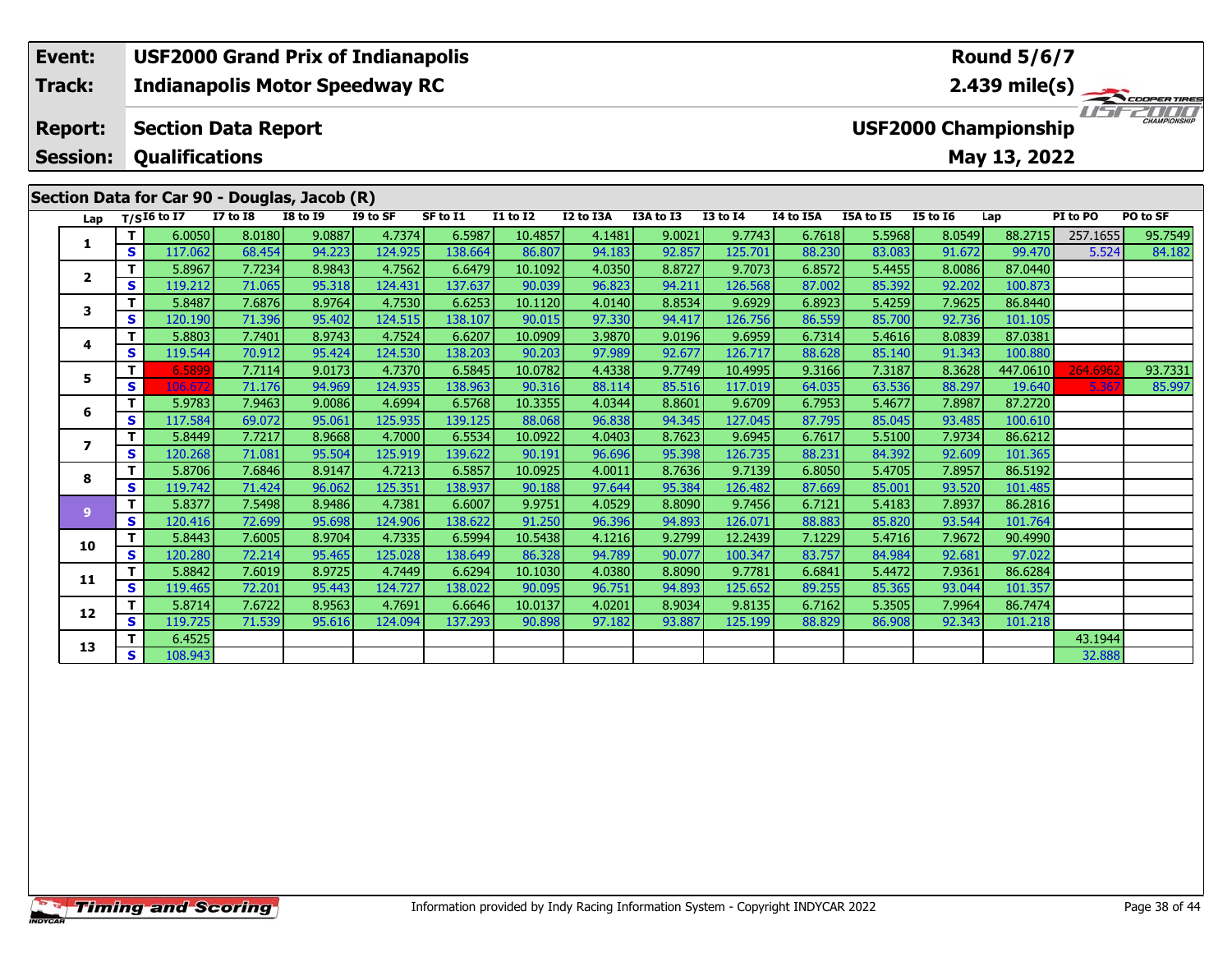| Event:          | <b>USF2000 Grand Prix of Indianapolis</b> | <b>Round 5/6/7</b>                                 |
|-----------------|-------------------------------------------|----------------------------------------------------|
| Track:          | <b>Indianapolis Motor Speedway RC</b>     | $2.439 \text{ mile(s)}$                            |
| <b>Report:</b>  | Section Data Report                       | <b>CHAMPIONSHIP</b><br><b>USF2000 Championship</b> |
| <b>Session:</b> | <b>Qualifications</b>                     | May 13, 2022                                       |

|                         |                                           | Section Data for Car 90 - Douglas, Jacob (R) |
|-------------------------|-------------------------------------------|----------------------------------------------|
|                         | Lap T/SSF to PI                           |                                              |
| $\mathbf{1}$            | $rac{1}{s}$                               |                                              |
|                         | $\overline{\mathsf{T}}$                   |                                              |
| $\overline{2}$          | $\overline{\mathbf{s}}$                   |                                              |
| $\mathbf{3}$            | $\overline{\mathsf{T}}$                   |                                              |
|                         | $\overline{\mathbf{s}}$                   |                                              |
| $\overline{\mathbf{4}}$ | $\overline{\mathsf{T}}$<br>$\mathbf{s}$   |                                              |
| $5\phantom{a}$          | 88.8682<br>$\overline{\mathsf{T}}$        |                                              |
|                         | 90.057<br>$\overline{\mathbf{s}}$         |                                              |
| 6                       | $\overline{\mathsf{r}}$<br>$\mathbf{s}$   |                                              |
|                         | $\overline{\mathsf{T}}$                   |                                              |
| $\overline{\mathbf{z}}$ | $\overline{\mathbf{s}}$                   |                                              |
| $\bf{8}$                | $\overline{1}$<br>$\overline{\mathbf{s}}$ |                                              |
|                         | $\overline{\mathsf{T}}$                   |                                              |
| 9 <sup>°</sup>          | $\mathbf{s}$                              |                                              |
| 10                      | $rac{1}{s}$                               |                                              |
|                         |                                           |                                              |
| 11                      | $\frac{1}{s}$                             |                                              |
| $12$                    | $\overline{\mathbf{r}}$<br>89.0444        |                                              |
|                         | 89.879<br>$\mathbf{s}$                    |                                              |
| 13                      | $\overline{1}$<br>$\overline{\mathbf{s}}$ |                                              |
|                         |                                           |                                              |
|                         |                                           |                                              |
|                         |                                           |                                              |
|                         |                                           |                                              |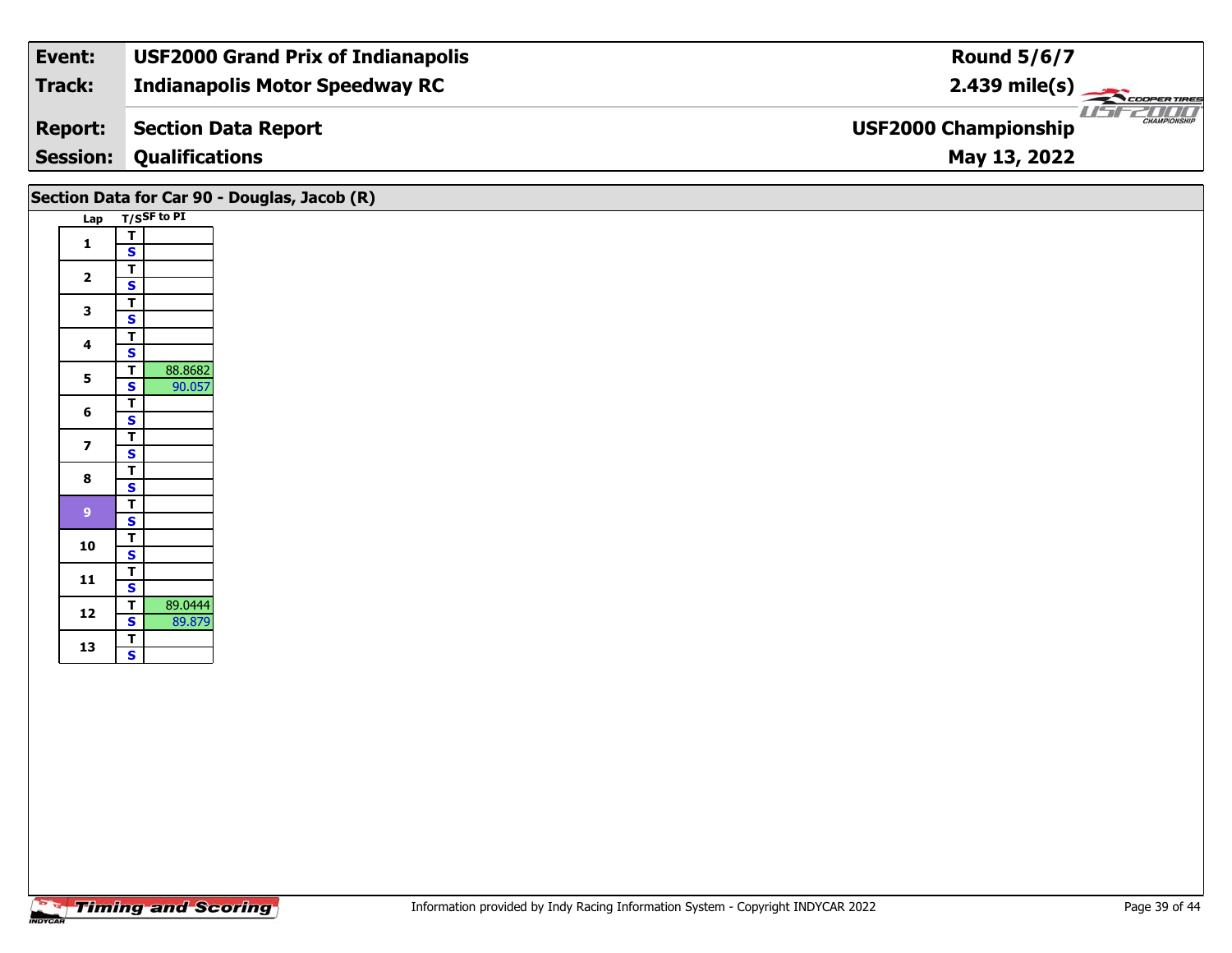### **Event: USF2000 Grand Prix of Indianapolis Round 5/6/7Track:Indianapolis Motor Speedway RC 2.439 mile(s)** USEZOOO **Report: Section Data Report USF2000 Championship Session: Qualifications May 13, 2022 Section Data for Car 91 - Brienza, Joey (R) Lap T/SI6 to I7 I7 to I8 I8 to I9 I9 to SF SF to I1 I1 to I2 I2 to I3A I3A to I3 I3 to I4 I4 to I5A I5A to I5 I5 to I6 Lap PI to PO PO to SF**

**<sup>T</sup>** 5.9011 7.8943 8.9601 4.7658 6.6442 10.3830 4.0075 8.8345 9.6771 6.7653 5.4491 7.9397 87.2217 **<sup>S</sup>** 119.123 69.527 95.575 124.180 137.714 87.665 97.488 94.619 126.963 88.184 85.335 93.002 100.668

**<sup>T</sup>** 5.8451 7.7221 8.9164 4.7509 6.6063 10.1889 3.9885 8.8594 9.6688 6.8061 5.4866 8.1171 86.9562 **<sup>S</sup>** 120.264 71.077 96.044 124.570 138.504 89.335 97.952 94.353 127.072 87.655 84.752 90.970 100.975

**<sup>T</sup>** 5.9111 7.9040 8.9233 4.7374 6.5352 10.1341 3.9629 8.8883 9.6282 6.6380 5.3946 8.0373 86.6944 **<sup>S</sup>** 118.921 69.441 95.969 124.925 140.011 89.818 98.585 94.046 127.608 89.875 86.197 91.873 101.280

**<sup>T</sup>** 6.0900 8.2206 9.0961 4.7732 6.6851 10.6271 4.0435 8.9624 9.8347 6.9396 5.5699 7.9231 88.7653 **<sup>S</sup>** 115.428 66.767 94.146 123.988 136.872 85.652 96.620 93.268 124.929 85.969 83.484 93.197 98.917

1 | T | 6.0834 | 8.1461 | 9.1314 | 4.7941 | 6.6607 | 10.7098 | 4.1502 | 8.9381 | 9.6960 | 6.8617 | 5.6355 | 8.0907 | 88.8977 |256.9447 | 96.1189<br>1 | S | 115.553 | 67.377 | 93.782 | 123.447 | 137.373 | 84.990 | 94.136 | 93.

5 | T | 7.0676| 7.8135| 8.9636| 4.7352| 6.5624| 10.1167| 4.6419| 10.3683| 10.8836| 8.4326| 6.7690| 8.4750| 452.5830 269.4569| 94.2380<br>| S | 99.462 | 70.246| 95.538| 124.983| 139.431| 89.973| 84.164| 80.622| 112.889| 70.748

| $\overline{\mathbf{z}}$ |    | 5.8901  | 7.88841 | 8.94061 | 4.73991 | 6.6279  | 10.05861 | 3.9715 | 8.70411 | 9.7395  | 6.7134 | 5.3950 | 7.84471 | 86.5137 |         |
|-------------------------|----|---------|---------|---------|---------|---------|----------|--------|---------|---------|--------|--------|---------|---------|---------|
|                         | S  | 119.345 | 69.579  | 95.784  | 124.859 | 138.053 | 90.492   | 98.371 | 96.036  | 126.150 | 88.866 | 86.191 | 94.128  | 101.491 |         |
| 8                       | т  | 5.8591  | 7.7319  | 8.8222  | 4.7358  | 6.6150  | 10.0311  | 3.9671 | 8.6981  | 9.7528  | 6.6063 | 5.4357 | 7.8989  | 86.1540 |         |
|                         | S  | 119.977 | 70.987  | 97.069  | 124.967 | 138.322 | 90.741   | 98.480 | 96.102  | 125.978 | 90.306 | 85.546 | 93.483  | 101.915 |         |
| $\overline{9}$          | т  | 5.8725  | 7.6416  | 8.9198  | 4.7435  | 6.6192  | 10.0344  | 3.9541 | 8.6689  | 9.7248  | 6.5333 | 5.3677 | 7.8259  | 85.9057 |         |
|                         | S  | 119.703 | 71.826  | 96.007  | 124.764 | 138.234 | 90.711   | 98.804 | 96.426  | 126.341 | 91.315 | 86.629 | 94.355  | 102.210 |         |
| 10                      | т  | 5.8740  | 7.5813  | 8.9200  | 4.7461  | 6.6259  | 10.0881  | 4.0045 | 8.6809  | 9.7599  | 6.5995 | 5.3360 | 7.8474  | 86.0636 |         |
|                         | S. | 119.672 | 72.397  | 96.005  | 124.696 | 138.094 | 90.228   | 97.561 | 96.293  | 125.886 | 90.399 | 87.144 | 94.096  | 102.022 |         |
| 11                      | т  | 5.8425  | 7.6692  | 8.9824  | 4.7459  | 6.6024  | 9.9551   | 4.0229 | 8.7013  | 9.7427  | 6.6868 | 5.2798 | 7.8804  | 86.1114 |         |
|                         | S  | 120.317 | 71.567  | 95.338  | 124.701 | 138.586 | 91.433   | 97.114 | 96.067  | 126.108 | 89.219 | 88.072 | 93.702  | 101.966 |         |
| 12                      | т  | 5.8512  | 7.6782  | 8.9119  | 4.7555  | 6.6236  | 10.0828  | 4.0231 | 8.7671  | 9.7553  | 6.7145 | 5.3711 | 7.9345  | 86.4688 |         |
|                         | S  | 120.139 | 71.483  | 96.092  | 124.449 | 138.142 | 90.275   | 97.110 | 95.346  | 125.946 | 88.851 | 86.574 | 93.063  | 101.544 |         |
| 13                      | т  | 6.8261  |         |         |         |         |          |        |         |         |        |        |         |         | 45.7753 |
|                         | S  | 102.980 |         |         |         |         |          |        |         |         |        |        |         |         | 31.034  |
|                         |    |         |         |         |         |         |          |        |         |         |        |        |         |         |         |
|                         |    |         |         |         |         |         |          |        |         |         |        |        |         |         |         |
|                         |    |         |         |         |         |         |          |        |         |         |        |        |         |         |         |
|                         |    |         |         |         |         |         |          |        |         |         |        |        |         |         |         |
|                         |    |         |         |         |         |         |          |        |         |         |        |        |         |         |         |
|                         |    |         |         |         |         |         |          |        |         |         |        |        |         |         |         |
|                         |    |         |         |         |         |         |          |        |         |         |        |        |         |         |         |
|                         |    |         |         |         |         |         |          |        |         |         |        |        |         |         |         |
|                         |    |         |         |         |         |         |          |        |         |         |        |        |         |         |         |

**1**

**2**

**3**

**4**

**5**

**6**

101.280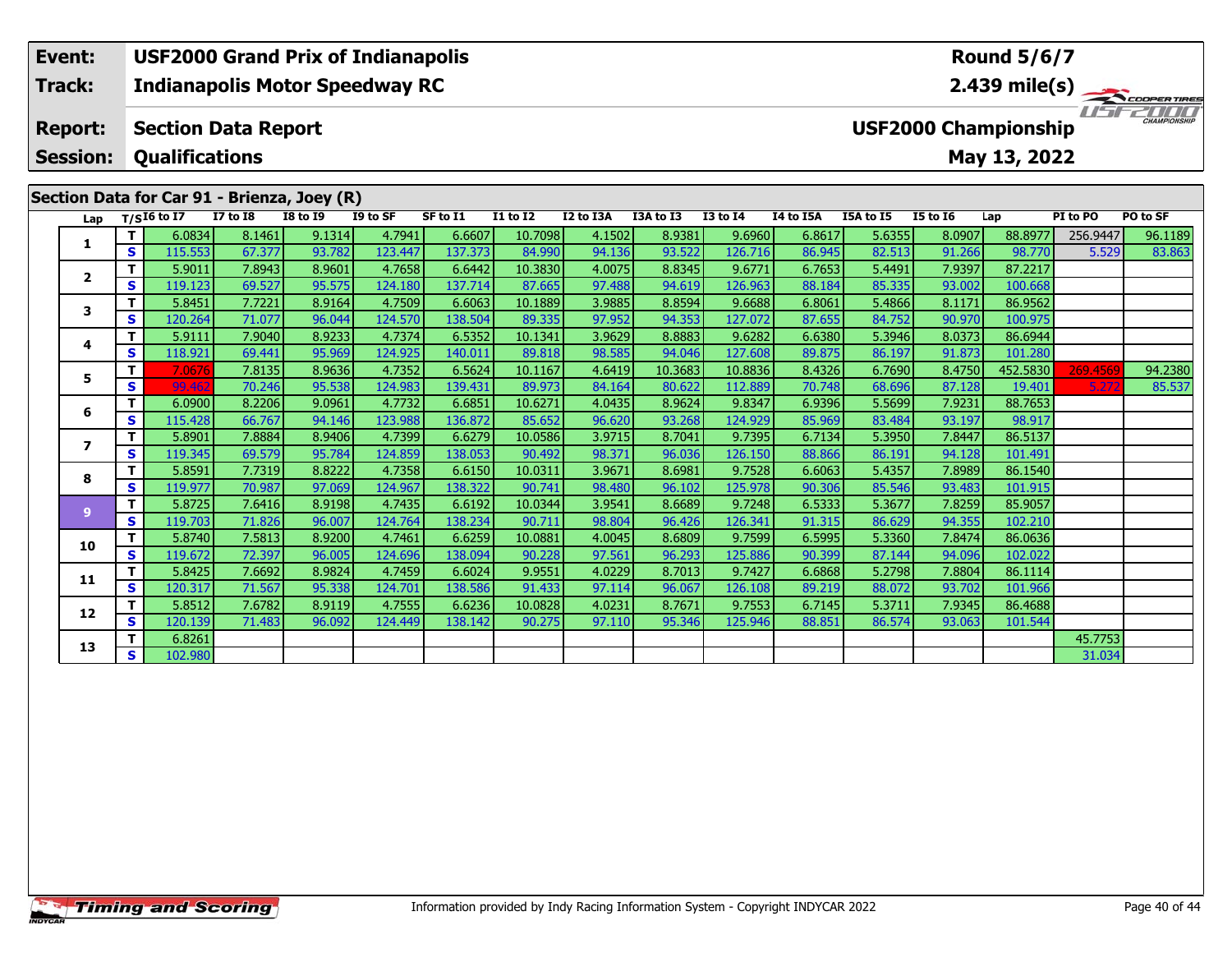| Track:<br><b>Indianapolis Motor Speedway RC</b>                      |                         |
|----------------------------------------------------------------------|-------------------------|
|                                                                      | $2.439 \text{ mile(s)}$ |
| <b>USF2000 Championship</b><br>Section Data Report<br><b>Report:</b> | <b>CHAMPIONSHIP</b>     |
| <b>Session:</b><br><b>Qualifications</b><br>May 13, 2022             |                         |

|                         |                                                                         | Section Data for Car 91 - Brienza, Joey (R) |
|-------------------------|-------------------------------------------------------------------------|---------------------------------------------|
|                         | Lap T/SSF to PI                                                         |                                             |
| $\mathbf{1}$            | $\mathbf T$<br>$\mathbf{s}$                                             |                                             |
| $\mathbf{2}$            | $rac{1}{s}$                                                             |                                             |
| $\mathbf{3}$            | $rac{1}{s}$                                                             |                                             |
| $\overline{\mathbf{4}}$ | $\overline{\mathsf{T}}$                                                 |                                             |
| 5                       | $\mathbf{s}$<br>89.6608<br>$\overline{t}$                               |                                             |
|                         | $\overline{\mathbf{s}}$<br>89.261<br>$\mathbf T$                        |                                             |
| 6                       | $\mathbf{s}$                                                            |                                             |
| $\overline{\mathbf{z}}$ | $\overline{\mathbf{T}}$<br>$\overline{\mathbf{s}}$                      |                                             |
| 8                       | $\frac{1}{s}$                                                           |                                             |
| $9$                     | $\overline{\mathsf{T}}$                                                 |                                             |
| 10                      | $\mathbf{s}$<br>$rac{1}{s}$                                             |                                             |
|                         |                                                                         |                                             |
| 11                      | $rac{1}{s}$                                                             |                                             |
| $12$                    | 95.7097<br>$\overline{\mathsf{r}}$<br>$\overline{\mathbf{s}}$<br>83.619 |                                             |
| 13                      | $rac{1}{s}$                                                             |                                             |
|                         |                                                                         |                                             |
|                         |                                                                         |                                             |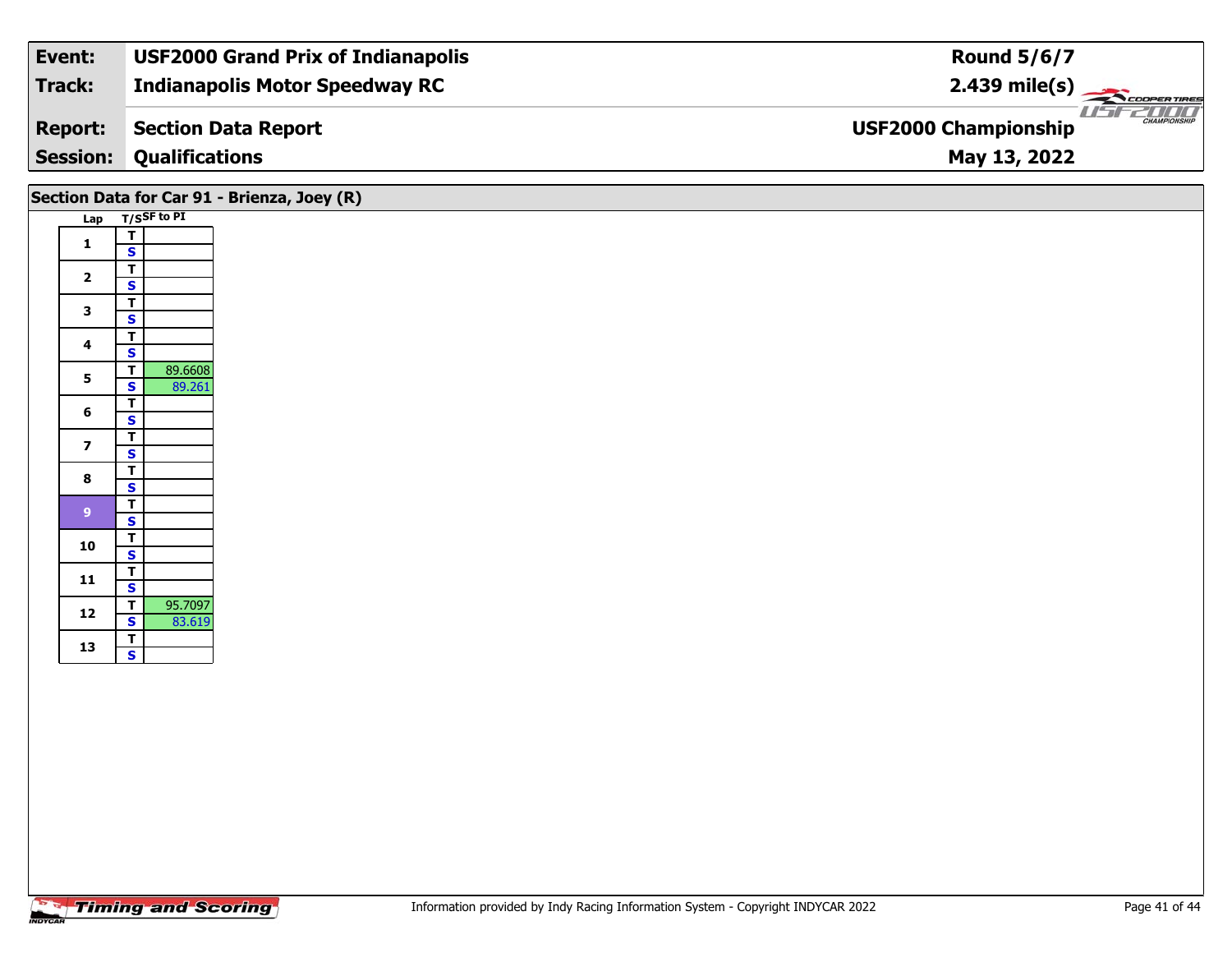# **Event: USF2000 Grand Prix of Indianapolis Round 5/6/7Indianapolis Motor Speedway RC 2.439 mile(s) Track:**11515211111 **Report: Section Data Report USF2000 Championship Session: Qualifications May 13, 2022 Section Data for Car 92 - Frazer, Billy Lap T/SI6 to I7 I7 to I8 I8 to I9 I9 to SF SF to I1 I1 to I2 I2 to I3A I3A to I3 I3 to I4 I4 to I5A I5A to I5 I5 to I6 Lap PI to PO PO to SF**  1 | T | 5.9662 | 7.8799 | 9.0664 | 4.7674 | 6.6423 | 10.2909 | 4.0503 | 8.8376 | 9.6885 | 6.7138 | 5.5017 | 8.0567 | 87.4617 |251.3149 | 95.7375<br>1 | S | 117.823 | 69.654 | 94.455 | 124.139 | 137.753 | 88.450 | 96.458 | 94.

**<sup>T</sup>** 5.8673 7.7394 8.9403 4.7202 6.5717 10.1269 4.0825 8.8794 9.6798 6.7159 5.4249 7.9682 86.7165 **<sup>S</sup>** 119.809 70.918 95.787 125.380 139.233 89.882 95.697 94.140 126.928 88.833 85.716 92.669 101.254

**<sup>T</sup>** 5.8074 7.7209 8.9047 4.6994 6.5074 10.1815 4.0627 8.8470 10.1901 7.5515 6.7009 8.0437 89.2172 **<sup>S</sup>** 121.045 71.088 96.170 125.935 140.609 89.400 96.163 94.485 120.572 79.003 69.394 91.800 98.416

**<sup>T</sup>** 5.8344 8.0838 8.9114 4.7334 6.5597 10.0525 4.0194 8.7937 9.5926 6.6031 5.3623 8.0351 86.5814 **<sup>S</sup>** 120.484 67.897 96.098 125.030 139.488 90.547 97.199 95.058 128.082 90.350 86.717 91.898 101.412

**<sup>T</sup>** 5.9259 7.7935 8.9835 4.7405 6.6483 10.2120 4.0367 8.7627 9.7519 6.7950 5.3726 7.9750 86.9976 **<sup>S</sup>** 118.624 70.426 95.326 124.843 137.629 89.133 96.782 95.394 125.989 87.799 86.550 92.590 100.927

**<sup>T</sup>** 5.8636 7.6958 8.8460 4.7293 6.6134 10.1174 4.0133 8.7107 9.7292 6.6194 5.4079 7.9513 86.2973 **<sup>S</sup>** 119.884 71.320 96.808 125.139 138.355 89.967 97.347 95.963 126.283 90.128 85.985 92.866 101.746

**<sup>T</sup>** 5.8543 7.6699 8.8573 4.7191 6.5850 10.6227 3.9898 8.7492 9.7511 6.6230 5.3641 7.8892 86.6747 **<sup>S</sup>** 120.075 71.561 96.685 125.409 138.952 85.687 97.920 95.541 126.000 90.079 86.687 93.597 101.303

**<sup>T</sup>** 5.8450 7.5991 8.8687 4.7352 6.6091 10.0378 3.9804 8.7091 9.7427 6.6089 5.3772 7.8813 85.9945 **<sup>S</sup>** 120.266 72.227 96.560 124.983 138.445 90.680 98.151 95.981 126.108 90.271 86.476 93.691 102.104

**<sup>T</sup>** 5.8636 7.6240 8.9002 4.7446 6.6151 10.0762 4.0471 8.7241 9.7387 6.6989 5.3066 7.8910 86.2301 **<sup>S</sup>** 119.884 71.992 96.218 124.735 138.320 90.334 96.534 95.816 126.160 89.058 87.627 93.576 101.825

**<sup>T</sup>** 5.8459 7.6677 8.8954 4.7260 6.5903 9.9913 3.9965 8.7327 9.7460 6.6296 5.3553 7.9329 86.1096 **<sup>S</sup>** 120.247 71.581 96.270 125.226 138.840 91.102 97.756 95.722 126.066 89.989 86.830 93.082 101.968

**<sup>T</sup>** 5.8621 7.6104 8.9125 4.7510 6.6014 9.9936 4.0714 8.7507 9.7341 6.6453 5.3605 8.0490 86.3420 **<sup>S</sup>** 119.915 72.120 96.086 124.567 138.607 91.081 95.958 95.525 126.220 89.776 86.746 91.739 101.693

**<sup>T</sup>** 5.8861 7.6334 8.9671 4.7505 6.6113 9.9769 4.0044 8.7454 9.7371 6.6279 5.3212 7.9280 86.1893 **<sup>S</sup>** 119.426 71.903 95.501 124.580 138.399 91.233 97.563 95.583 126.181 90.012 87.386 93.139 101.873

**<sup>T</sup>** 9.1696 7.7980 8.9555 4.7053 6.4865 10.3427 4.5889 10.4250 11.6418 7.2422 5.7377 8.3389 410.6392 221.5769 90.9164 **<sup>S</sup>** 76.661 70.385 95.624 125.777 141.062 88.007 85.136 80.183 105.537 82.377 81.043 88.550 21.382 6.411 88.662

**<sup>T</sup>** 6.4320 **<sup>S</sup>** 109.290

**1**

**2**

**3**

**4**

**5**

**6**

**7**

**8**

**9**

**10**

**11**

**12**

**13**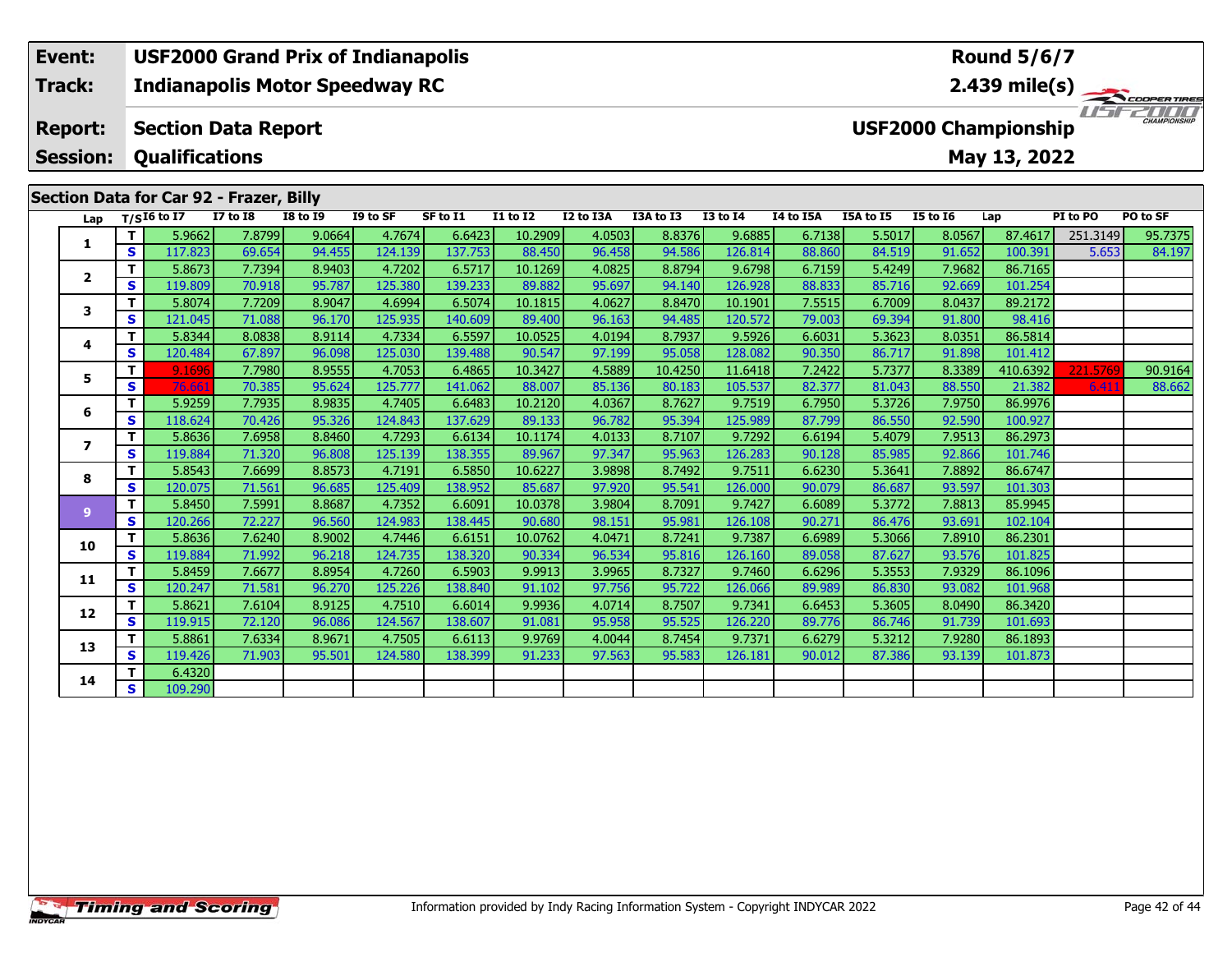| Event:          | <b>USF2000 Grand Prix of Indianapolis</b> | <b>Round 5/6/7</b>                          |
|-----------------|-------------------------------------------|---------------------------------------------|
| Track:          | <b>Indianapolis Motor Speedway RC</b>     | $2.439 \text{ mile(s)}$                     |
| <b>Report:</b>  | <b>Section Data Report</b>                | CHAMPIONSHIP<br><b>USF2000 Championship</b> |
| <b>Session:</b> | <b>Qualifications</b>                     | May 13, 2022                                |
|                 |                                           |                                             |

|                         |                                                                         | Section Data for Car 92 - Frazer, Billy |
|-------------------------|-------------------------------------------------------------------------|-----------------------------------------|
|                         | Lap T/SSF to PI                                                         |                                         |
| $\mathbf{1}$            | $rac{1}{s}$                                                             |                                         |
| $\overline{\mathbf{2}}$ | $\overline{I}$<br>$\overline{\mathbf{s}}$                               |                                         |
| $\mathbf{3}$            | $\overline{T}$<br>$\mathbf{s}$                                          |                                         |
| $\overline{\mathbf{4}}$ | $\overline{T}$<br>$\mathsf{s}$                                          |                                         |
| $5\phantom{a}$          | $\overline{\mathsf{r}}$<br>98.2367<br>81.468<br>$\overline{\mathbf{s}}$ |                                         |
| $6\phantom{a}$          | $\overline{\mathbf{r}}$<br>$\mathbf{s}$                                 |                                         |
| $\overline{z}$          | $\overline{\mathsf{r}}$<br>$\mathbf{s}$                                 |                                         |
| $\bf{8}$                | $\overline{\mathsf{r}}$                                                 |                                         |
| $\overline{9}$          | s<br>$\overline{1}$                                                     |                                         |
| 10                      | $\mathbf{s}$<br>$\overline{I}$                                          |                                         |
| 11                      | $\overline{\mathbf{s}}$<br>$\overline{\mathsf{r}}$                      |                                         |
| $12$                    | $\mathbf{s}$<br>$\overline{L}$                                          |                                         |
| 13                      | $\overline{\mathbf{s}}$<br>89.7765<br>$\overline{\mathsf{r}}$           |                                         |
|                         | $\mathbf{s}$<br>89.146                                                  |                                         |
| 14                      | $rac{1}{s}$                                                             |                                         |
|                         |                                                                         |                                         |
|                         |                                                                         |                                         |